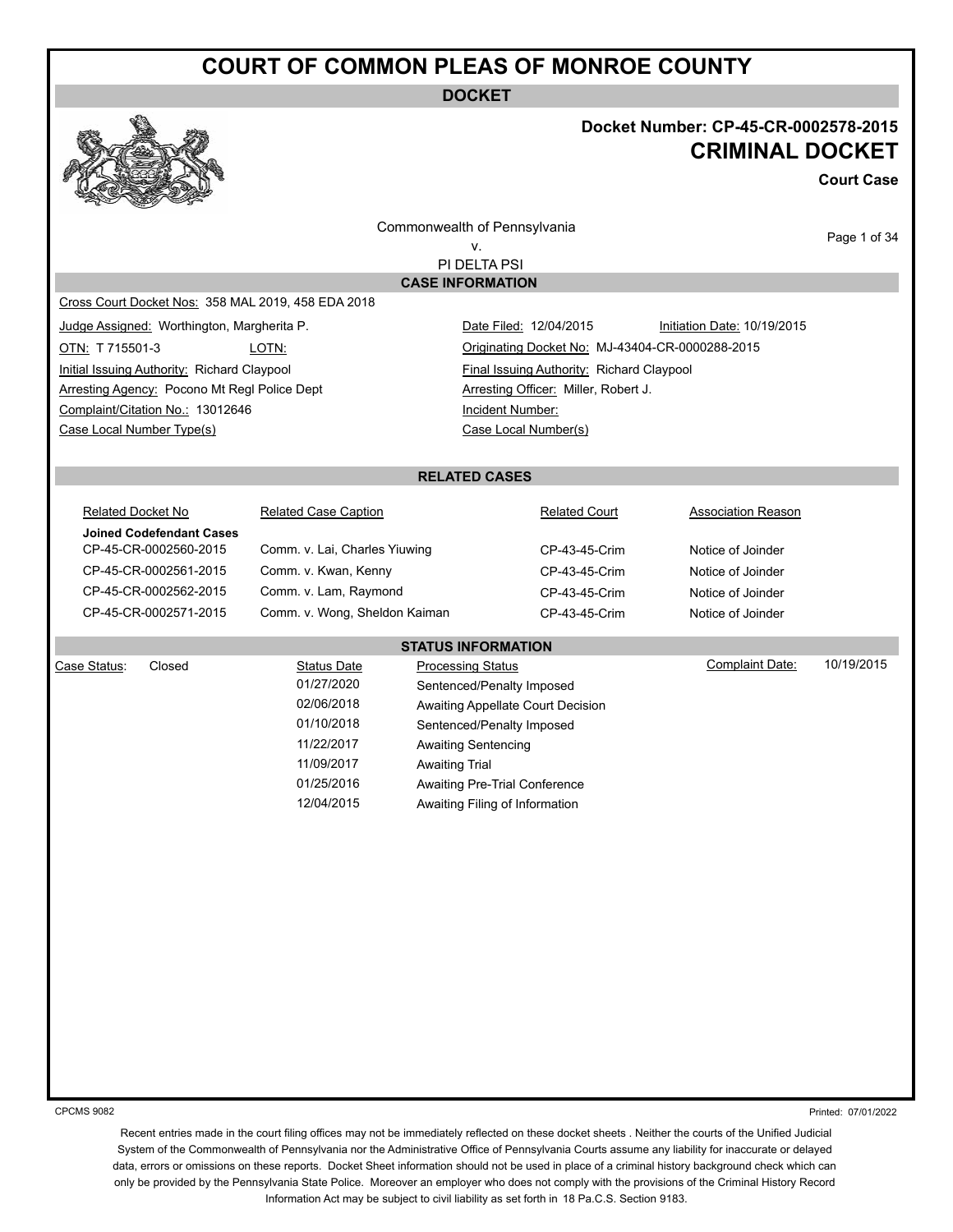**DOCKET**

# **Docket Number: CP-45-CR-0002578-2015 CRIMINAL DOCKET**

**Court Case**

Commonwealth of Pennsylvania v.

Page 2 of 34

|                              | PI DELTA PSI                  |                      |             |                                              |                                  |  |  |  |
|------------------------------|-------------------------------|----------------------|-------------|----------------------------------------------|----------------------------------|--|--|--|
|                              | <b>CALENDAR EVENTS</b>        |                      |             |                                              |                                  |  |  |  |
| Case Calendar<br>Event Type  | Schedule<br><b>Start Date</b> | <b>Start</b><br>Time | Room        | Judge Name                                   | <b>Schedule</b><br><b>Status</b> |  |  |  |
| Motion                       | 01/25/2016                    | 1:30 pm              | Courtroom 1 | President Judge Margherita<br>P. Worthington | Scheduled                        |  |  |  |
| <b>Pre-Trial Motions</b>     | 06/03/2016                    | $9:00$ am            | Courtroom 1 | President Judge Margherita<br>P. Worthington | Continued                        |  |  |  |
| <b>Pre-Trial Motions</b>     | 07/13/2016                    | $2:00$ pm            | Courtroom 1 | President Judge Margherita<br>P. Worthington | Scheduled                        |  |  |  |
| Omnibus                      | 07/25/2016                    | 9:00 am              | Courtroom 1 | President Judge Margherita<br>P. Worthington | Scheduled                        |  |  |  |
| Pre-Trial<br>Conference      | 05/01/2017                    | 10:30 am             | Courtroom 1 | President Judge Margherita<br>P. Worthington | Scheduled                        |  |  |  |
| Motion in Limine             | 09/05/2017                    | $1:30$ pm            | Courtroom 1 | President Judge Margherita<br>P. Worthington | Scheduled                        |  |  |  |
| Pre-Trial<br>Conference      | 10/03/2017                    | 3:00 pm              | Courtroom 1 | President Judge Margherita<br>P. Worthington | Scheduled                        |  |  |  |
| Trial Term Jury<br>Selection | 11/08/2017                    | 8:30 am              | Courtroom 1 | President Judge Margherita<br>P. Worthington | Scheduled                        |  |  |  |
| Trial                        | 11/13/2017                    | $9:00$ am            | Courtroom 1 | President Judge Margherita<br>P. Worthington | Scheduled                        |  |  |  |
| Trial                        | 11/14/2017                    | $9:00$ am            | Courtroom 1 | President Judge Margherita<br>P. Worthington | Scheduled                        |  |  |  |
| Trial                        | 11/15/2017                    | $9:00$ am            | Courtroom 1 | President Judge Margherita<br>P. Worthington | Scheduled                        |  |  |  |
| Trial                        | 11/16/2017                    | $9:00$ am            | Courtroom 1 | President Judge Margherita<br>P. Worthington | Scheduled                        |  |  |  |
| Trial                        | 11/17/2017                    | $9:00$ am            | Courtroom 1 | President Judge Margherita<br>P. Worthington | Scheduled                        |  |  |  |
| Trial                        | 11/20/2017                    | $9:00$ am            | Courtroom 1 | President Judge Margherita<br>P. Worthington | Scheduled                        |  |  |  |
| Trial                        | 11/21/2017                    | $9:00$ am            | Courtroom 1 | President Judge Margherita<br>P. Worthington | Scheduled                        |  |  |  |
| Trial                        | 11/22/2017                    | $9:00$ am            | Courtroom 3 | President Judge Margherita<br>P. Worthington | Scheduled                        |  |  |  |
| Sentencing                   | 01/08/2018                    | $9:00$ am            | Courtroom 1 | President Judge Margherita<br>P. Worthington | Scheduled                        |  |  |  |
| <b>Cost Contempt</b>         | 05/21/2019                    | $2:30$ pm            | Courtroom 1 | President Judge Margherita<br>P. Worthington | Scheduled                        |  |  |  |
| Sentencing                   | 07/29/2019                    | 11:00 am             | Courtroom 1 | President Judge Margherita<br>P. Worthington | Cancelled                        |  |  |  |

CPCMS 9082

Printed: 07/01/2022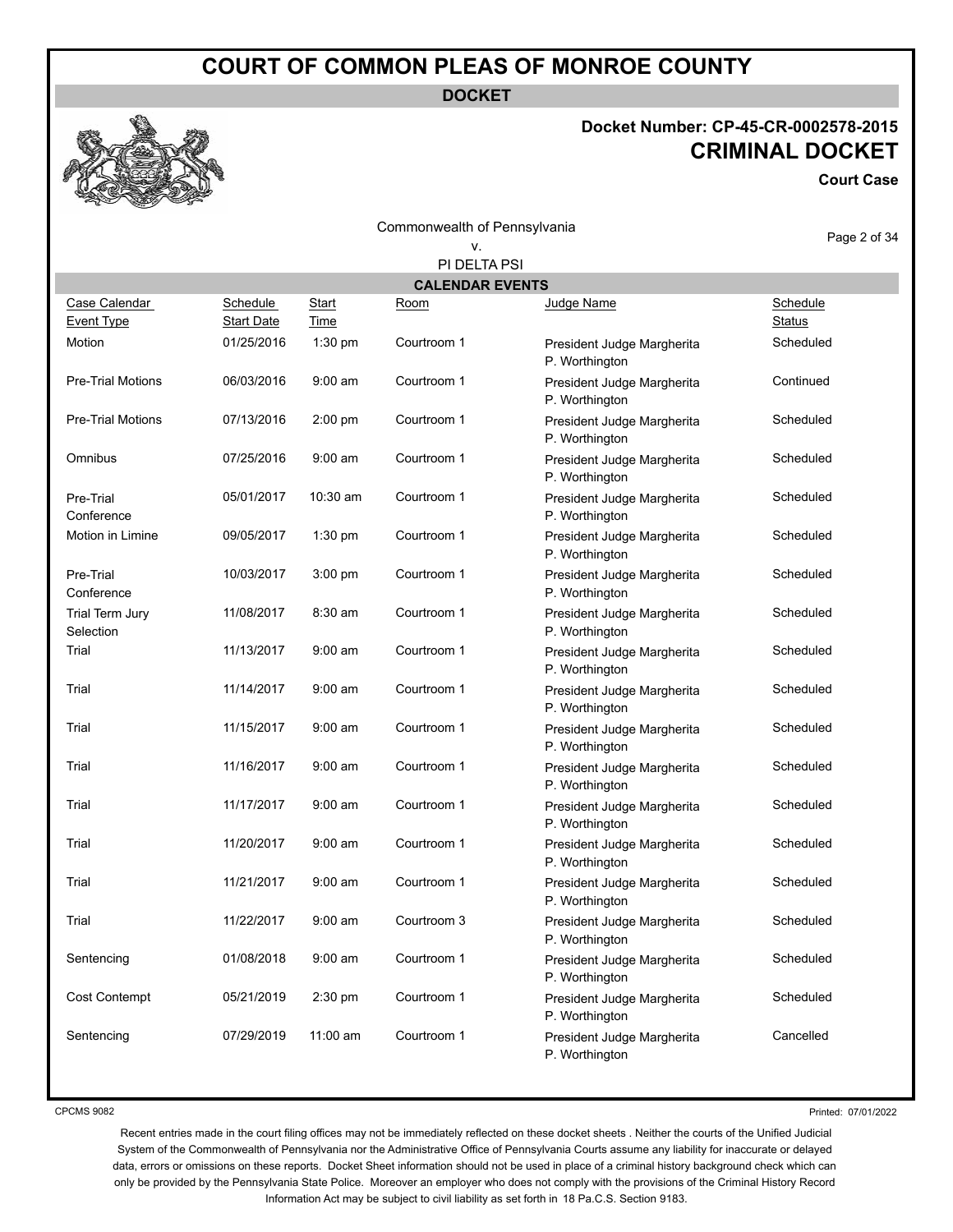**DOCKET**



#### **Docket Number: CP-45-CR-0002578-2015 CRIMINAL DOCKET**

**Court Case**

|                                |                                     |                   |                |                       | Commonwealth of Pennsylvania            |                                              |                          |              |
|--------------------------------|-------------------------------------|-------------------|----------------|-----------------------|-----------------------------------------|----------------------------------------------|--------------------------|--------------|
|                                |                                     |                   |                |                       | ۷.                                      |                                              |                          | Page 3 of 34 |
|                                |                                     |                   |                |                       | PI DELTA PSI                            |                                              |                          |              |
|                                |                                     |                   |                |                       | <b>CALENDAR EVENTS</b>                  |                                              |                          |              |
| Case Calendar                  |                                     | Schedule          |                | Start                 | Room                                    | Judge Name                                   |                          | Schedule     |
| <b>Event Type</b>              |                                     | <b>Start Date</b> |                | Time<br>9:30 am       |                                         |                                              |                          | Status       |
| Reconsideration of<br>Sentence |                                     | 01/24/2020        |                |                       | Courtroom 1                             | President Judge Margherita<br>P. Worthington |                          | Scheduled    |
|                                |                                     |                   |                |                       | <b>DEFENDANT INFORMATION</b>            |                                              |                          |              |
| Date Of Birth:                 |                                     |                   |                |                       | City/State/Zip: New York, NY 10010      |                                              |                          |              |
|                                |                                     |                   |                |                       |                                         |                                              |                          |              |
| <b>Participant Type</b>        |                                     |                   |                | Name                  | <b>CASE PARTICIPANTS</b>                |                                              |                          |              |
| Defendant                      |                                     |                   |                |                       | PI DELTA PSI                            |                                              |                          |              |
|                                |                                     |                   |                |                       |                                         |                                              |                          |              |
|                                |                                     |                   |                |                       | <b>CHARGES</b>                          |                                              |                          |              |
| Seq.                           | Orig Seq.                           | Grade             | <b>Statute</b> |                       | <b>Statute Description</b>              |                                              | Offense Dt.              | <u>OTN</u>   |
| 1                              | 1                                   | F1                |                | 18 § 2502 §§ C        | Murder Of The Third Degree              |                                              | 12/08/2013               | T 715501-3   |
| 2                              | $\overline{2}$                      | F <sub>1</sub>    |                | 18 § 2702 §§ A1       | <b>Aggravated Assault</b>               |                                              | 12/08/2013               | T 715501-3   |
| 3                              | 10                                  | F <sub>1</sub>    | 18 § 903       |                       |                                         | Conspiracy - Aggravated Assault              | 12/08/2013               | T 715501-3   |
| 4                              | 4                                   | F <sub>3</sub>    |                | 18 § 5105 §§ A3       |                                         | Hinder App/Prosec-Conceal/Destroy Evid       | 12/08/2013               | T 715501-3   |
| 5                              | 3                                   | F <sub>3</sub>    |                | 18 § 5105 §§ A5       |                                         | Hinder App/Prosec-False Info To Leo          | 12/08/2013               | T 715501-3   |
| 6                              | 11                                  | F <sub>3</sub>    | 18 § 903       |                       | Conspiracy - Hinder                     | App/Prosec-Conceal/Destroy Evid              | 12/08/2013               | T 715501-3   |
| 7                              | 15                                  | F <sub>3</sub>    | 18 § 903       |                       | To Leo                                  | Conspiracy - Hinder App/Prosec-False Info    | 12/08/2013               | T 715501-3   |
| 8                              | 6                                   | M <sub>2</sub>    |                | 18 § 2701 §§ A1       | Simple Assault                          |                                              | 12/08/2013               | T 715501-3   |
| 9                              | $\overline{7}$                      | M <sub>3</sub>    | 24 § 5353      |                       | Hazing                                  |                                              | 12/08/2013               | T 715501-3   |
| 10                             | 16                                  | F <sub>2</sub>    |                | 18 § 2504 §§ A        | Involuntary Manslaughter                |                                              | 12/08/2013               | T 715501-3   |
| 99,999                         | 8                                   | F <sub>1</sub>    | 18 § 903       |                       |                                         | Conspiracy - Murder Of The Third Degree      | 12/08/2013               | T 715501-3   |
| 99,999                         | 5                                   | M1                |                | 18 § 2504 §§ A        | <b>Involuntary Manslaughter</b>         |                                              | 12/08/2013               | T 715501-3   |
| 99,999                         | 13                                  | F <sub>2</sub>    | 18 § 903       |                       |                                         | Conspiracy - Involuntary Manslaughter        | 12/08/2013               | T 715501-3   |
| 99,999                         | 14                                  | M1                | 18 § 903       |                       | Conspiracy - Simple Assault             |                                              | 12/08/2013               | T 715501-3   |
| 99,999                         | 12                                  | F <sub>3</sub>    |                | 18 § 5105 §§ A5       |                                         | Hinder App/Prosec-False Info To Leo          | 12/08/2013               | T 715501-3   |
| 99,999                         | 9                                   | M3                | 18 § 903       |                       | Conspiracy - Hazing                     |                                              | 12/08/2013               | T 715501-3   |
|                                |                                     |                   |                |                       | <b>DISPOSITION SENTENCING/PENALTIES</b> |                                              |                          |              |
| <b>Disposition</b>             |                                     |                   |                |                       |                                         |                                              |                          |              |
| Case Event                     |                                     |                   |                |                       | <b>Disposition Date</b>                 |                                              | <b>Final Disposition</b> |              |
|                                | Sequence/Description                |                   |                |                       | <b>Offense Disposition</b>              |                                              | Grade<br>Section         |              |
|                                | Sentencing Judge                    |                   |                |                       |                                         | Sentence Date                                | Credit For Time Served   |              |
|                                | Sentence/Diversion Program Type     |                   |                |                       |                                         | <b>Incarceration/Diversionary Period</b>     | <b>Start Date</b>        |              |
|                                | <b>Sentence Conditions</b>          |                   |                |                       |                                         |                                              |                          |              |
|                                | <b>Held for Court (Lower Court)</b> |                   |                | Defendant Was Present |                                         |                                              |                          |              |

CPCMS 9082

Printed: 07/01/2022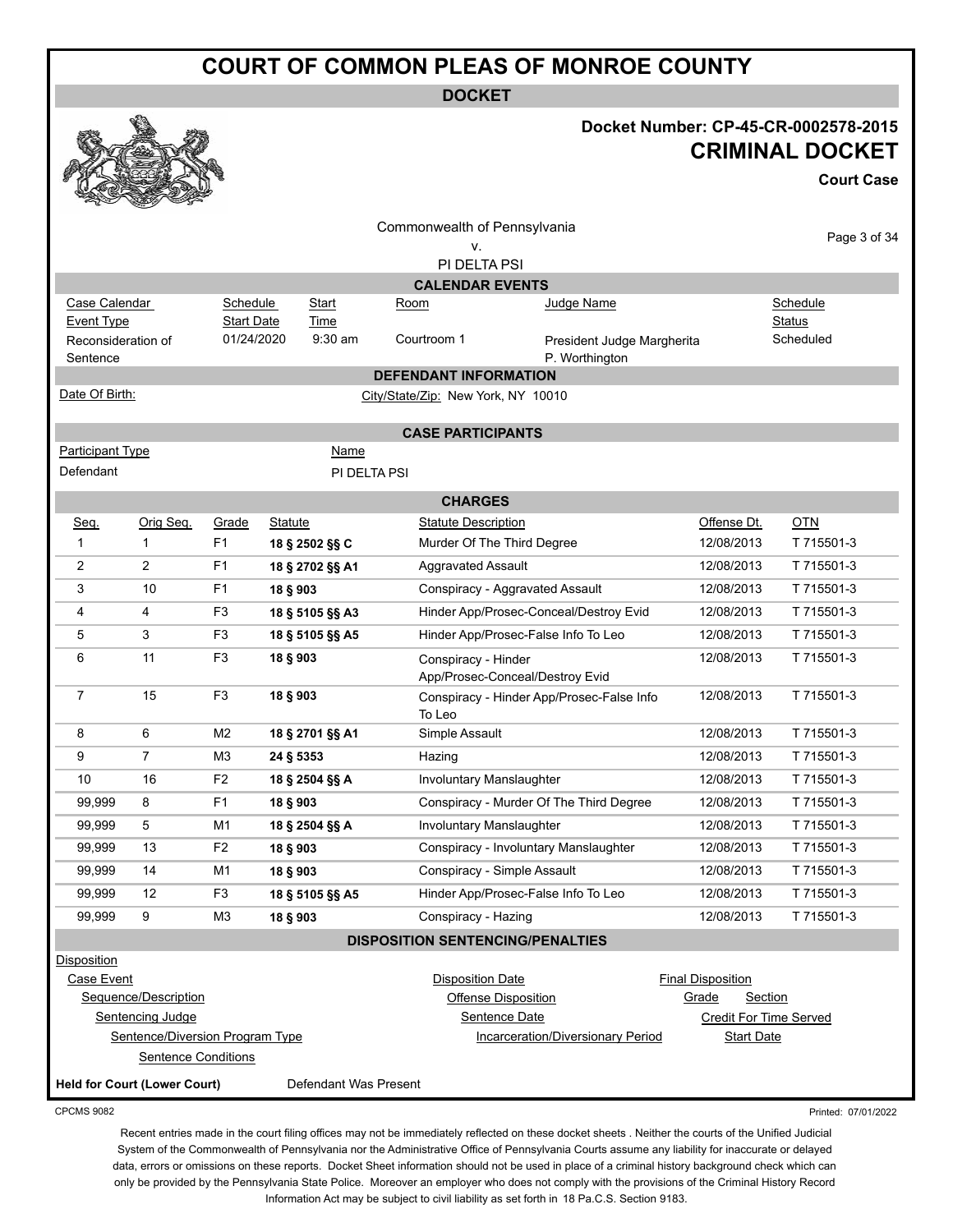**DOCKET**



#### **Docket Number: CP-45-CR-0002578-2015 CRIMINAL DOCKET**

**Court Case**

Commonwealth of Pennsylvania

#### v.

Page 4 of 34

 PI DELTA PSI **DISPOSITION SENTENCING/PENALTIES**

| <b>Disposition</b>                                         |                                   |                          |                        |
|------------------------------------------------------------|-----------------------------------|--------------------------|------------------------|
| <b>Case Event</b>                                          | <b>Disposition Date</b>           | <b>Final Disposition</b> |                        |
| Sequence/Description                                       | <b>Offense Disposition</b>        | Grade                    | Section                |
| Sentencing Judge                                           | Sentence Date                     |                          | Credit For Time Served |
| Sentence/Diversion Program Type                            | Incarceration/Diversionary Period |                          | <b>Start Date</b>      |
| <b>Sentence Conditions</b>                                 |                                   |                          |                        |
| Lower Court Disposition                                    | 11/30/2015                        | Not Final                |                        |
| 1 / Murder Of The Third Degree                             | Held for Court (Lower Court)      | F <sub>1</sub>           | 18 § 2502 §§ C         |
| 2 / Aggravated Assault                                     | Held for Court (Lower Court)      | F <sub>1</sub>           | 18 § 2702 §§ A1        |
| 3 / Conspiracy - Aggravated Assault                        | Held for Court (Lower Court)      | F1                       | 18 § 903               |
| 4 / Hinder App/Prosec-Conceal/Destroy Evid                 | Held for Court (Lower Court)      | F3                       | 18 § 5105 §§ A3        |
| 5 / Hinder App/Prosec-False Info To Leo                    | Held for Court (Lower Court)      | F3                       | 18 § 5105 §§ A5        |
| 6 / Conspiracy - Hinder App/Prosec-Conceal/Destroy<br>Evid | Held for Court (Lower Court)      | F3                       | 18 § 903               |
| 8 / Simple Assault                                         | Held for Court (Lower Court)      | M <sub>2</sub>           | 18 § 2701 §§ A1        |
| 9 / Hazing                                                 | Held for Court (Lower Court)      | M <sub>3</sub>           | 24 § 5353              |
| 99,999 / Conspiracy - Hazing                               | Held for Court (Lower Court)      | M <sub>3</sub>           | 18 § 903               |
| 99,999 / Conspiracy - Involuntary Manslaughter             | Held for Court (Lower Court)      | F <sub>2</sub>           | 18 § 903               |
| 99,999 / Conspiracy - Murder Of The Third Degree           | Held for Court (Lower Court)      | F1                       | 18 § 903               |
| 99,999 / Conspiracy - Simple Assault                       | Held for Court (Lower Court)      | M1                       | 18 § 903               |
| 99,999 / Hinder App/Prosec-False Info To Leo               | Held for Court (Lower Court)      | F3                       | 18 § 5105 §§ A5        |
| 99,999 / Involuntary Manslaughter                          | Held for Court (Lower Court)      | M1                       | 18 § 2504 §§ A         |
| <b>Proceed to Court (Arraignment Waived)</b>               | Defendant Was Not Present         |                          |                        |
| <b>Information Filed</b>                                   | 07/25/2016                        | Not Final                |                        |
| 1 / Murder Of The Third Degree                             | <b>Held for Court</b>             | F1                       | 18 § 2502 §§ C         |
| 2 / Aggravated Assault                                     | <b>Held for Court</b>             | F <sub>1</sub>           | 18 § 2702 §§ A1        |
| 3 / Conspiracy - Aggravated Assault                        | <b>Held for Court</b>             | F <sub>1</sub>           | 18 § 903               |
| 4 / Hinder App/Prosec-Conceal/Destroy Evid                 | <b>Held for Court</b>             | F <sub>3</sub>           | 18 § 5105 §§ A3        |
| 5 / Hinder App/Prosec-False Info To Leo                    | <b>Held for Court</b>             | F <sub>3</sub>           | 18 § 5105 §§ A5        |
| 6 / Conspiracy - Hinder App/Prosec-Conceal/Destroy<br>Evid | <b>Held for Court</b>             | F <sub>3</sub>           | 18 § 903               |
| 7 / Conspiracy - Hinder App/Prosec-False Info To Leo       | Replacement by Information        | F3                       | 18 § 903               |
| 8 / Simple Assault                                         | Dismissed                         | M <sub>2</sub>           | 18 § 2701 §§ A1        |
| 9 / Hazing                                                 | <b>Held for Court</b>             | M <sub>3</sub>           | 24 § 5353              |
| 99,999 / Conspiracy - Hazing                               | Withdrawn                         | M <sub>3</sub>           | 18 § 903               |
| 99,999 / Conspiracy - Involuntary Manslaughter             | Withdrawn                         | F <sub>2</sub>           | 18 § 903               |
| 99,999 / Conspiracy - Murder Of The Third Degree           | Withdrawn                         | F <sub>1</sub>           | 18 § 903               |
| 99,999 / Conspiracy - Simple Assault                       | Withdrawn                         | M1                       | 18 § 903               |
| 99,999 / Hinder App/Prosec-False Info To Leo               | Charge Changed                    | F <sub>3</sub>           | 18 § 5105 §§ A5        |

CPCMS 9082

Printed: 07/01/2022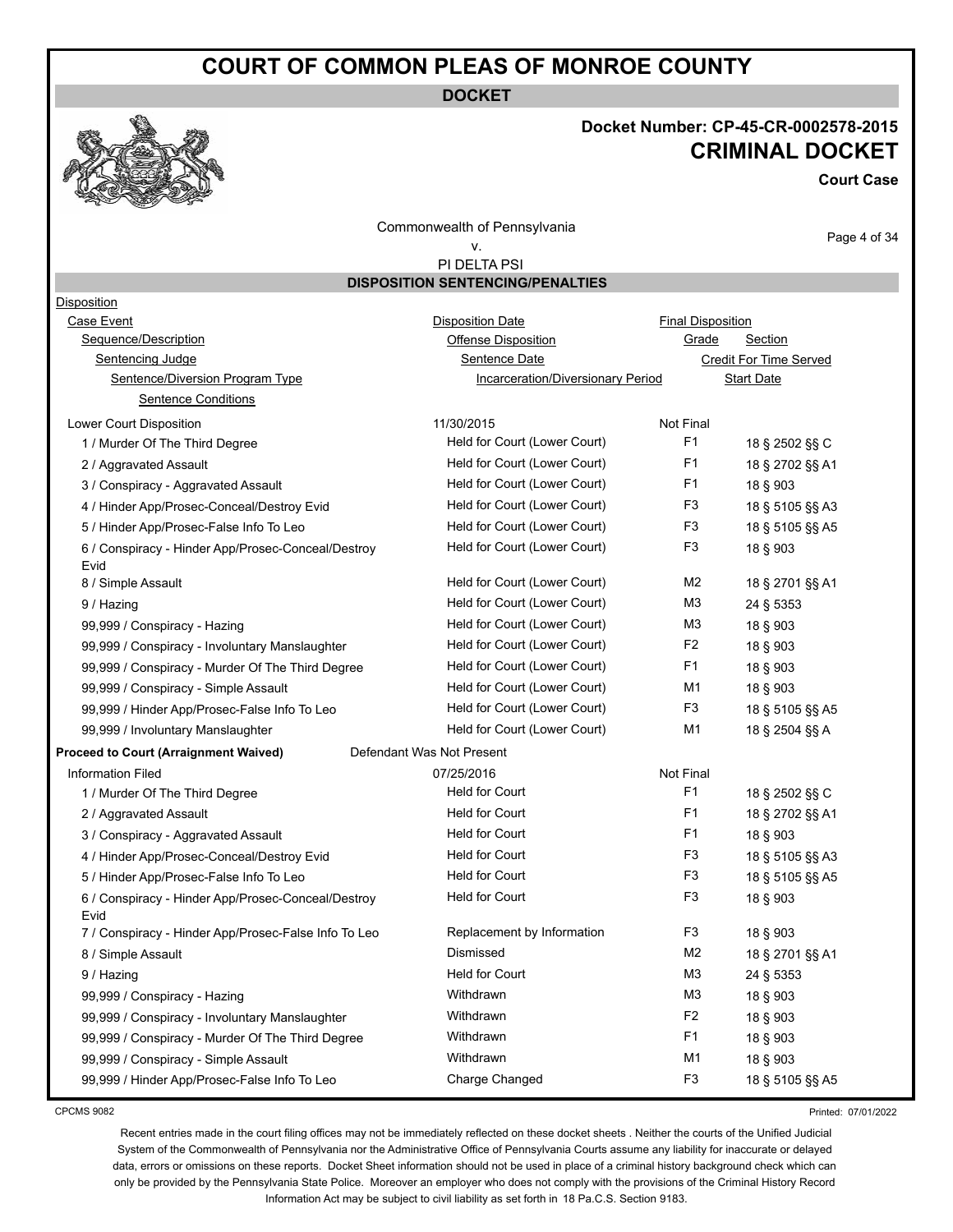**DOCKET**

#### **Docket Number: CP-45-CR-0002578-2015 CRIMINAL DOCKET**

**Court Case**

Commonwealth of Pennsylvania

Page 5 of 34

#### v. PI DELTA PSI

|                                                                        | <b>DISPOSITION SENTENCING/PENALTIES</b>                                                    |                          |                        |  |
|------------------------------------------------------------------------|--------------------------------------------------------------------------------------------|--------------------------|------------------------|--|
| Disposition                                                            |                                                                                            |                          |                        |  |
| <b>Case Event</b>                                                      | <b>Disposition Date</b>                                                                    | <b>Final Disposition</b> |                        |  |
| Sequence/Description                                                   | Offense Disposition                                                                        | Grade                    | Section                |  |
| Sentencing Judge                                                       | Sentence Date                                                                              |                          | Credit For Time Served |  |
| Sentence/Diversion Program Type                                        | Incarceration/Diversionary Period                                                          |                          | <b>Start Date</b>      |  |
| <b>Sentence Conditions</b>                                             |                                                                                            |                          |                        |  |
| Replaced by 18 § 903, Conspiracy - Hinder App/Prosec-False Info To Leo |                                                                                            |                          |                        |  |
| 99,999 / Involuntary Manslaughter                                      | Withdrawn                                                                                  | M1                       | 18 § 2504 §§ A         |  |
| Guilty                                                                 |                                                                                            |                          |                        |  |
| Trial                                                                  | 11/22/2017                                                                                 | <b>Final Disposition</b> |                        |  |
| 1 / Murder Of The Third Degree                                         | Charge Changed                                                                             | F <sub>1</sub>           | 18 § 2502 §§ C         |  |
| Replaced by 18 § 2504 §§ A, Involuntary Manslaughter                   |                                                                                            |                          |                        |  |
| Worthington, Margherita P.                                             | 01/10/2018                                                                                 |                          |                        |  |
| Worthington, Margherita P.                                             | 01/27/2020                                                                                 |                          |                        |  |
| 2 / Aggravated Assault                                                 | Guilty                                                                                     | F <sub>1</sub>           | 18 § 2702 §§ A1        |  |
| Worthington, Margherita P.                                             | 01/10/2018                                                                                 |                          |                        |  |
| Probation                                                              | Min of 5.00 Years                                                                          |                          |                        |  |
|                                                                        | Max of 5.00 Years                                                                          |                          |                        |  |
|                                                                        | Length of Term                                                                             |                          |                        |  |
| Defendant shall pay a fine in the amount of \$25,000                   |                                                                                            |                          |                        |  |
|                                                                        | Defendant shall pay a \$35.00 per month supervisory fee in accordance with Act 35 of 1991. |                          |                        |  |
| Defendant shall pay the costs of these proceedings                     |                                                                                            |                          |                        |  |
| Worthington, Margherita P.                                             | 01/27/2020                                                                                 |                          |                        |  |
| Probation                                                              | Min of 5.00 Years                                                                          |                          |                        |  |
|                                                                        | Max of 5.00 Years                                                                          |                          |                        |  |
| Defendant shall pay a fine in the amount of \$25,000                   | Length of Term                                                                             |                          |                        |  |
|                                                                        | Defendant shall pay a \$35.00 per month supervisory fee in accordance with Act 35 of 1991. |                          |                        |  |
| Defendant shall pay the costs of these proceedings                     |                                                                                            |                          |                        |  |
| 3 / Conspiracy - Aggravated Assault                                    | Guilty                                                                                     | F <sub>1</sub>           | 18 § 903               |  |
| Worthington, Margherita P.                                             | 01/10/2018                                                                                 |                          |                        |  |
| Probation                                                              | Min of 5.00 Years                                                                          |                          |                        |  |
|                                                                        | Max of 5.00 Years                                                                          |                          |                        |  |
|                                                                        | Length of Term                                                                             |                          |                        |  |
| Defendant shall pay a fine in the amount of \$25,000                   |                                                                                            |                          |                        |  |
|                                                                        | Defendant shall pay a \$35.00 per month supervisory fee in accordance with Act 35 of 1991. |                          |                        |  |
| Defendant shall pay the costs of these proceedings                     |                                                                                            |                          |                        |  |
| Worthington, Margherita P.                                             | 01/27/2020                                                                                 |                          |                        |  |
| Probation                                                              | Min of 5.00 Years                                                                          |                          |                        |  |
|                                                                        | Max of 5.00 Years                                                                          |                          |                        |  |
|                                                                        | Length of Term                                                                             |                          |                        |  |

CPCMS 9082

Printed: 07/01/2022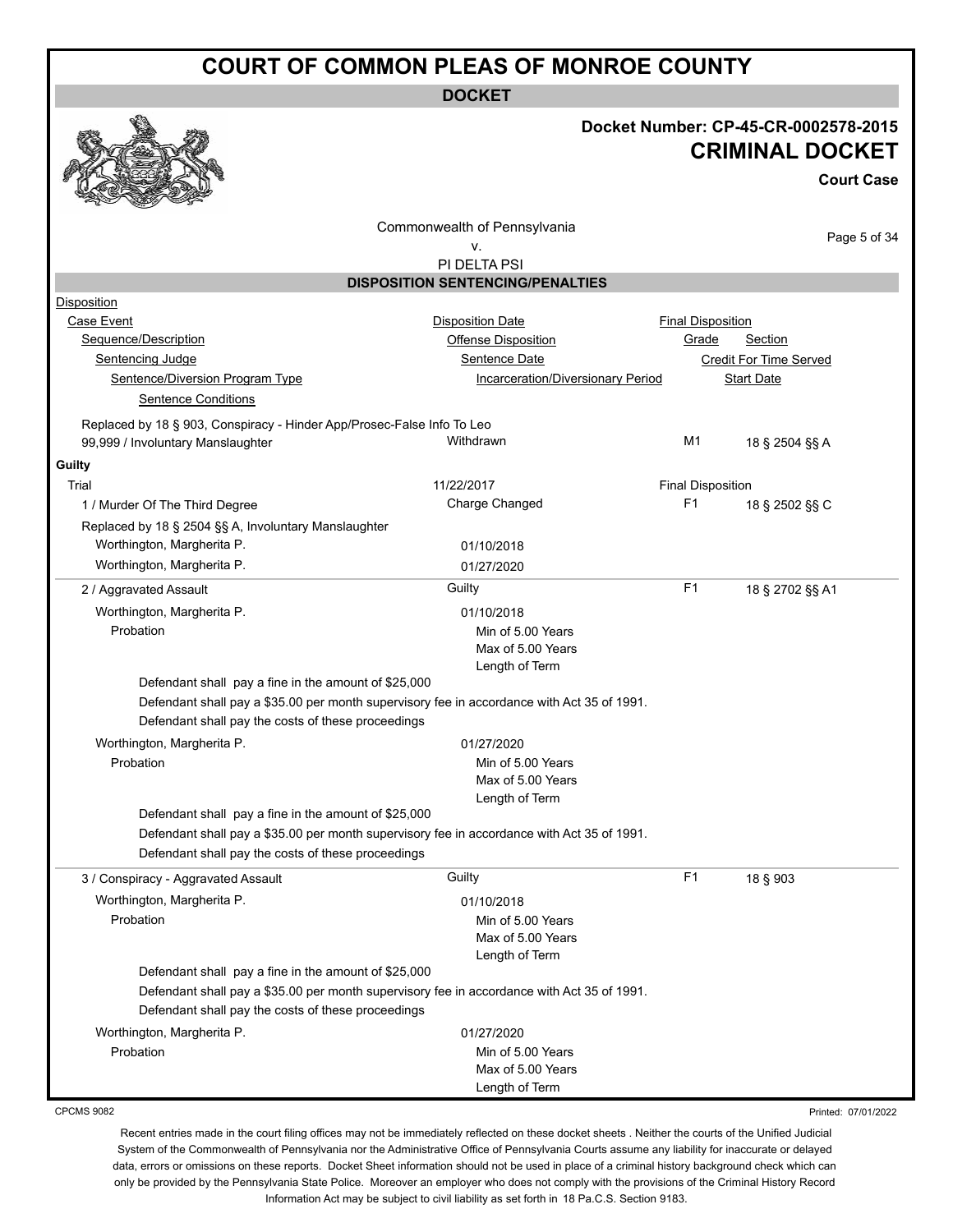**DOCKET**



#### **Docket Number: CP-45-CR-0002578-2015 CRIMINAL DOCKET**

**Court Case**

Commonwealth of Pennsylvania

Page 6 of 34

v. PI DELTA PSI

|                                                                                            | <b>DISPOSITION SENTENCING/PENALTIES</b>  |                          |                               |
|--------------------------------------------------------------------------------------------|------------------------------------------|--------------------------|-------------------------------|
| Disposition                                                                                |                                          |                          |                               |
| Case Event                                                                                 | <b>Disposition Date</b>                  | <b>Final Disposition</b> |                               |
| Sequence/Description                                                                       | Offense Disposition                      | Grade                    | Section                       |
| Sentencing Judge                                                                           | Sentence Date                            |                          | <b>Credit For Time Served</b> |
| Sentence/Diversion Program Type                                                            | <b>Incarceration/Diversionary Period</b> |                          | <b>Start Date</b>             |
| <b>Sentence Conditions</b>                                                                 |                                          |                          |                               |
| Defendant shall pay a fine in the amount of \$25,000                                       |                                          |                          |                               |
| Defendant shall pay a \$35.00 per month supervisory fee in accordance with Act 35 of 1991. |                                          |                          |                               |
| Defendant shall pay the costs of these proceedings                                         |                                          |                          |                               |
| 4 / Hinder App/Prosec-Conceal/Destroy Evid                                                 | Guilty                                   | F <sub>3</sub>           | 18 § 5105 §§ A3               |
| Worthington, Margherita P.                                                                 | 01/10/2018                               |                          |                               |
| Worthington, Margherita P.                                                                 | 01/27/2020                               |                          |                               |
| 5 / Hinder App/Prosec-False Info To Leo                                                    | Guilty                                   | F <sub>3</sub>           | 18 § 5105 §§ A5               |
| Worthington, Margherita P.                                                                 | 01/10/2018                               |                          |                               |
| Worthington, Margherita P.                                                                 | 01/27/2020                               |                          |                               |
|                                                                                            |                                          | F <sub>3</sub>           |                               |
| 6 / Conspiracy - Hinder App/Prosec-Conceal/Destroy<br>Evid                                 | Guilty                                   |                          | 18 § 903                      |
| Worthington, Margherita P.                                                                 | 01/10/2018                               |                          |                               |
| Worthington, Margherita P.                                                                 | 01/27/2020                               |                          |                               |
| 7 / Conspiracy - Hinder App/Prosec-False Info To Leo                                       | Guilty                                   | F <sub>3</sub>           | 18 § 903                      |
| Worthington, Margherita P.                                                                 | 01/10/2018                               |                          |                               |
| Worthington, Margherita P.                                                                 | 01/27/2020                               |                          |                               |
| 8 / Simple Assault                                                                         | Dismissed                                | M <sub>2</sub>           | 18 § 2701 §§ A1               |
| Worthington, Margherita P.                                                                 | 01/10/2018                               |                          |                               |
| Worthington, Margherita P.                                                                 | 01/27/2020                               |                          |                               |
| 9 / Hazing                                                                                 | Guilty                                   | M <sub>3</sub>           | 24 § 5353                     |
| Worthington, Margherita P.                                                                 | 01/10/2018                               |                          |                               |
| Worthington, Margherita P.                                                                 | 01/27/2020                               |                          |                               |
| 10 / Involuntary Manslaughter                                                              | Guilty                                   | F <sub>2</sub>           | 18 § 2504 §§ A                |
| Worthington, Margherita P.                                                                 | 01/10/2018                               |                          |                               |
| Merged                                                                                     |                                          |                          |                               |
| Worthington, Margherita P.                                                                 | 01/27/2020                               |                          |                               |
| Merged                                                                                     |                                          |                          |                               |
| 99,999 / Conspiracy - Hazing                                                               | Withdrawn                                | M <sub>3</sub>           | 18 § 903                      |
| Worthington, Margherita P.                                                                 | 01/10/2018                               |                          |                               |
| Worthington, Margherita P.                                                                 | 01/27/2020                               |                          |                               |
| 99,999 / Conspiracy - Involuntary Manslaughter                                             | Withdrawn                                | F <sub>2</sub>           | 18 § 903                      |

CPCMS 9082

Printed: 07/01/2022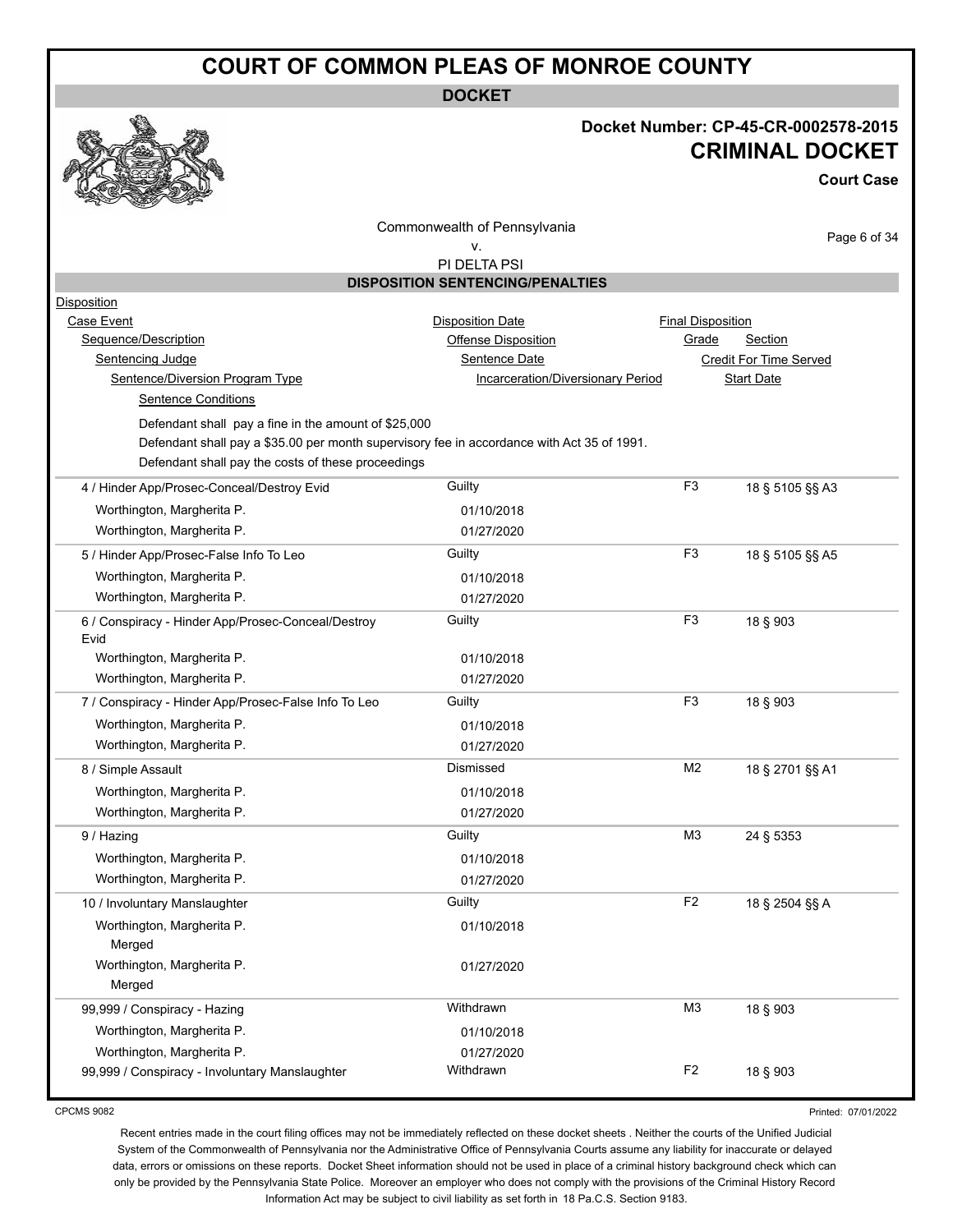**DOCKET**



#### **Docket Number: CP-45-CR-0002578-2015 CRIMINAL DOCKET**

**Court Case**

Page 7 of 34

Commonwealth of Pennsylvania

# v.

 PI DELTA PSI **DISPOSITION SENTENCING/PENALTIES**

| <b>Disposition</b>                                                     |                                   |                          |                        |
|------------------------------------------------------------------------|-----------------------------------|--------------------------|------------------------|
| Case Event                                                             | <b>Disposition Date</b>           | <b>Final Disposition</b> |                        |
| Sequence/Description                                                   | Offense Disposition               | Grade                    | Section                |
| Sentencing Judge                                                       | Sentence Date                     |                          | Credit For Time Served |
| Sentence/Diversion Program Type                                        | Incarceration/Diversionary Period |                          | <b>Start Date</b>      |
| Sentence Conditions                                                    |                                   |                          |                        |
| Worthington, Margherita P.                                             | 01/10/2018                        |                          |                        |
| Worthington, Margherita P.                                             | 01/27/2020                        |                          |                        |
| 99,999 / Conspiracy - Murder Of The Third Degree                       | Withdrawn                         | F1                       | 18 § 903               |
| Worthington, Margherita P.                                             | 01/10/2018                        |                          |                        |
| Worthington, Margherita P.                                             | 01/27/2020                        |                          |                        |
| 99,999 / Conspiracy - Simple Assault                                   | Withdrawn                         | M <sub>1</sub>           | 18 § 903               |
| Worthington, Margherita P.                                             | 01/10/2018                        |                          |                        |
| Worthington, Margherita P.                                             | 01/27/2020                        |                          |                        |
| 99,999 / Hinder App/Prosec-False Info To Leo                           | Charge Changed                    | F <sub>3</sub>           | 18 § 5105 §§ A5        |
| Replaced by 18 § 903, Conspiracy - Hinder App/Prosec-False Info To Leo |                                   |                          |                        |
| Worthington, Margherita P.                                             | 01/10/2018                        |                          |                        |
| Worthington, Margherita P.                                             | 01/27/2020                        |                          |                        |
| 99,999 / Involuntary Manslaughter                                      | Withdrawn                         | M <sub>1</sub>           | 18 § 2504 §§ A         |
| Worthington, Margherita P.                                             | 01/10/2018                        |                          |                        |
| Worthington, Margherita P.                                             | 01/27/2020                        |                          |                        |
|                                                                        |                                   |                          |                        |

#### **LINKED SENTENCES:**

**Link 1**

CP-45-CR-0002578-2015 - Seq. No. 3 (18§ 2702 §§ A1) - Probation is Consecutive to CP-45-CR-0002578-2015 - Seq. No. 2 (18§ 2702 §§ A1) - Probation

|                   | <b>COMMONWEALTH INFORMATION</b>    | <b>ATTORNEY INFORMATION</b> |                            |
|-------------------|------------------------------------|-----------------------------|----------------------------|
| Name:             | Monroe County District Attorney's  | Name:                       | Wieslaw T. Niemoczynski    |
|                   | Office                             |                             | Private                    |
|                   | <b>Assistant District Attorney</b> | Supreme Court No:           | 043605                     |
| Supreme Court No: |                                    | Rep. Status:                | Active                     |
| Phone Number(s):  |                                    | Phone Number(s):            |                            |
| 570-517-3052      | (Phone)                            | 570-476-4488                | (Phone)                    |
| Address:          |                                    | Address:                    |                            |
| 701 Main Street   |                                    | 752 Main St                 |                            |
| Suite 200         |                                    | P O Box 727                 |                            |
|                   | Stroudsburg, PA 18360              |                             | Stroudsburg, PA 18360-2018 |
|                   |                                    | Representing: PI DELTA PSI  |                            |

CPCMS 9082

Printed: 07/01/2022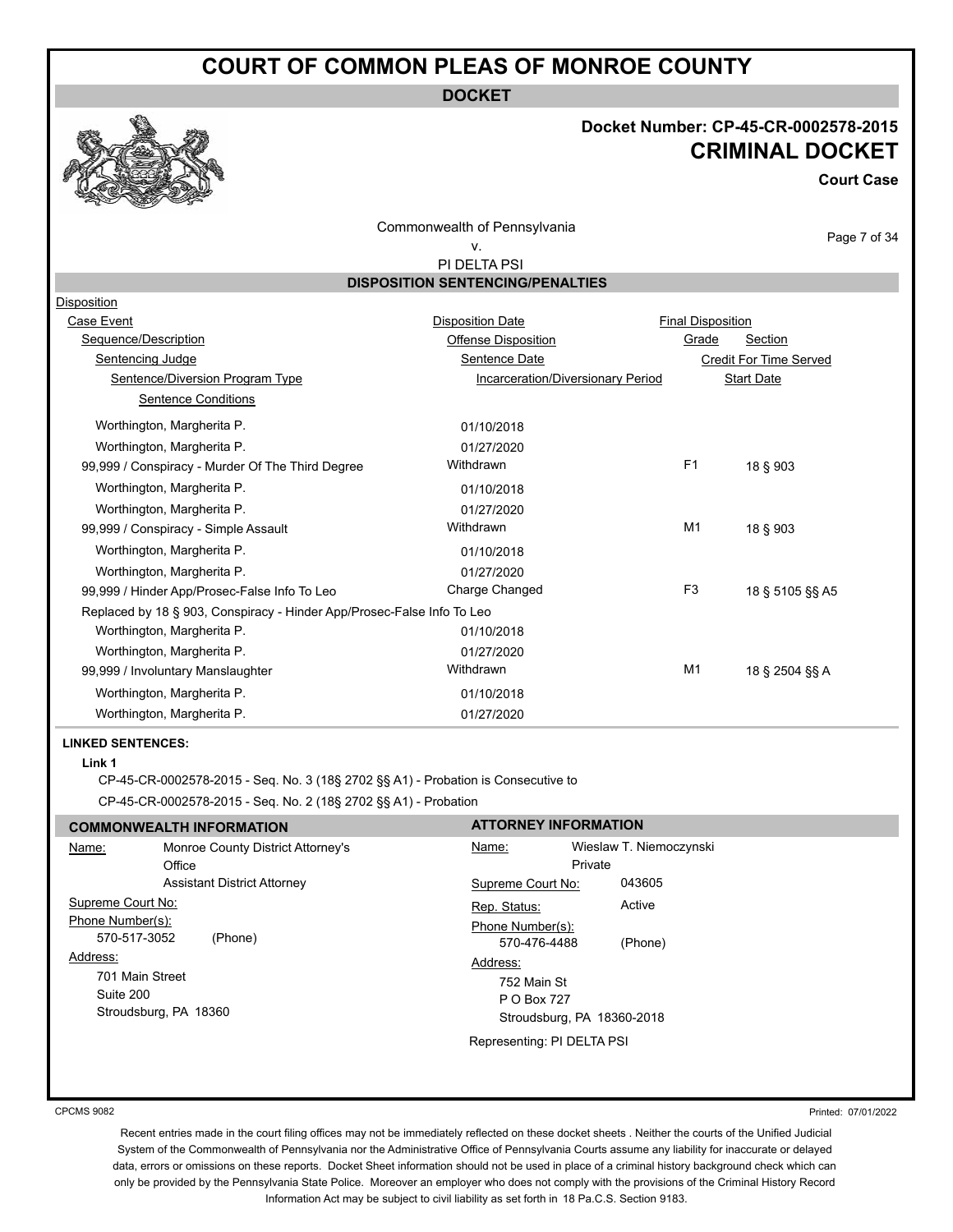**DOCKET**

|                                                  |                                                                                                        |                              | Docket Number: CP-45-CR-0002578-2015<br><b>CRIMINAL DOCKET</b> | <b>Court Case</b> |
|--------------------------------------------------|--------------------------------------------------------------------------------------------------------|------------------------------|----------------------------------------------------------------|-------------------|
|                                                  |                                                                                                        | Commonwealth of Pennsylvania |                                                                | Page 8 of 34      |
|                                                  |                                                                                                        | ۷.<br>PI DELTA PSI           |                                                                |                   |
|                                                  |                                                                                                        | <b>ENTRIES</b>               |                                                                |                   |
| Sequence Number                                  | <b>CP Filed Date</b>                                                                                   | Document Date                | <b>Filed By</b>                                                |                   |
| 1                                                | 12/04/2015                                                                                             |                              | Court of Common Pleas - Monroe<br>County                       |                   |
| Original Papers Received from Lower Court        |                                                                                                        |                              |                                                                |                   |
| 1<br>Motion for Scheduling Conference            | 12/30/2015                                                                                             |                              | Monroe County District Attorney's<br>Office                    |                   |
|                                                  |                                                                                                        |                              |                                                                |                   |
| 1                                                | 01/05/2016                                                                                             | 01/04/2015                   | Worthington, Margherita P.                                     |                   |
| Niemoczynski, Wieslaw T.                         | Order - Conference Scheduled for 01-25-16 at 1:30 p.m. in CR#1                                         |                              |                                                                |                   |
| 01/05/2016                                       | Fax                                                                                                    |                              |                                                                |                   |
| Monroe County Court Administration               |                                                                                                        |                              |                                                                |                   |
| 01/06/2016                                       | Clerk of Court's Boxes                                                                                 |                              |                                                                |                   |
| Monroe County District Attorney's Office         |                                                                                                        |                              |                                                                |                   |
| 01/06/2016                                       | Clerk of Court's Boxes                                                                                 |                              |                                                                |                   |
| Monroe County Sheriff's Department               | Clerk of Court's Boxes                                                                                 |                              |                                                                |                   |
| 01/06/2016                                       |                                                                                                        |                              |                                                                |                   |
| Niemoczynski, Wieslaw T.<br>01/06/2016           | <b>First Class</b>                                                                                     |                              |                                                                |                   |
|                                                  | 01/25/2016                                                                                             |                              | Monroe County District Attorney's<br>Office                    |                   |
| Notice Pursuant To Pa.R. Crim. P.RULE 582(B)(1)  |                                                                                                        |                              |                                                                |                   |
|                                                  | 01/25/2016                                                                                             |                              | Commonwealth of Pennsylvania                                   |                   |
| <b>Criminal Information Filed</b>                |                                                                                                        |                              |                                                                |                   |
| 3                                                | 01/25/2016                                                                                             |                              | Niemoczynski, Wieslaw T.                                       |                   |
| Waiver of Arraignment                            |                                                                                                        |                              |                                                                |                   |
| 1                                                | 01/26/2016                                                                                             |                              | Worthington, Margherita P.                                     |                   |
| Monroe County Court Administration<br>01/27/2016 | Order - Hearing on Pre-Trial Motions on 06-03-16 at 9:00 a.m. in CR#1<br><b>Clerk of Court's Boxes</b> |                              |                                                                |                   |
| Monroe County District Attorney's Office         |                                                                                                        |                              |                                                                |                   |
| 01/27/2016                                       | Clerk of Court's Boxes                                                                                 |                              |                                                                |                   |
| Monroe County Probation Department               |                                                                                                        |                              |                                                                |                   |
| 01/27/2016                                       | Clerk of Court's Boxes                                                                                 |                              |                                                                |                   |
| Monroe County Sheriff's Department               |                                                                                                        |                              |                                                                |                   |

CPCMS 9082

Recent entries made in the court filing offices may not be immediately reflected on these docket sheets . Neither the courts of the Unified Judicial System of the Commonwealth of Pennsylvania nor the Administrative Office of Pennsylvania Courts assume any liability for inaccurate or delayed data, errors or omissions on these reports. Docket Sheet information should not be used in place of a criminal history background check which can only be provided by the Pennsylvania State Police. Moreover an employer who does not comply with the provisions of the Criminal History Record Information Act may be subject to civil liability as set forth in 18 Pa.C.S. Section 9183.

Printed: 07/01/2022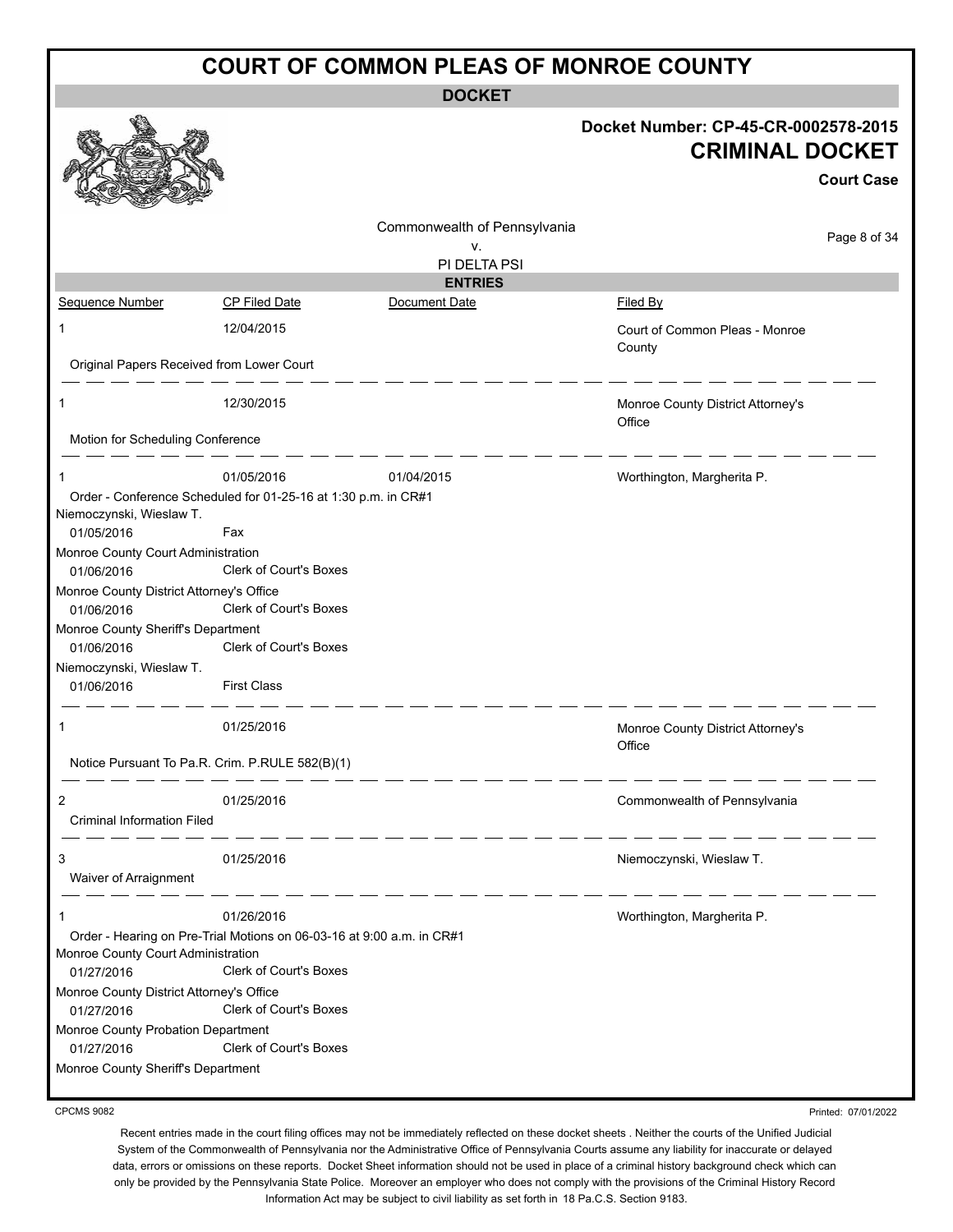|                                              | <b>DOCKET</b>                                                                     |                                                                                     |
|----------------------------------------------|-----------------------------------------------------------------------------------|-------------------------------------------------------------------------------------|
|                                              |                                                                                   | Docket Number: CP-45-CR-0002578-2015<br><b>CRIMINAL DOCKET</b><br><b>Court Case</b> |
|                                              | Commonwealth of Pennsylvania<br>v.<br>PI DELTA PSI                                | Page 9 of 34                                                                        |
|                                              | <b>ENTRIES</b>                                                                    |                                                                                     |
| ed Date                                      | Document Date                                                                     | Filed By                                                                            |
|                                              | Service By                                                                        |                                                                                     |
| e Type                                       | <b>Status Date</b>                                                                | Service Status                                                                      |
| of Court's Boxes                             |                                                                                   |                                                                                     |
| lass                                         |                                                                                   |                                                                                     |
| 2016                                         | suant to Rule 572 of the Rules of Criminal Procedure                              | Niemoczynski, Wieslaw T.                                                            |
| 2016                                         |                                                                                   | Niemoczynski, Wieslaw T.                                                            |
| 2016                                         | 05/27/2016<br>Rescheduled for 7/13/2016 at 2:00 pm in CT Room 1 Omnibus Pre-Trial | Worthington, Margherita P.                                                          |
| of Court's Boxes<br>fice<br>of Court's Boxes |                                                                                   |                                                                                     |
| of Court's Boxes                             |                                                                                   |                                                                                     |



|                                          |                                                                             | PI DELTA PSI                                                                                       |                            |
|------------------------------------------|-----------------------------------------------------------------------------|----------------------------------------------------------------------------------------------------|----------------------------|
|                                          |                                                                             | <b>ENTRIES</b>                                                                                     |                            |
| <b>Sequence Number</b>                   | <b>CP Filed Date</b>                                                        | Document Date                                                                                      | Filed By                   |
| Service To                               |                                                                             | Service By                                                                                         |                            |
| <b>Issue Date</b>                        | Service Type                                                                | <b>Status Date</b>                                                                                 | Service Status             |
| 01/27/2016                               | Clerk of Court's Boxes                                                      |                                                                                                    |                            |
| Niemoczynski, Wieslaw T.                 |                                                                             |                                                                                                    |                            |
| 01/27/2016                               | <b>First Class</b>                                                          |                                                                                                    |                            |
|                                          | 03/08/2016                                                                  |                                                                                                    | Niemoczynski, Wieslaw T.   |
|                                          |                                                                             | Reqeust for Bill of Particulars Pursuant to Rule 572 of the Rules of Criminal Procedure            |                            |
|                                          | 05/24/2016                                                                  |                                                                                                    | Niemoczynski, Wieslaw T.   |
| <b>Omnibus Pre-Trial Motion</b>          |                                                                             |                                                                                                    |                            |
| 1                                        | 05/27/2016                                                                  | 05/27/2016                                                                                         | Worthington, Margherita P. |
|                                          |                                                                             | Order - Contiuance Granted and Rescheduled for 7/13/2016 at 2:00 pm in CT Room 1 Omnibus Pre-Trial |                            |
| Monroe County Court Administration       |                                                                             |                                                                                                    |                            |
| 06/01/2016                               | <b>Clerk of Court's Boxes</b>                                               |                                                                                                    |                            |
| Monroe County District Attorney's Office |                                                                             |                                                                                                    |                            |
| 06/01/2016                               | <b>Clerk of Court's Boxes</b>                                               |                                                                                                    |                            |
| Monroe County Probation                  |                                                                             |                                                                                                    |                            |
| 06/01/2016                               | Clerk of Court's Boxes                                                      |                                                                                                    |                            |
| Monroe County Sheriff                    |                                                                             |                                                                                                    |                            |
| 06/01/2016                               | Clerk of Court's Boxes                                                      |                                                                                                    |                            |
| Niemoczynski, Wieslaw T.                 |                                                                             |                                                                                                    |                            |
| 06/01/2016                               | <b>First Class</b>                                                          |                                                                                                    |                            |
| 1                                        | 06/02/2016                                                                  | 06/01/2016                                                                                         | Worthington, Margherita P. |
|                                          | Order Dated 5/25/16 Amended to Reflect Hearing on 7/25/16 at 9:00 a.m. Ct#1 |                                                                                                    |                            |
| Monroe County Court Administration       |                                                                             |                                                                                                    |                            |
| 06/02/2016                               | Clerk of Court's Boxes                                                      |                                                                                                    |                            |
| Monroe County District Attorney's Office |                                                                             |                                                                                                    |                            |
| 06/02/2016                               | Clerk of Court's Boxes                                                      |                                                                                                    |                            |
| Monroe County Probation Department       |                                                                             |                                                                                                    |                            |
| 06/02/2016                               | Clerk of Court's Boxes                                                      |                                                                                                    |                            |
| Monroe County Sheriff's Department       |                                                                             |                                                                                                    |                            |
| 06/02/2016                               | Clerk of Court's Boxes                                                      |                                                                                                    |                            |
| Other                                    |                                                                             |                                                                                                    |                            |
| 06/02/2016                               | <b>First Class</b>                                                          |                                                                                                    |                            |

CPCMS 9082

Printed: 07/01/2022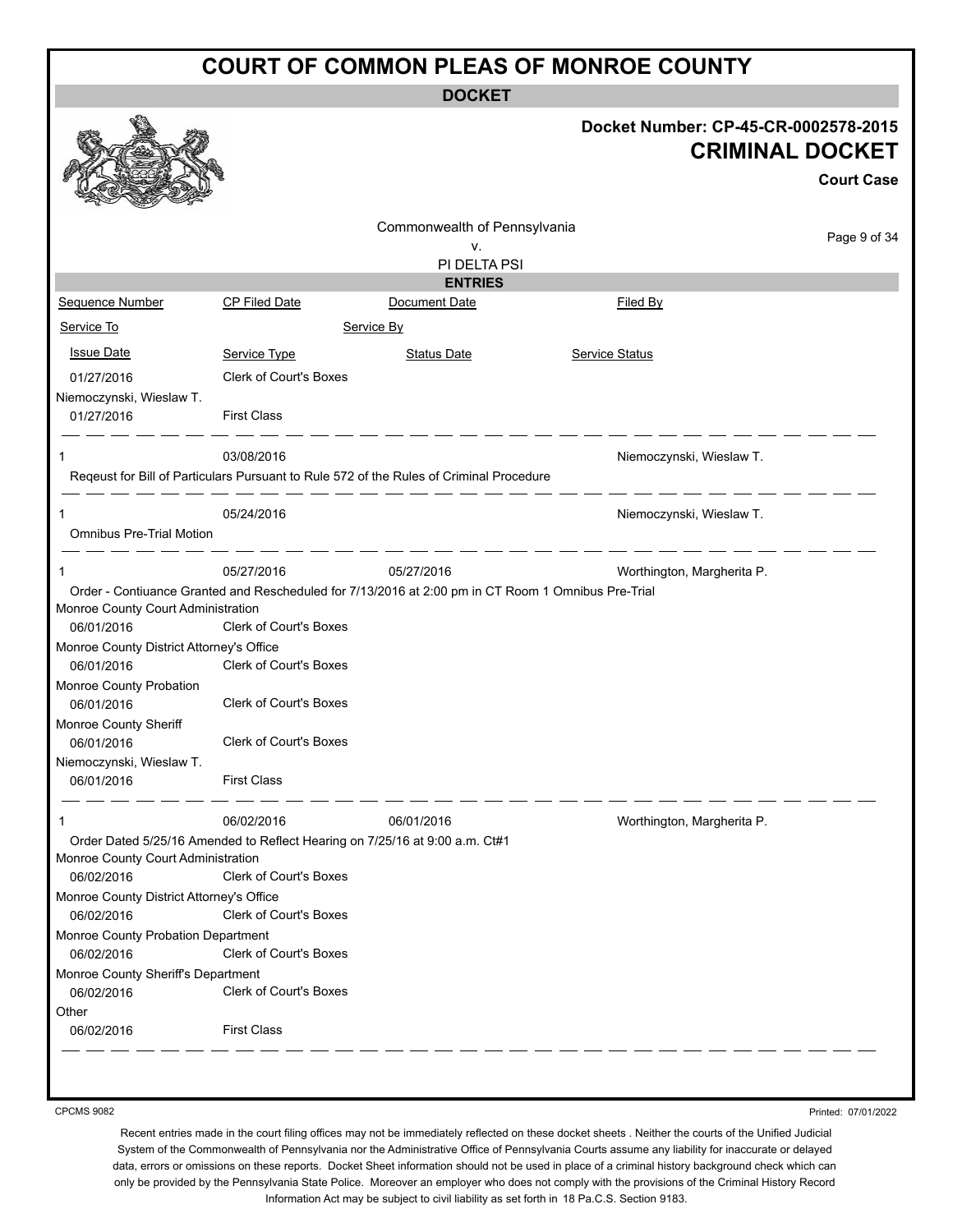**DOCKET**

|                                                  |                                                                   |                                                                                                   |                | Docket Number: CP-45-CR-0002578-2015<br><b>CRIMINAL DOCKET</b> |                     |
|--------------------------------------------------|-------------------------------------------------------------------|---------------------------------------------------------------------------------------------------|----------------|----------------------------------------------------------------|---------------------|
|                                                  |                                                                   |                                                                                                   |                |                                                                | <b>Court Case</b>   |
|                                                  |                                                                   | Commonwealth of Pennsylvania                                                                      |                |                                                                |                     |
|                                                  |                                                                   | ۷.                                                                                                |                |                                                                | Page 10 of 34       |
|                                                  |                                                                   | PI DELTA PSI                                                                                      |                |                                                                |                     |
|                                                  |                                                                   | <b>ENTRIES</b>                                                                                    |                |                                                                |                     |
| Sequence Number                                  | <b>CP Filed Date</b>                                              | Document Date                                                                                     |                | <b>Filed By</b>                                                |                     |
| Service To                                       |                                                                   | Service By                                                                                        |                |                                                                |                     |
| <b>Issue Date</b>                                | Service Type                                                      | <b>Status Date</b>                                                                                | Service Status |                                                                |                     |
|                                                  | 07/25/2016                                                        |                                                                                                   |                | Commonwealth of Pennsylvania                                   |                     |
|                                                  | Criminal Information Electronically Accepted (Arraignment Waived) |                                                                                                   |                |                                                                |                     |
| Monroe County District Attorney's Office         |                                                                   |                                                                                                   |                |                                                                |                     |
| 05/22/2017                                       | eService                                                          |                                                                                                   | Served         |                                                                |                     |
| 2                                                | 07/25/2016                                                        |                                                                                                   |                | DA's Office of Monroe County                                   |                     |
| Information Filed (Arraignment Waived)           |                                                                   |                                                                                                   |                |                                                                |                     |
| Monroe County District Attorney's Office         |                                                                   |                                                                                                   |                |                                                                |                     |
| 11/20/2017                                       | eService                                                          |                                                                                                   | Served         |                                                                |                     |
|                                                  |                                                                   |                                                                                                   |                |                                                                |                     |
| 1                                                | 07/28/2016                                                        | 07/25/2016                                                                                        |                | Higgins, Stephen M.                                            |                     |
| Order Granting Motion for Transcripts            |                                                                   |                                                                                                   |                |                                                                |                     |
| Monroe County Court Administration<br>07/29/2016 | Clerk of Court's Boxes                                            |                                                                                                   |                |                                                                |                     |
| Monroe County Court Reporters                    |                                                                   |                                                                                                   |                |                                                                |                     |
| 07/29/2016                                       | Clerk of Court's Boxes                                            |                                                                                                   |                |                                                                |                     |
| Monroe County District Attorney's Office         |                                                                   |                                                                                                   |                |                                                                |                     |
| 07/29/2016                                       | Clerk of Court's Boxes                                            |                                                                                                   |                |                                                                |                     |
| Niemoczynski, Wieslaw T.                         |                                                                   |                                                                                                   |                |                                                                |                     |
| 07/29/2016                                       | <b>First Class</b>                                                |                                                                                                   |                |                                                                |                     |
|                                                  | 08/08/2016                                                        | 07/25/2016                                                                                        |                | Monroe County Court Reporters                                  |                     |
|                                                  |                                                                   | Transcript of Proceedings: Omnibus Hearing: 7-25-2016, 9am/Courtroom1/President Judge Worthington |                |                                                                |                     |
|                                                  |                                                                   |                                                                                                   |                |                                                                |                     |
| 1                                                | 09/02/2016                                                        |                                                                                                   |                | Niemoczynski, Wieslaw T.                                       |                     |
|                                                  | PI DELTA PSI Brief in Support of Omnibus PreTrial Motion          |                                                                                                   |                |                                                                |                     |
| Monroe County District Attorney's Office         |                                                                   |                                                                                                   |                |                                                                |                     |
| 09/02/2016                                       | eService                                                          |                                                                                                   | Served         |                                                                |                     |
| 1                                                | 09/15/2016                                                        |                                                                                                   |                | Monroe County District Attorney's                              |                     |
|                                                  |                                                                   |                                                                                                   |                | Office                                                         |                     |
|                                                  | Commonwealth's Motion for Extension of Time to File Brief         |                                                                                                   |                |                                                                |                     |
| 2                                                | 09/15/2016                                                        |                                                                                                   |                | Worthington, Margherita P.                                     |                     |
|                                                  |                                                                   | Order - Extension of Time Has Been Granted to File / File on or Before 9/30/2016                  |                |                                                                |                     |
| Monroe County Court Administration               |                                                                   |                                                                                                   |                |                                                                |                     |
| 09/19/2016                                       | <b>Clerk of Court's Boxes</b>                                     |                                                                                                   |                |                                                                |                     |
| Monroe County District Attorney's Office         |                                                                   |                                                                                                   |                |                                                                |                     |
| <b>CPCMS 9082</b>                                |                                                                   |                                                                                                   |                |                                                                | Printed: 07/01/2022 |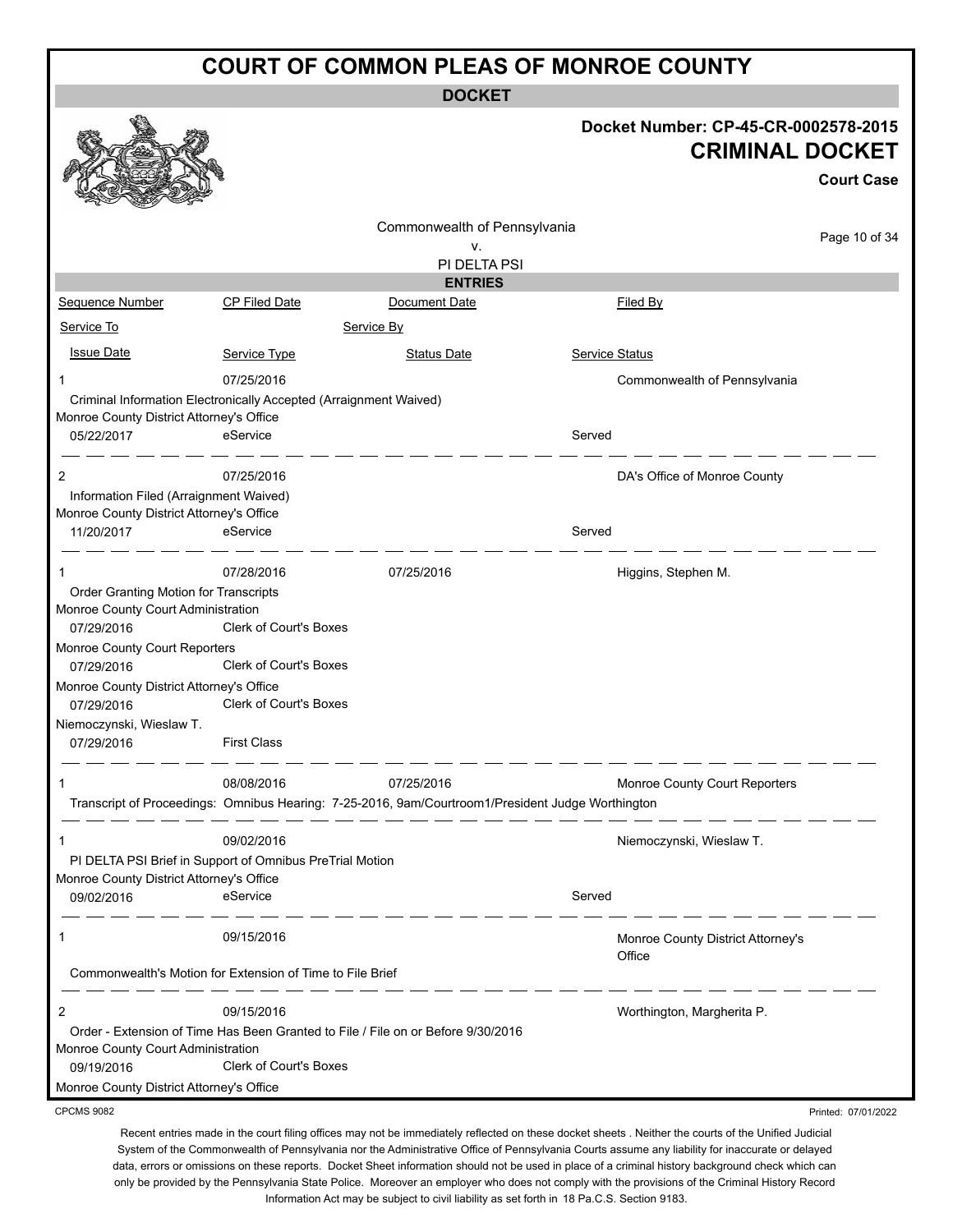|                                                        |                                                                                                  | <b>DOCKET</b>                                                                        |        |                                                                |                   |
|--------------------------------------------------------|--------------------------------------------------------------------------------------------------|--------------------------------------------------------------------------------------|--------|----------------------------------------------------------------|-------------------|
|                                                        |                                                                                                  |                                                                                      |        | Docket Number: CP-45-CR-0002578-2015<br><b>CRIMINAL DOCKET</b> | <b>Court Case</b> |
|                                                        |                                                                                                  | Commonwealth of Pennsylvania                                                         |        |                                                                |                   |
|                                                        |                                                                                                  | ۷.                                                                                   |        |                                                                | Page 11 of 34     |
|                                                        |                                                                                                  | PI DELTA PSI                                                                         |        |                                                                |                   |
| Sequence Number                                        | <b>CP Filed Date</b>                                                                             | <b>ENTRIES</b><br>Document Date                                                      |        | Filed By                                                       |                   |
| Service To                                             |                                                                                                  | Service By                                                                           |        |                                                                |                   |
|                                                        |                                                                                                  |                                                                                      |        |                                                                |                   |
| <b>Issue Date</b>                                      | Service Type                                                                                     | <b>Status Date</b>                                                                   |        | Service Status                                                 |                   |
| 09/19/2016                                             | <b>Clerk of Court's Boxes</b>                                                                    |                                                                                      |        |                                                                |                   |
| Niemoczynski, Wieslaw T.<br>09/19/2016                 | <b>First Class</b>                                                                               |                                                                                      |        |                                                                |                   |
| Monroe County District Attorney's Office               |                                                                                                  |                                                                                      |        |                                                                |                   |
| 09/20/2016                                             | eService                                                                                         |                                                                                      | Served |                                                                |                   |
| 1                                                      | 10/03/2016                                                                                       |                                                                                      |        | Monroe County District Attorney's<br>Office                    |                   |
|                                                        | Commonwealth's Brief in Opposition to Defendants Omnibus Pre-Trial Motions                       |                                                                                      |        |                                                                |                   |
| 1                                                      | 03/24/2017                                                                                       |                                                                                      |        | Worthington, Margherita P.                                     |                   |
|                                                        |                                                                                                  | Opinion/Order - Pre-Trial Motions Denied/Hearing Scheduled 5/1/17 at 10:30 a.m. Ct#1 |        |                                                                |                   |
| Monroe County District Attorney's Office<br>03/27/2017 | Clerk of Court's Boxes                                                                           |                                                                                      |        |                                                                |                   |
| Monroe County Probation Department                     |                                                                                                  |                                                                                      |        |                                                                |                   |
| 03/27/2017                                             | <b>Clerk of Court's Boxes</b>                                                                    |                                                                                      |        |                                                                |                   |
| Monroe County Sheriff's Department<br>03/27/2017       | <b>Clerk of Court's Boxes</b>                                                                    |                                                                                      |        |                                                                |                   |
| Monroe County Court Administration<br>03/28/2017       | Clerk of Court's Boxes                                                                           |                                                                                      |        |                                                                |                   |
| Niemoczynski, Wieslaw T.                               |                                                                                                  |                                                                                      |        |                                                                |                   |
| 04/06/2017                                             | <b>First Class</b>                                                                               |                                                                                      |        |                                                                |                   |
| Monroe County District Attorney's Office<br>04/07/2017 | eService                                                                                         |                                                                                      | Served |                                                                |                   |
|                                                        | 05/03/2017                                                                                       | 05/01/2017                                                                           |        | Worthington, Margherita P.                                     |                   |
| Monroe County Court Administration<br>05/04/2017       | Order - Case Placed on November Trial Term/Counsel are Attached<br><b>Clerk of Court's Boxes</b> |                                                                                      |        |                                                                |                   |
| Monroe County District Attorney's Office               |                                                                                                  |                                                                                      |        |                                                                |                   |
| 05/04/2017                                             | <b>Clerk of Court's Boxes</b>                                                                    |                                                                                      |        |                                                                |                   |
| Monroe County Probation Department                     |                                                                                                  |                                                                                      |        |                                                                |                   |
| 05/04/2017                                             | <b>Clerk of Court's Boxes</b>                                                                    |                                                                                      |        |                                                                |                   |
| Monroe County Sheriff's Department<br>05/04/2017       | <b>Clerk of Court's Boxes</b>                                                                    |                                                                                      |        |                                                                |                   |
| Niemoczynski, Wieslaw T.                               |                                                                                                  |                                                                                      |        |                                                                |                   |
| 05/04/2017                                             | <b>First Class</b>                                                                               |                                                                                      |        |                                                                |                   |
| Other                                                  |                                                                                                  |                                                                                      |        |                                                                |                   |

CPCMS 9082

Recent entries made in the court filing offices may not be immediately reflected on these docket sheets . Neither the courts of the Unified Judicial System of the Commonwealth of Pennsylvania nor the Administrative Office of Pennsylvania Courts assume any liability for inaccurate or delayed data, errors or omissions on these reports. Docket Sheet information should not be used in place of a criminal history background check which can only be provided by the Pennsylvania State Police. Moreover an employer who does not comply with the provisions of the Criminal History Record Information Act may be subject to civil liability as set forth in 18 Pa.C.S. Section 9183.

Printed: 07/01/2022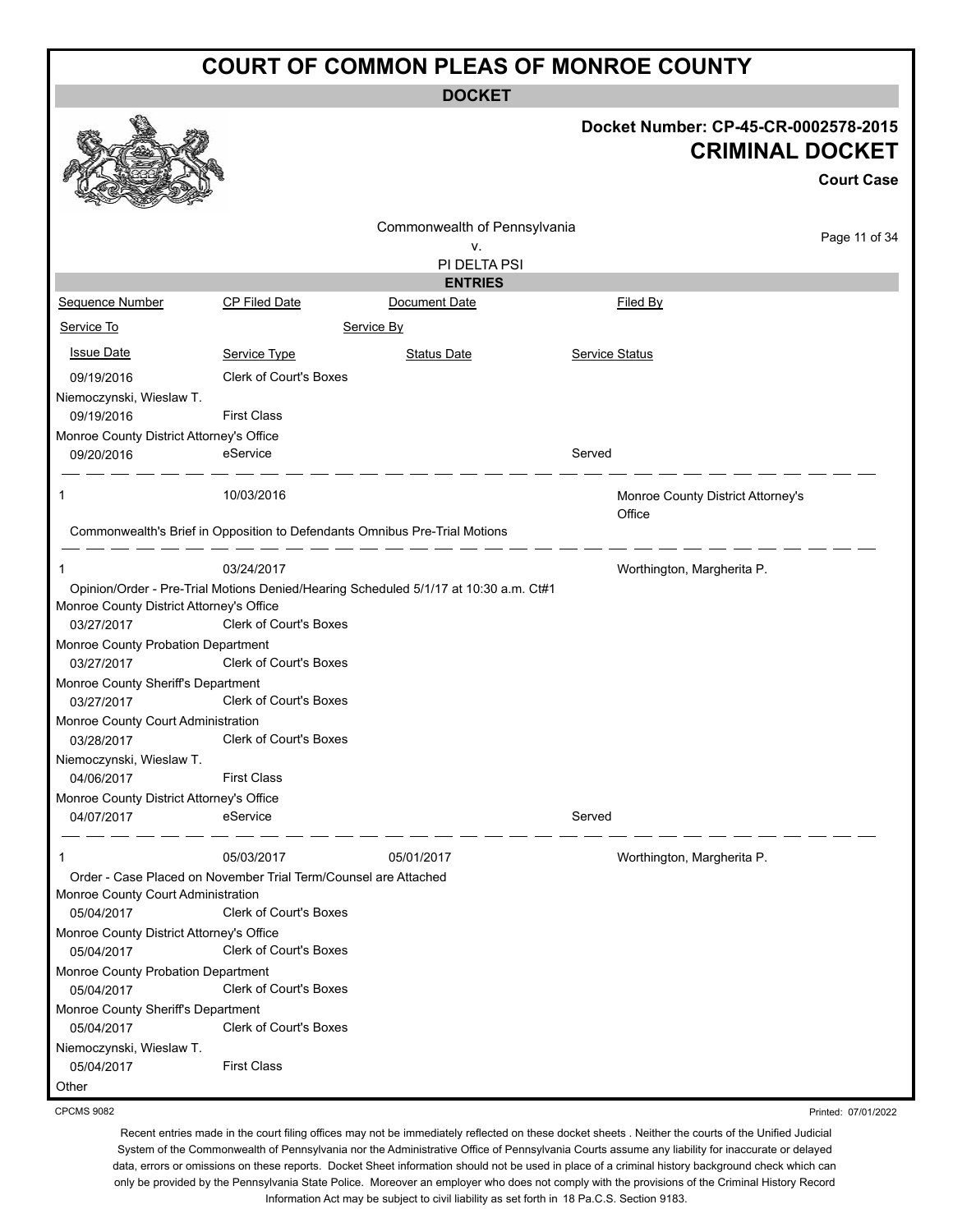**DOCKET**

|                                                                                                  |                               |                              | Docket Number: CP-45-CR-0002578-2015<br><b>CRIMINAL DOCKET</b><br><b>Court Case</b> |
|--------------------------------------------------------------------------------------------------|-------------------------------|------------------------------|-------------------------------------------------------------------------------------|
|                                                                                                  |                               | Commonwealth of Pennsylvania |                                                                                     |
|                                                                                                  |                               | v.                           | Page 12 of 34                                                                       |
|                                                                                                  |                               | PI DELTA PSI                 |                                                                                     |
|                                                                                                  |                               | <b>ENTRIES</b>               |                                                                                     |
| Sequence Number                                                                                  | CP Filed Date                 | Document Date                | <b>Filed By</b>                                                                     |
| Service To                                                                                       |                               | Service By                   |                                                                                     |
| <b>Issue Date</b>                                                                                | Service Type                  | <b>Status Date</b>           | <b>Service Status</b>                                                               |
| 05/04/2017                                                                                       | <b>Clerk of Court's Boxes</b> |                              |                                                                                     |
| Monroe County District Attorney's Office                                                         |                               |                              |                                                                                     |
| 05/11/2017                                                                                       | eService                      |                              | Served                                                                              |
| 1                                                                                                | 06/29/2017                    |                              | Niemoczynski, Wieslaw T.                                                            |
| Motion to Extend Time for Defendant's Expert Reports<br>Monroe County District Attorney's Office |                               |                              |                                                                                     |
| 06/29/2017                                                                                       | eService                      |                              | Served                                                                              |
| $\mathbf{1}$                                                                                     | 07/05/2017                    |                              | Worthington, Margherita P.                                                          |
| Order Granting Motion for Extension of Time<br>Monroe County District Attorney's Office          |                               |                              |                                                                                     |
| 07/06/2017                                                                                       | Clerk of Court's Boxes        |                              |                                                                                     |
| Monroe County District Attorney's Office                                                         |                               |                              |                                                                                     |
| 07/06/2017                                                                                       | eService                      |                              | Served                                                                              |
| Niemoczynski, Wieslaw T.<br>07/06/2017                                                           | <b>First Class</b>            |                              |                                                                                     |
|                                                                                                  |                               |                              |                                                                                     |
| 1                                                                                                | 08/10/2017                    |                              | Niemoczynski, Wieslaw T.                                                            |
| Motion in Limine                                                                                 |                               |                              |                                                                                     |
| Monroe County District Attorney's Office                                                         | eService                      |                              | Served                                                                              |
| 08/10/2017                                                                                       |                               |                              |                                                                                     |
| -1                                                                                               | 08/14/2017                    |                              | Worthington, Margherita P.                                                          |
| Order - Motion in Limine Hearing Scheduled 09/5/17 1:30PM CR#1                                   |                               |                              |                                                                                     |
| Monroe County Court Administration                                                               |                               |                              |                                                                                     |
| 08/15/2017                                                                                       | <b>Clerk of Court's Boxes</b> |                              |                                                                                     |
| Monroe County District Attorney's Office<br>08/15/2017                                           | <b>Clerk of Court's Boxes</b> |                              |                                                                                     |
| Monroe County District Attorney's Office                                                         |                               |                              |                                                                                     |
| 08/15/2017                                                                                       | eService                      |                              | Served                                                                              |
| Monroe County Probation                                                                          |                               |                              |                                                                                     |
| 08/15/2017                                                                                       | Clerk of Court's Boxes        |                              |                                                                                     |
| Monroe County Sheriff                                                                            |                               |                              |                                                                                     |
| 08/15/2017                                                                                       | Clerk of Court's Boxes        |                              |                                                                                     |
| Niemoczynski, Wieslaw T.                                                                         |                               |                              |                                                                                     |
| 08/15/2017                                                                                       | <b>First Class</b>            |                              |                                                                                     |
|                                                                                                  |                               |                              |                                                                                     |

CPCMS 9082

Recent entries made in the court filing offices may not be immediately reflected on these docket sheets . Neither the courts of the Unified Judicial System of the Commonwealth of Pennsylvania nor the Administrative Office of Pennsylvania Courts assume any liability for inaccurate or delayed data, errors or omissions on these reports. Docket Sheet information should not be used in place of a criminal history background check which can only be provided by the Pennsylvania State Police. Moreover an employer who does not comply with the provisions of the Criminal History Record Information Act may be subject to civil liability as set forth in 18 Pa.C.S. Section 9183.

Printed: 07/01/2022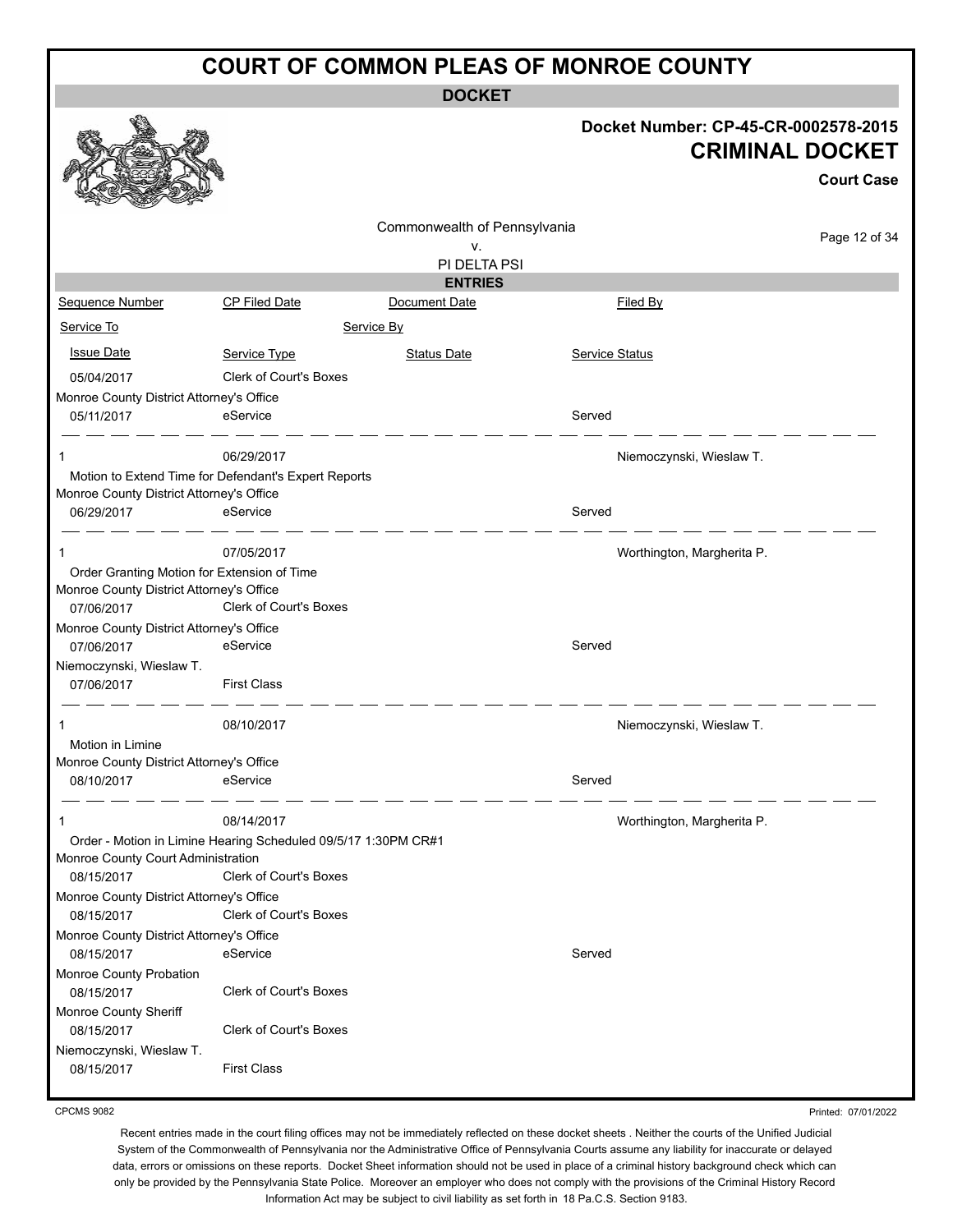**DOCKET**

| <b>CPCMS 9082</b>                                      |                                                                              |                                                                                                      |                                                                | Printed: 07/01/2022 |
|--------------------------------------------------------|------------------------------------------------------------------------------|------------------------------------------------------------------------------------------------------|----------------------------------------------------------------|---------------------|
| 1<br><b>Motion for Transcripts</b>                     | 09/20/2017                                                                   |                                                                                                      | Monroe County District Attorney's<br>Office                    |                     |
| 09/13/2017                                             | eService                                                                     |                                                                                                      | Served                                                         |                     |
| 09/08/2017<br>Monroe County District Attorney's Office | <b>First Class</b>                                                           |                                                                                                      |                                                                |                     |
| Niemoczynski, Wieslaw T.                               |                                                                              |                                                                                                      |                                                                |                     |
| Monroe County Sheriff<br>09/08/2017                    | Clerk of Court's Boxes                                                       |                                                                                                      |                                                                |                     |
| Monroe County District Attorney's Office<br>09/08/2017 | <b>Clerk of Court's Boxes</b>                                                |                                                                                                      |                                                                |                     |
| Monroe County Court Administration<br>09/08/2017       | <b>Clerk of Court's Boxes</b>                                                |                                                                                                      |                                                                |                     |
|                                                        | Order Directing Briefs to be filed on or Before 09/29/17                     |                                                                                                      |                                                                |                     |
| -1                                                     | 09/07/2017                                                                   | 09/05/2017                                                                                           | Worthington, Margherita P.                                     |                     |
| Monroe County District Attorney's Office<br>09/05/2017 | eService                                                                     | Pi Delta PSI Brief in Support of Motion in Limine and in Opposition to Commonwealth's 404 (B) Notice | Served                                                         |                     |
| 3                                                      | 09/05/2017                                                                   |                                                                                                      | Niemoczynski, Wieslaw T.                                       |                     |
|                                                        | Supplemental Notice of Intend to Introduce PA.R.Evid.404(b) Evidence         |                                                                                                      |                                                                |                     |
| 2                                                      | 09/05/2017                                                                   |                                                                                                      | Monroe County District Attorney's<br>Office                    |                     |
| Commonwealth's Motion in Limine                        |                                                                              |                                                                                                      | Office                                                         |                     |
| 1                                                      | 09/05/2017                                                                   |                                                                                                      | Monroe County District Attorney's                              |                     |
|                                                        | Brief in Support of Notice of Intend to Introduce P.A.R.Evid.404(b) Evidence |                                                                                                      | Office                                                         |                     |
| 2                                                      | 08/16/2017                                                                   |                                                                                                      | Monroe County District Attorney's                              |                     |
|                                                        | Notice of Intend to Introduce P.A.R.Evid.404(b) Evidence                     |                                                                                                      |                                                                |                     |
| 1                                                      | 08/16/2017                                                                   |                                                                                                      | Monroe County District Attorney's<br>Office                    |                     |
| <b>Issue Date</b>                                      | Service Type                                                                 | <b>Status Date</b>                                                                                   | Service Status                                                 |                     |
| Service To                                             |                                                                              | Service By                                                                                           |                                                                |                     |
| Sequence Number                                        | <b>CP Filed Date</b>                                                         | Document Date                                                                                        | Filed By                                                       |                     |
|                                                        |                                                                              | PI DELTA PSI<br><b>ENTRIES</b>                                                                       |                                                                |                     |
|                                                        |                                                                              | Commonwealth of Pennsylvania<br>v.                                                                   |                                                                | Page 13 of 34       |
|                                                        |                                                                              |                                                                                                      |                                                                |                     |
|                                                        |                                                                              |                                                                                                      |                                                                | <b>Court Case</b>   |
|                                                        |                                                                              |                                                                                                      | Docket Number: CP-45-CR-0002578-2015<br><b>CRIMINAL DOCKET</b> |                     |
|                                                        |                                                                              |                                                                                                      |                                                                |                     |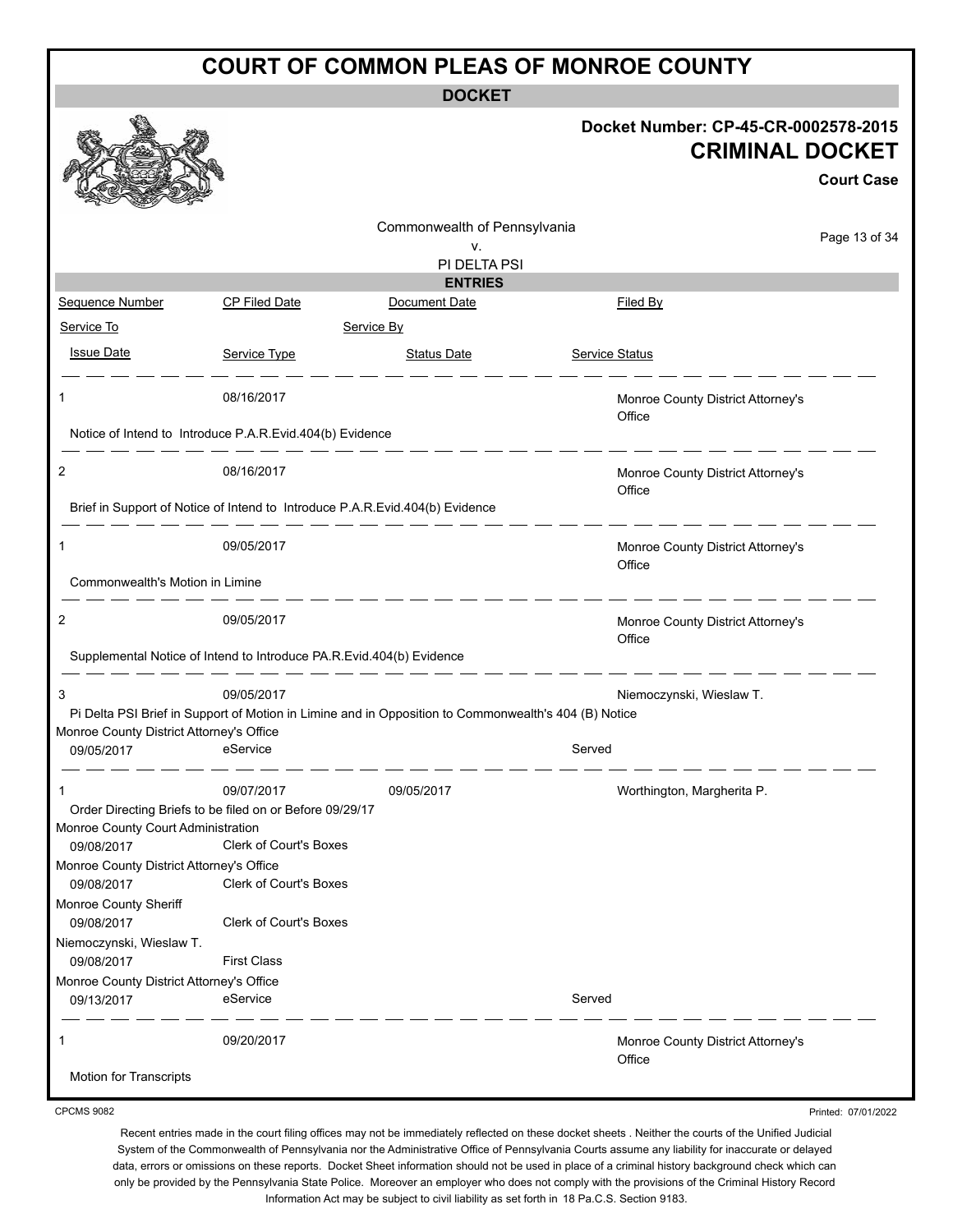**DOCKET**

|                                             |                                                                                |                                                                                                | Docket Number: CP-45-CR-0002578-2015<br><b>CRIMINAL DOCKET</b><br><b>Court Case</b> |
|---------------------------------------------|--------------------------------------------------------------------------------|------------------------------------------------------------------------------------------------|-------------------------------------------------------------------------------------|
|                                             |                                                                                | Commonwealth of Pennsylvania                                                                   |                                                                                     |
|                                             |                                                                                | v.                                                                                             | Page 14 of 34                                                                       |
|                                             |                                                                                | PI DELTA PSI                                                                                   |                                                                                     |
|                                             |                                                                                | <b>ENTRIES</b>                                                                                 |                                                                                     |
| Sequence Number                             | CP Filed Date                                                                  | Document Date                                                                                  | Filed By                                                                            |
| 1                                           | 09/21/2017                                                                     | 09/21/2017                                                                                     | Worthington, Margherita P.                                                          |
| Monroe County District Attorney's Office    |                                                                                | Order for Transcription of Record Granted/ CR to Transcribe Notes of Testimony Held on 09/5/17 |                                                                                     |
| 09/21/2017                                  | eService                                                                       | Served                                                                                         |                                                                                     |
| Monroe County Court Administration          | Clerk of Court's Boxes                                                         |                                                                                                |                                                                                     |
| 09/22/2017<br>Monroe County Court Reporters |                                                                                |                                                                                                |                                                                                     |
| 09/22/2017                                  | Clerk of Court's Boxes                                                         |                                                                                                |                                                                                     |
| Monroe County District Attorney's Office    |                                                                                |                                                                                                |                                                                                     |
| 09/22/2017                                  | Clerk of Court's Boxes                                                         |                                                                                                |                                                                                     |
| Niemoczynski, Wieslaw T.                    |                                                                                |                                                                                                |                                                                                     |
| 09/22/2017                                  | <b>First Class</b>                                                             |                                                                                                |                                                                                     |
| 1                                           | 09/26/2017                                                                     |                                                                                                | Monroe County District Attorney's<br>Office                                         |
| <b>Brief Addressing Pre-Trial Motions</b>   |                                                                                |                                                                                                |                                                                                     |
|                                             | 09/29/2017                                                                     |                                                                                                | Niemoczynski, Wieslaw T.                                                            |
|                                             | Brief in Support of Motion in Limine & In Oppostiion to Commonwealth's Motions |                                                                                                |                                                                                     |
| Monroe County District Attorney's Office    |                                                                                |                                                                                                |                                                                                     |
| 09/29/2017                                  | eService                                                                       | Served                                                                                         |                                                                                     |
|                                             | 10/16/2017                                                                     |                                                                                                | Monroe County Court Reporters                                                       |
| Notice of Completion of Transcript          |                                                                                |                                                                                                |                                                                                     |
| Monroe County District Attorney's Office    |                                                                                |                                                                                                |                                                                                     |
| 10/16/2017                                  | eService                                                                       | Served                                                                                         |                                                                                     |
| 2                                           | 10/16/2017                                                                     |                                                                                                | Monroe County Court Reporters                                                       |
| Transcript of 09-05-17 Proceedings Filed    |                                                                                |                                                                                                |                                                                                     |
| Monroe County District Attorney's Office    |                                                                                |                                                                                                |                                                                                     |
| 10/16/2017                                  | eService                                                                       | Served                                                                                         |                                                                                     |
| 3                                           | 10/16/2017                                                                     |                                                                                                | Monroe County Court Reporters                                                       |
| <b>Exhibits Filed</b>                       |                                                                                |                                                                                                |                                                                                     |
| Monroe County District Attorney's Office    |                                                                                |                                                                                                |                                                                                     |
|                                             | eService                                                                       | Served                                                                                         |                                                                                     |

CPCMS 9082

Printed: 07/01/2022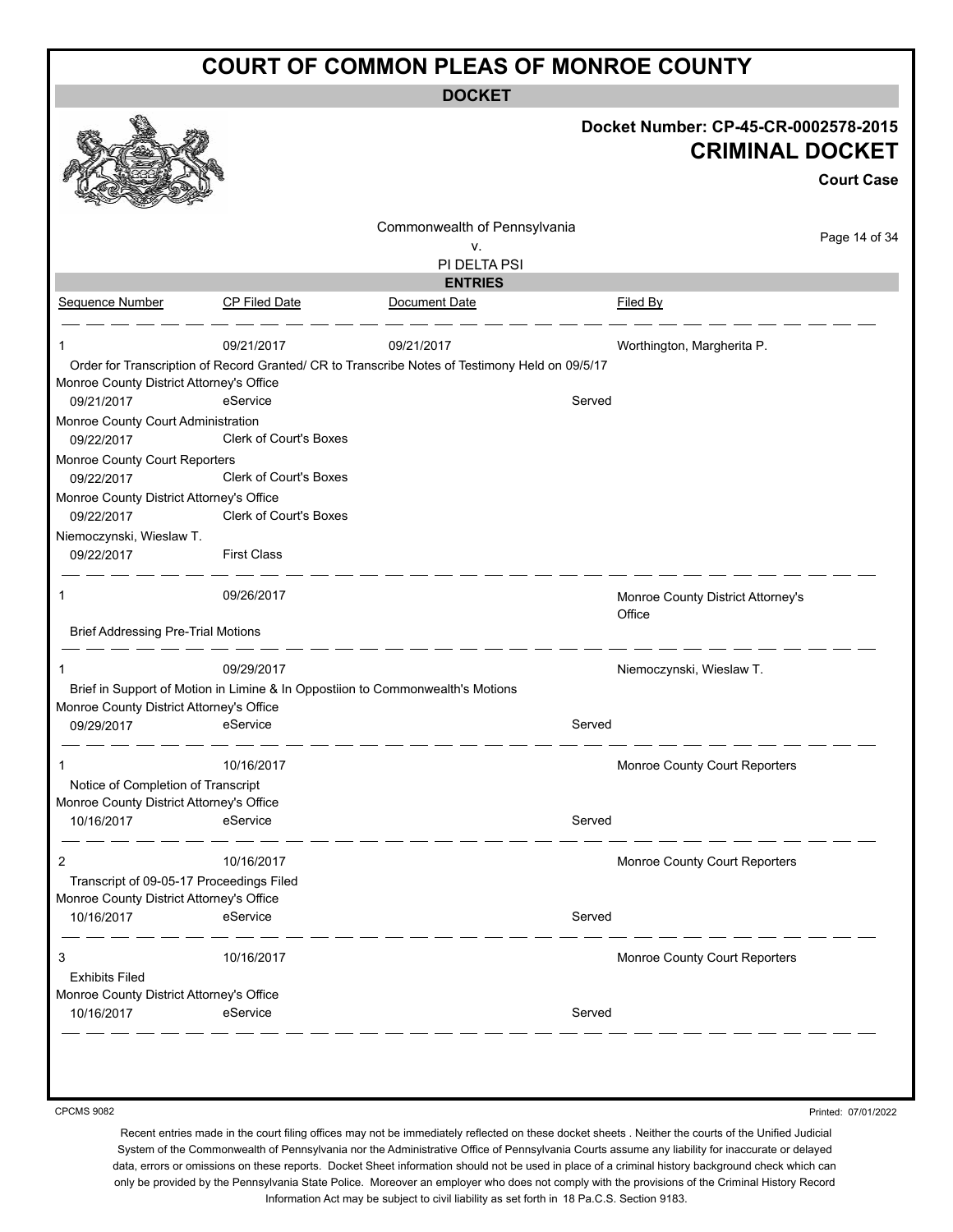|                                                                                                 |                                                                                        |                                                                                          | <b>COURT OF COMMON PLEAS OF MONROE COUNTY</b>                                       |
|-------------------------------------------------------------------------------------------------|----------------------------------------------------------------------------------------|------------------------------------------------------------------------------------------|-------------------------------------------------------------------------------------|
|                                                                                                 |                                                                                        | <b>DOCKET</b>                                                                            |                                                                                     |
|                                                                                                 |                                                                                        |                                                                                          | Docket Number: CP-45-CR-0002578-2015<br><b>CRIMINAL DOCKET</b><br><b>Court Case</b> |
|                                                                                                 |                                                                                        | Commonwealth of Pennsylvania<br>۷.<br>PI DELTA PSI                                       | Page 15 of 34                                                                       |
| Sequence Number                                                                                 | <b>CP Filed Date</b>                                                                   | <b>ENTRIES</b><br>Document Date                                                          | Filed By                                                                            |
| 1                                                                                               | 11/01/2017                                                                             |                                                                                          | Monroe County District Attorney's<br>Office                                         |
|                                                                                                 |                                                                                        | Praecipe to Admit Commonwealth's Exhibit A to Commonwealth's Brief Filed August 16, 2017 |                                                                                     |
| 1<br>Monroe County District Attorney's Office<br>11/08/2017                                     | 11/08/2017<br>Opinion/Order - Pre-Trial Motions Granted and Denied in Part<br>eService |                                                                                          | Worthington, Margherita P.<br>Served                                                |
| Monroe County District Attorney's Office<br>11/09/2017<br>Monroe County Probation               | Clerk of Court's Boxes                                                                 |                                                                                          |                                                                                     |
| 11/09/2017<br>Niemoczynski, Wieslaw T.<br>11/13/2017                                            | Clerk of Court's Boxes<br>Clerk of Court's Boxes                                       |                                                                                          |                                                                                     |
| Monroe County Sheriff<br>11/14/2017                                                             | Clerk of Court's Boxes                                                                 |                                                                                          |                                                                                     |
| Monroe County Court Administration<br>11/15/2017                                                | Clerk of Court's Boxes                                                                 |                                                                                          |                                                                                     |
| 1                                                                                               | 11/16/2017                                                                             |                                                                                          | Monroe County District Attorney's<br>Office                                         |
| Proposed Jury Instructions                                                                      |                                                                                        |                                                                                          |                                                                                     |
| 2<br>Order Granting Dismissal of Count VIII<br>Monroe County Court Administration<br>11/20/2017 | 11/17/2017<br>Clerk of Court's Boxes                                                   | 11/16/2017                                                                               | Worthington, Margherita P.                                                          |
| Monroe County Court Reporters<br>11/20/2017                                                     | Clerk of Court's Boxes                                                                 |                                                                                          |                                                                                     |
| Monroe County District Attorney's Office<br>11/20/2017                                          | Clerk of Court's Boxes                                                                 |                                                                                          |                                                                                     |
| Monroe County District Attorney's Office<br>11/20/2017                                          | eService                                                                               |                                                                                          | Served                                                                              |
| Niemoczynski, Wieslaw T.<br>11/20/2017                                                          | <b>First Class</b>                                                                     |                                                                                          |                                                                                     |
| 2<br>Verdict or Verdict Slips Filed                                                             | 11/21/2017                                                                             |                                                                                          | Court of Common Pleas - Monroe<br>County                                            |
| Monroe County District Attorney's Office                                                        |                                                                                        |                                                                                          |                                                                                     |

#### CPCMS 9082

Recent entries made in the court filing offices may not be immediately reflected on these docket sheets . Neither the courts of the Unified Judicial System of the Commonwealth of Pennsylvania nor the Administrative Office of Pennsylvania Courts assume any liability for inaccurate or delayed data, errors or omissions on these reports. Docket Sheet information should not be used in place of a criminal history background check which can only be provided by the Pennsylvania State Police. Moreover an employer who does not comply with the provisions of the Criminal History Record Information Act may be subject to civil liability as set forth in 18 Pa.C.S. Section 9183.

Printed: 07/01/2022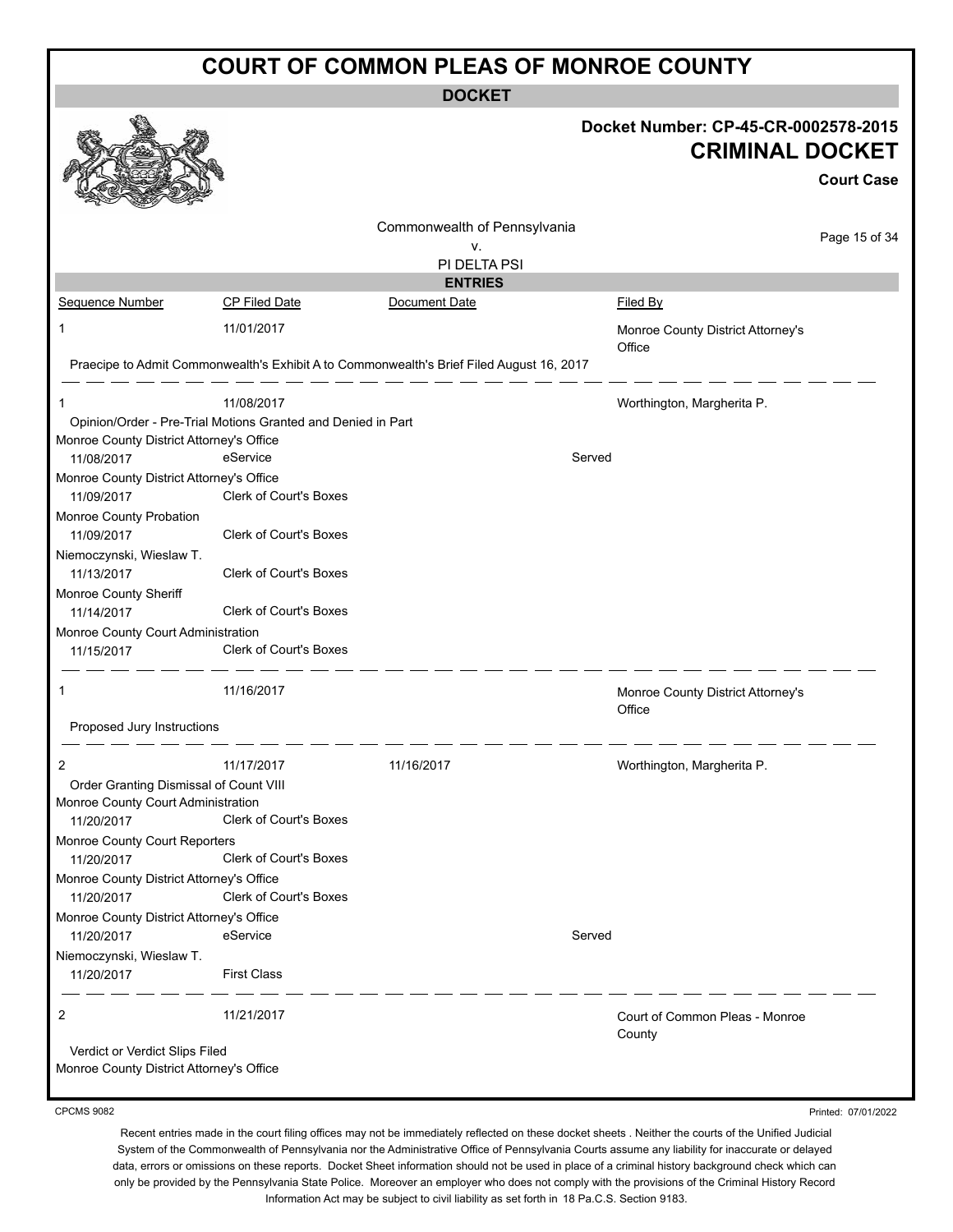**DOCKET**

| Docket Number: CP-45-CR-0002578-2015 |  |
|--------------------------------------|--|
| <b>CRIMINAL DOCKET</b>               |  |

**Court Case**

|                                                            |                                                        |                                                                                              |                       |                                          | <b>Court Case</b>   |
|------------------------------------------------------------|--------------------------------------------------------|----------------------------------------------------------------------------------------------|-----------------------|------------------------------------------|---------------------|
|                                                            |                                                        | Commonwealth of Pennsylvania                                                                 |                       |                                          | Page 16 of 34       |
|                                                            |                                                        | v.                                                                                           |                       |                                          |                     |
|                                                            |                                                        | PI DELTA PSI                                                                                 |                       |                                          |                     |
|                                                            |                                                        | <b>ENTRIES</b>                                                                               |                       |                                          |                     |
| Sequence Number                                            | <b>CP Filed Date</b>                                   | Document Date                                                                                |                       | Filed By                                 |                     |
| Service To                                                 |                                                        | Service By                                                                                   |                       |                                          |                     |
| <b>Issue Date</b>                                          | Service Type                                           | <b>Status Date</b>                                                                           | <b>Service Status</b> |                                          |                     |
| 11/22/2017                                                 | eService                                               |                                                                                              | Served                |                                          |                     |
| 1                                                          | 11/22/2017                                             | 11/21/2017                                                                                   |                       | Court of Common Pleas - Monroe<br>County |                     |
| Jury Impaneled<br>Monroe County District Attorney's Office |                                                        |                                                                                              |                       |                                          |                     |
| 11/22/2017                                                 | eService                                               |                                                                                              | Served                |                                          |                     |
| 2                                                          | 11/22/2017                                             |                                                                                              |                       | Worthington, Margherita P.               |                     |
| Guilty                                                     |                                                        |                                                                                              |                       |                                          |                     |
| Monroe County District Attorney's Office                   |                                                        |                                                                                              |                       |                                          |                     |
| 11/28/2017                                                 | eService                                               |                                                                                              | Served                |                                          |                     |
| 3                                                          | 11/22/2017                                             | 11/21/2017                                                                                   |                       | Worthington, Margherita P.               |                     |
|                                                            |                                                        | Order Granting Motion for Directed Verdict - Sentencing Scheduled 1/8/18 9 a.m. Ct#1         |                       |                                          |                     |
| Monroe County Court Administration<br>11/27/2017           | <b>Clerk of Court's Boxes</b>                          |                                                                                              |                       |                                          |                     |
| Monroe County District Attorney's Office                   |                                                        |                                                                                              |                       |                                          |                     |
| 11/27/2017                                                 | Clerk of Court's Boxes                                 |                                                                                              |                       |                                          |                     |
| Monroe County Probation Department                         |                                                        |                                                                                              |                       |                                          |                     |
| 11/27/2017                                                 | Clerk of Court's Boxes                                 |                                                                                              |                       |                                          |                     |
| Monroe County Sheriff's Department                         |                                                        |                                                                                              |                       |                                          |                     |
| 11/27/2017                                                 | <b>Clerk of Court's Boxes</b>                          |                                                                                              |                       |                                          |                     |
| Niemoczynski, Wieslaw T.                                   |                                                        |                                                                                              |                       |                                          |                     |
| 11/27/2017                                                 | <b>First Class</b>                                     |                                                                                              |                       |                                          |                     |
| Monroe County District Attorney's Office                   |                                                        |                                                                                              |                       |                                          |                     |
| 11/28/2017                                                 | eService                                               |                                                                                              | Served                |                                          |                     |
| 1                                                          | 11/28/2017                                             |                                                                                              |                       | Niemoczynski, Wieslaw T.                 |                     |
|                                                            | Pi Delta Psi Defendant's Request for Jury Instructions |                                                                                              |                       |                                          |                     |
| Monroe County District Attorney's Office                   |                                                        |                                                                                              |                       |                                          |                     |
| 11/28/2017                                                 | eService                                               |                                                                                              | Served                |                                          |                     |
| 1                                                          | 12/04/2017                                             | 12/01/2017                                                                                   |                       | Worthington, Margherita P.               |                     |
| Monroe County Court Administration                         |                                                        | Order- 11/21/17 Order Amended to Reflect President of Pi Delta Psi Shall Appear @ Sentencing |                       |                                          |                     |
| 12/05/2017                                                 | <b>Clerk of Court's Boxes</b>                          |                                                                                              |                       |                                          |                     |
| Monroe County District Attorney's Office                   |                                                        |                                                                                              |                       |                                          |                     |
| <b>CPCMS 9082</b>                                          |                                                        |                                                                                              |                       |                                          | Printed: 07/01/2022 |

CPCMS 9082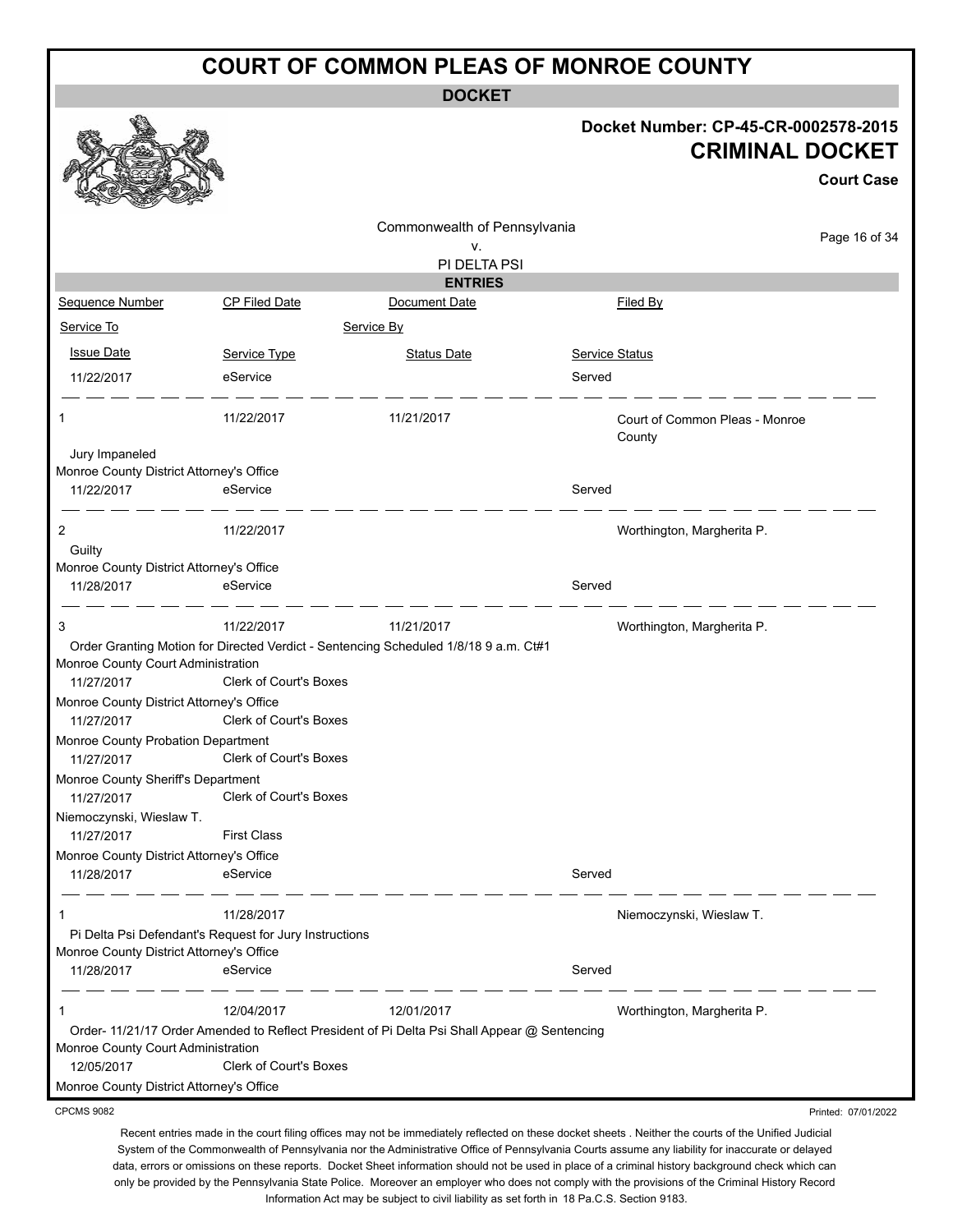**DOCKET**

#### **Docket Number: CP-45-CR-0002578-2015 CRIMINAL DOCKET**

**Court Case** Commonwealth of Pennsylvania Page 17 of 34 v. PI DELTA PSI **ENTRIES** Sequence Number CP Filed Date Document Date **Document Date** Filed By Service To Service By **Issue Date Service Type** Service Type Status Date Service Status Date Service Status Service Status Date Service Status 12/05/2017 Clerk of Court's Boxes Monroe County District Attorney's Office 12/05/2017 eService Served Monroe County Probation 12/05/2017 Clerk of Court's Boxes Monroe County Sheriff 12/05/2017 Clerk of Court's Boxes Niemoczynski, Wieslaw T. 12/05/2017 First Class 1 01/03/2018 Niemoczynski, Wieslaw T. Motion to Continue Sentencing Monroe County District Attorney's Office 01/03/2018 eService entertainment of the Served 2 01/03/2018 Monroe County District Attorney's **Office** Answer to Motion \_ \_\_ \_\_ \_\_ \_\_ \_\_ \_\_ \_\_ 3 01/03/2018 Monroe County District Attorney's **Office** Commonwealth's Sentencing Memorandum \_ \_\_ \_\_ \_\_ \_\_ 1 01/05/2018 Worthington, Margherita P. Order Denying Motion to Continue Sentencing Date Monroe County District Attorney's Office 01/05/2018 Clerk of Court's Boxes Monroe County District Attorney's Office 01/05/2018 eService Served Niemoczynski, Wieslaw T. 01/05/2018 First Class 1 01/10/2018 01/08/2018 Worthington, Margherita P. Order - Sentence/Penalty Imposed Monroe County Court Administration 01/11/2018 Clerk of Court's Boxes Monroe County District Attorney's Office

01/11/2018 Clerk of Court's Boxes CPCMS 9082

Printed: 07/01/2022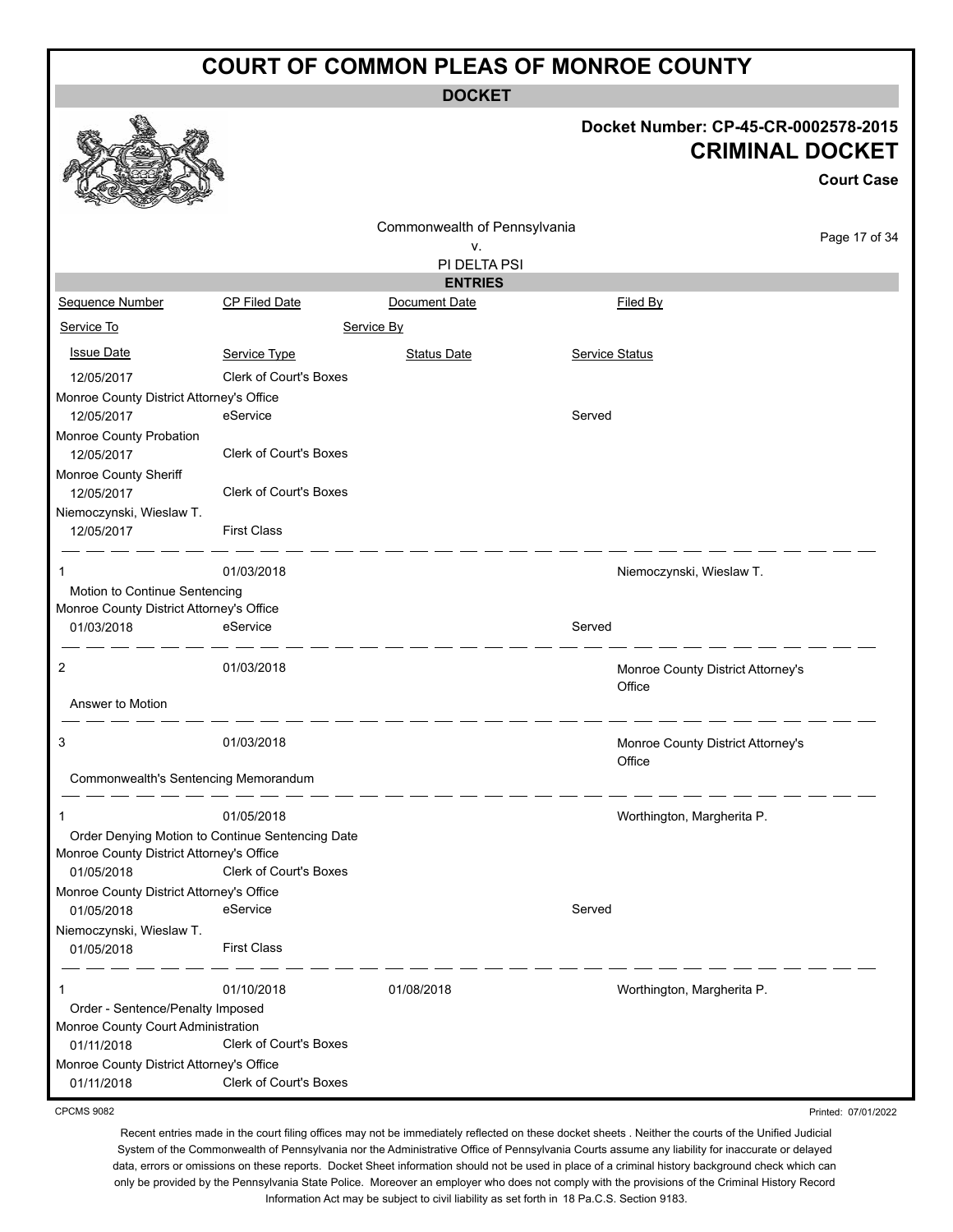**DOCKET**

|                                                                                    |                        |                              |                | Docket Number: CP-45-CR-0002578-2015<br><b>CRIMINAL DOCKET</b> | <b>Court Case</b> |
|------------------------------------------------------------------------------------|------------------------|------------------------------|----------------|----------------------------------------------------------------|-------------------|
|                                                                                    |                        | Commonwealth of Pennsylvania |                |                                                                | Page 18 of 34     |
|                                                                                    |                        | ν.<br>PI DELTA PSI           |                |                                                                |                   |
|                                                                                    |                        | <b>ENTRIES</b>               |                |                                                                |                   |
| Sequence Number                                                                    | <b>CP Filed Date</b>   | Document Date                |                | Filed By                                                       |                   |
| Service To                                                                         |                        | Service By                   |                |                                                                |                   |
| <b>Issue Date</b>                                                                  | Service Type           | <b>Status Date</b>           | Service Status |                                                                |                   |
| Monroe County Probation Department<br>01/11/2018                                   | Clerk of Court's Boxes |                              |                |                                                                |                   |
| Monroe County Sheriff's Department                                                 |                        |                              |                |                                                                |                   |
| 01/11/2018                                                                         | Clerk of Court's Boxes |                              |                |                                                                |                   |
| Niemoczynski, Wieslaw T.                                                           | <b>First Class</b>     |                              |                |                                                                |                   |
| 01/11/2018<br>Monroe County District Attorney's Office                             |                        |                              |                |                                                                |                   |
| 01/12/2018                                                                         | eService               |                              | Served         |                                                                |                   |
| 2                                                                                  | 01/10/2018             | 01/08/2018                   |                | PI DELTA PSI                                                   |                   |
| Written Appellate Rights                                                           |                        |                              |                |                                                                |                   |
| Monroe County District Attorney's Office                                           |                        |                              | Served         |                                                                |                   |
| 01/10/2018                                                                         | eService               |                              |                |                                                                |                   |
| 1                                                                                  | 01/12/2018             |                              |                | Court of Common Pleas - Monroe<br>County                       |                   |
| <b>Penalty Assessed</b>                                                            |                        |                              |                |                                                                |                   |
| Monroe County District Attorney's Office                                           |                        |                              |                |                                                                |                   |
| 01/12/2018                                                                         | eService               |                              | Served         |                                                                |                   |
| 2                                                                                  | 01/12/2018             |                              |                | Court of Common Pleas - Monroe<br>County                       |                   |
| Entry of Civil Judgment 404 CV 2018                                                |                        |                              |                |                                                                |                   |
| Monroe County District Attorney's Office                                           |                        |                              |                |                                                                |                   |
| 01/12/2018                                                                         | eService               |                              | Served         |                                                                |                   |
| 1                                                                                  | 01/22/2018             |                              |                | Monroe County District Attorney's<br>Office                    |                   |
| Amended Information                                                                |                        |                              |                |                                                                |                   |
|                                                                                    |                        |                              |                |                                                                |                   |
|                                                                                    | 02/06/2018             |                              |                | Niemoczynski, Wieslaw T.                                       |                   |
| Notice of Appeal to the Superior Court<br>Monroe County District Attorney's Office |                        |                              |                |                                                                |                   |
| 02/06/2018                                                                         | eService               |                              | Served         |                                                                |                   |
|                                                                                    |                        |                              |                |                                                                |                   |
| 1<br><b>Concise Statement Order</b>                                                | 02/07/2018             |                              |                | Worthington, Margherita P.                                     |                   |
| Monroe County District Attorney's Office                                           |                        |                              |                |                                                                |                   |
|                                                                                    |                        |                              |                |                                                                |                   |

CPCMS 9082

Recent entries made in the court filing offices may not be immediately reflected on these docket sheets . Neither the courts of the Unified Judicial System of the Commonwealth of Pennsylvania nor the Administrative Office of Pennsylvania Courts assume any liability for inaccurate or delayed data, errors or omissions on these reports. Docket Sheet information should not be used in place of a criminal history background check which can only be provided by the Pennsylvania State Police. Moreover an employer who does not comply with the provisions of the Criminal History Record Information Act may be subject to civil liability as set forth in 18 Pa.C.S. Section 9183.

Printed: 07/01/2022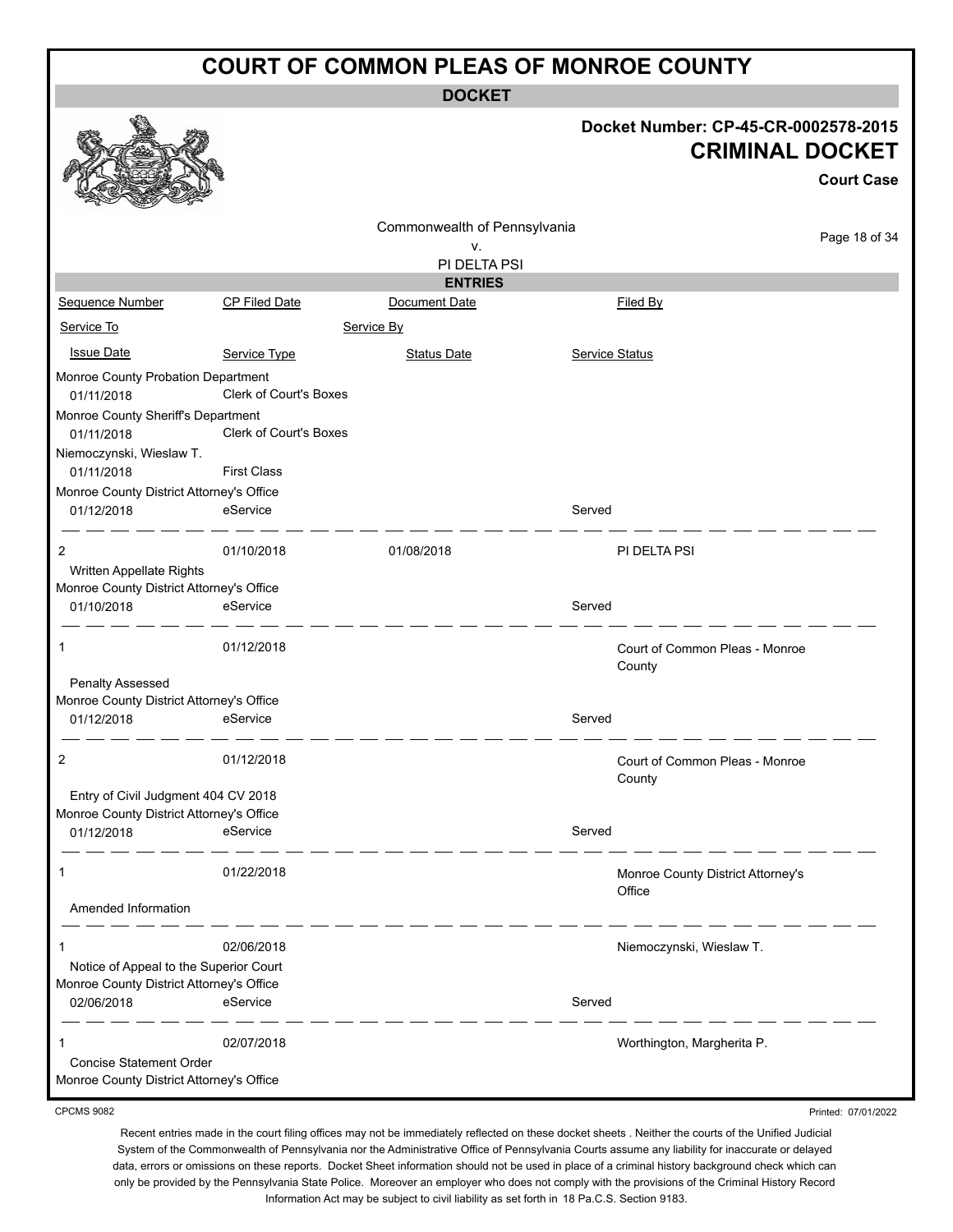**DOCKET**

#### **Docket Number: CP-45-CR-0002578-2015 CRIMINAL DOCKET**

Printed: 07/01/2022

|                                                        |                                                      |                                    |                       |                                  | <b>Court Case</b> |
|--------------------------------------------------------|------------------------------------------------------|------------------------------------|-----------------------|----------------------------------|-------------------|
|                                                        |                                                      | Commonwealth of Pennsylvania<br>v. |                       |                                  | Page 19 of 34     |
|                                                        |                                                      | PI DELTA PSI                       |                       |                                  |                   |
|                                                        |                                                      | <b>ENTRIES</b>                     |                       |                                  |                   |
| Sequence Number                                        | <b>CP Filed Date</b>                                 | Document Date                      |                       | Filed By                         |                   |
| Service To                                             |                                                      | Service By                         |                       |                                  |                   |
| <b>Issue Date</b>                                      | Service Type                                         | <b>Status Date</b>                 | <b>Service Status</b> |                                  |                   |
| 02/07/2018                                             | <b>Clerk of Court's Boxes</b>                        |                                    |                       |                                  |                   |
| Monroe County District Attorney's Office               |                                                      |                                    |                       |                                  |                   |
| 02/07/2018                                             | eService                                             |                                    | Served                |                                  |                   |
| Niemoczynski, Wieslaw T.                               |                                                      |                                    |                       |                                  |                   |
| 02/07/2018                                             | <b>First Class</b>                                   |                                    |                       |                                  |                   |
| Superior Court of Pennsylvania -                       |                                                      |                                    |                       |                                  |                   |
| <b>Eastern District</b><br>02/07/2018                  | <b>First Class</b>                                   |                                    |                       |                                  |                   |
|                                                        |                                                      |                                    |                       |                                  |                   |
| 1                                                      | 02/08/2018                                           |                                    |                       | Niemoczynski, Wieslaw T.         |                   |
| <b>Request for Transcript</b>                          |                                                      |                                    |                       |                                  |                   |
| Monroe County District Attorney's Office               |                                                      |                                    |                       |                                  |                   |
| 02/08/2018                                             | eService                                             |                                    | Served                |                                  |                   |
| 1                                                      | 02/14/2018                                           |                                    |                       | Worthington, Margherita P.       |                   |
| Order Granting Motion for Transcripts                  |                                                      |                                    |                       |                                  |                   |
| Monroe County Court Administration                     |                                                      |                                    |                       |                                  |                   |
| 02/15/2018                                             | Clerk of Court's Boxes                               |                                    |                       |                                  |                   |
| Monroe County Court Reporters                          |                                                      |                                    |                       |                                  |                   |
| 02/15/2018                                             | Clerk of Court's Boxes                               |                                    |                       |                                  |                   |
| Monroe County District Attorney's Office               | Clerk of Court's Boxes                               |                                    |                       |                                  |                   |
| 02/15/2018                                             |                                                      |                                    |                       |                                  |                   |
| Monroe County District Attorney's Office<br>02/15/2018 | eService                                             |                                    | Served                |                                  |                   |
| Niemoczynski, Wieslaw T.                               |                                                      |                                    |                       |                                  |                   |
| 02/15/2018                                             | <b>First Class</b>                                   |                                    |                       |                                  |                   |
| 1                                                      | 02/16/2018                                           |                                    |                       | Superior Court of Pennsylvania - |                   |
|                                                        |                                                      |                                    |                       | <b>Eastern District</b>          |                   |
|                                                        | Docketing Statement from Superior Court due 04/09/18 |                                    |                       |                                  |                   |
| Monroe County District Attorney's Office               |                                                      |                                    |                       |                                  |                   |
| 02/20/2018                                             | eService                                             |                                    | Served                |                                  |                   |
| 1                                                      | 02/20/2018                                           |                                    |                       | Superior Court of Pennsylvania - |                   |
|                                                        |                                                      |                                    |                       | <b>Eastern District</b>          |                   |
| Green Card Returned Signed by Superior Court           |                                                      |                                    |                       |                                  |                   |
| Monroe County District Attorney's Office<br>04/09/2018 | eService                                             |                                    | Served                |                                  |                   |
|                                                        |                                                      |                                    |                       |                                  |                   |

CPCMS 9082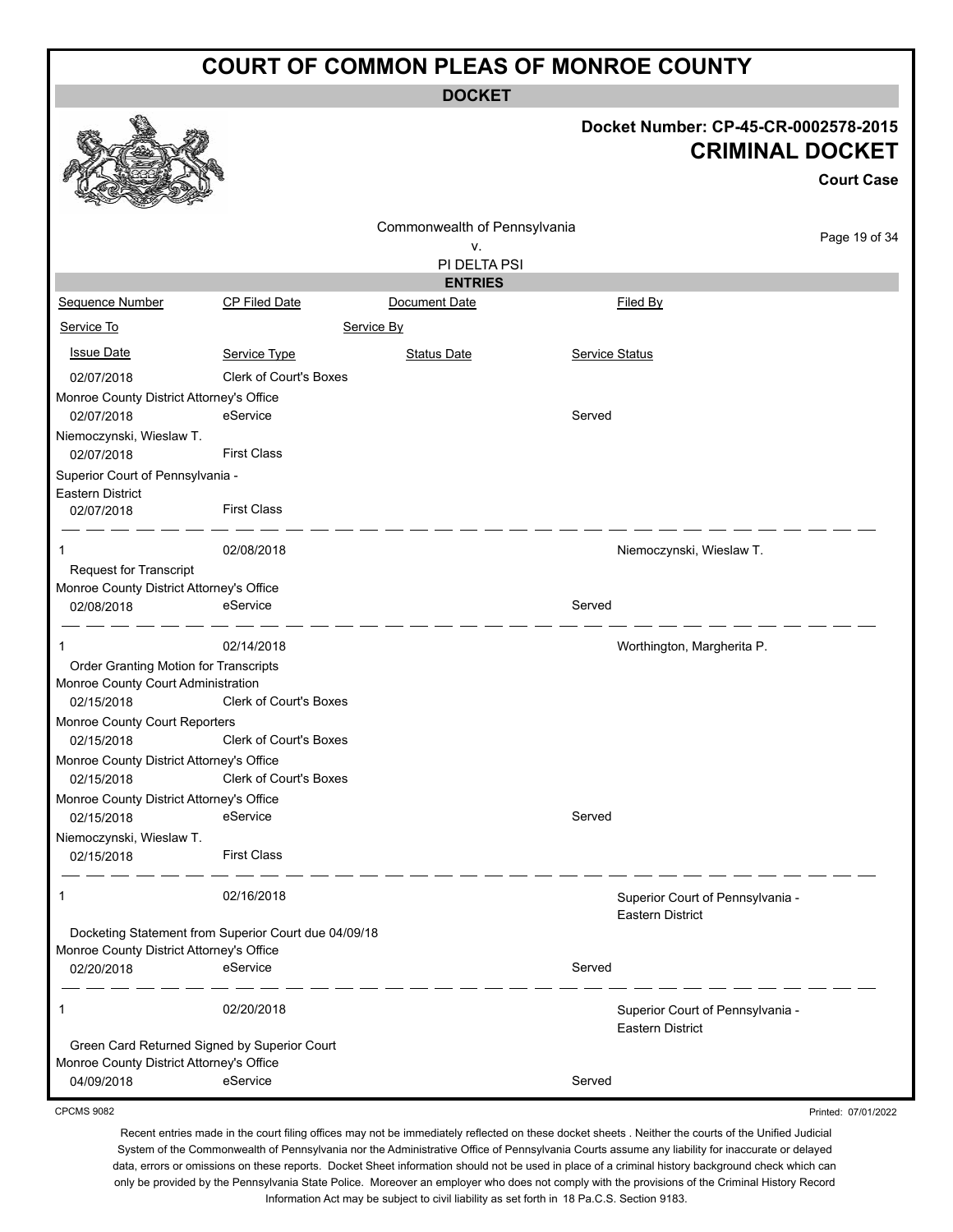**DOCKET**

|                                                                                        |                                                                                                   |                              | Docket Number: CP-45-CR-0002578-2015 | <b>CRIMINAL DOCKET</b><br><b>Court Case</b> |
|----------------------------------------------------------------------------------------|---------------------------------------------------------------------------------------------------|------------------------------|--------------------------------------|---------------------------------------------|
|                                                                                        |                                                                                                   | Commonwealth of Pennsylvania |                                      | Page 20 of 34                               |
|                                                                                        |                                                                                                   | ۷.<br>PI DELTA PSI           |                                      |                                             |
|                                                                                        |                                                                                                   | <b>ENTRIES</b>               |                                      |                                             |
| <b>Sequence Number</b>                                                                 | <b>CP Filed Date</b>                                                                              | Document Date                | <b>Filed By</b>                      |                                             |
| Service To                                                                             |                                                                                                   | Service By                   |                                      |                                             |
| <b>Issue Date</b>                                                                      | Service Type                                                                                      | <b>Status Date</b>           | <b>Service Status</b>                |                                             |
|                                                                                        | 02/26/2018                                                                                        |                              | Niemoczynski, Wieslaw T.             |                                             |
|                                                                                        | PA Appellate Rule 1925(b) Statement of Errors Complained of on Appeal, Application to Extend Time |                              |                                      |                                             |
| Monroe County District Attorney's Office<br>02/26/2018                                 | eService                                                                                          |                              | Served                               |                                             |
| 1                                                                                      | 02/28/2018                                                                                        | 02/27/2018                   | Worthington, Margherita P.           |                                             |
| Order Granting Application for Extention of Time<br>Monroe County Court Administration |                                                                                                   |                              |                                      |                                             |
| 03/01/2018<br>Monroe County District Attorney's Office                                 | <b>Clerk of Court's Boxes</b>                                                                     |                              |                                      |                                             |
| 03/01/2018                                                                             | <b>Clerk of Court's Boxes</b>                                                                     |                              |                                      |                                             |
| Niemoczynski, Wieslaw T.<br>03/01/2018                                                 | <b>First Class</b>                                                                                |                              |                                      |                                             |
| Superior Court of Pennsylvania -<br><b>Eastern District</b>                            |                                                                                                   |                              |                                      |                                             |
| 03/01/2018                                                                             | <b>First Class</b>                                                                                |                              |                                      |                                             |
| Monroe County District Attorney's Office                                               |                                                                                                   |                              |                                      |                                             |
| 03/06/2018                                                                             | eService                                                                                          |                              | Served                               |                                             |
|                                                                                        | 03/29/2018                                                                                        |                              | Worthington, Margherita P.           |                                             |
| Statement Pursuant to PA.R.AP. 1925 (a)                                                |                                                                                                   |                              |                                      |                                             |
| Commonwealth of Pennsylvania<br>04/02/2018                                             | <b>Clerk of Court's Boxes</b>                                                                     |                              |                                      |                                             |
| Monroe County District Attorney's Office                                               |                                                                                                   |                              |                                      |                                             |
| 04/02/2018                                                                             | eService                                                                                          |                              | Served                               |                                             |
| PI DELTA PSI                                                                           |                                                                                                   |                              |                                      |                                             |
| 04/02/2018                                                                             | <b>First Class</b>                                                                                |                              |                                      |                                             |
| Superior Court of Pennsylvania -<br>Eastern District<br>04/02/2018                     | <b>First Class</b>                                                                                |                              |                                      |                                             |
| Niemoczynski, Wieslaw T.<br>04/12/2018                                                 | <b>First Class</b>                                                                                |                              |                                      |                                             |
| 1                                                                                      | 04/03/2018                                                                                        |                              | Warden, George J.                    |                                             |
|                                                                                        | Certified Docket Entries sent to W. Niemoczynski, Esq. and District Attorney                      |                              |                                      |                                             |
| Monroe County District Attorney's Office<br>04/03/2018                                 | eService                                                                                          |                              | Served                               |                                             |
| <b>CPCMS 9082</b>                                                                      |                                                                                                   |                              |                                      | Printed: 07/01/2022                         |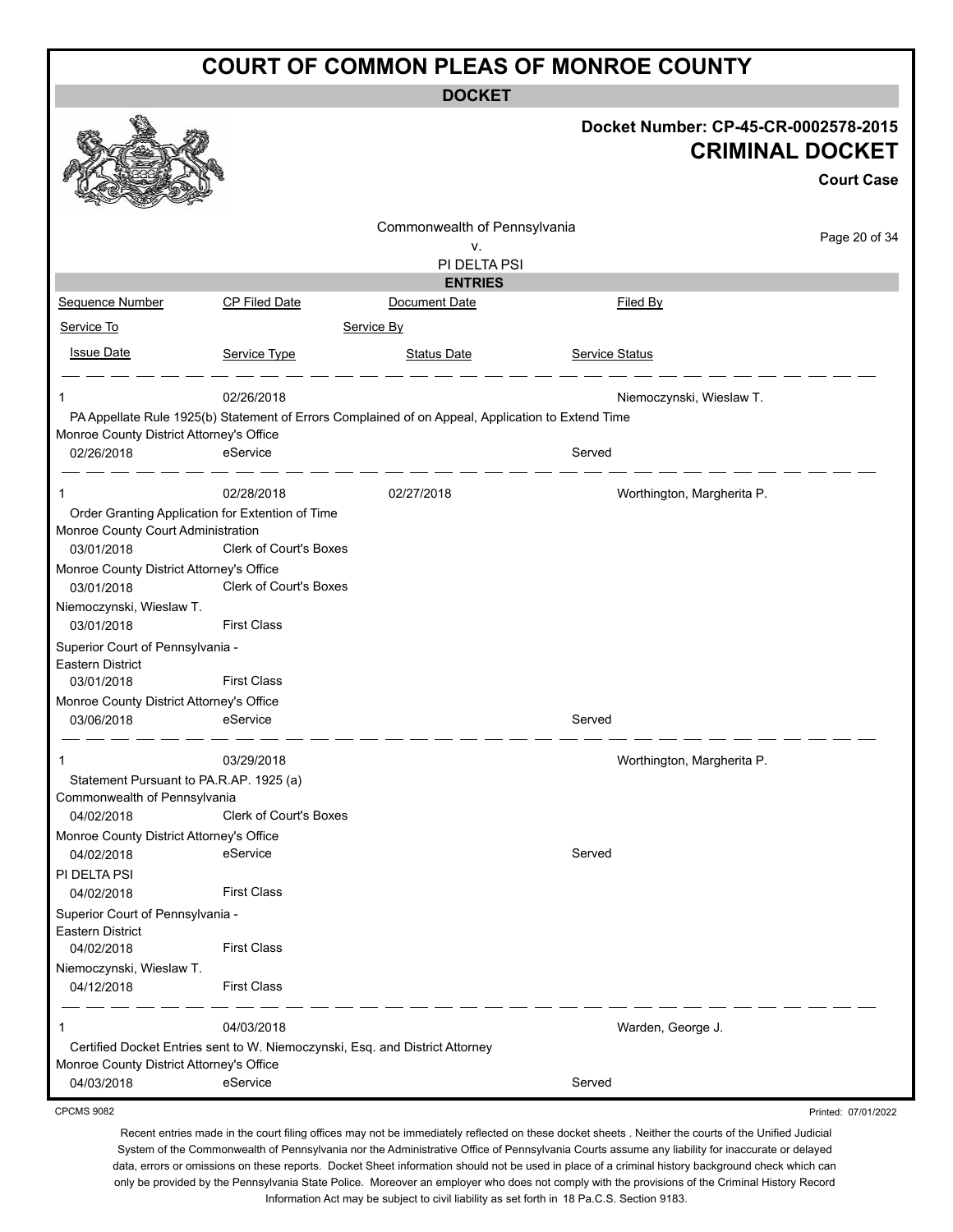**DOCKET**

|                                                        |                                                          | <b>UUUNEI</b>                |                                                                |
|--------------------------------------------------------|----------------------------------------------------------|------------------------------|----------------------------------------------------------------|
|                                                        |                                                          |                              | Docket Number: CP-45-CR-0002578-2015<br><b>CRIMINAL DOCKET</b> |
|                                                        |                                                          |                              | <b>Court Case</b>                                              |
|                                                        |                                                          | Commonwealth of Pennsylvania |                                                                |
|                                                        |                                                          | v.                           | Page 21 of 34                                                  |
|                                                        |                                                          | PI DELTA PSI                 |                                                                |
|                                                        |                                                          | <b>ENTRIES</b>               |                                                                |
| Sequence Number                                        | CP Filed Date                                            | Document Date                | Filed By                                                       |
| Service To                                             |                                                          | Service By                   |                                                                |
| <b>Issue Date</b>                                      | Service Type                                             | <b>Status Date</b>           | Service Status                                                 |
| 2                                                      | 04/03/2018                                               |                              | Warden, George J.                                              |
|                                                        | Certificate and Transmittal of Record to Appellate Court |                              |                                                                |
| Monroe County District Attorney's Office               |                                                          |                              |                                                                |
| 04/03/2018                                             | eService                                                 |                              | Served                                                         |
| 1                                                      | 04/04/2018                                               |                              | Monroe County Court Reporters                                  |
| Notice of Completion of Transcript                     |                                                          |                              |                                                                |
| Monroe County District Attorney's Office<br>04/05/2018 | eService                                                 |                              | Served                                                         |
|                                                        |                                                          |                              |                                                                |
| $\overline{c}$                                         | 04/04/2018                                               | 11/21/2017                   | Monroe County Court Reporters                                  |
| Transcript of Proceedings Filed 11/21/17               |                                                          |                              |                                                                |
| Monroe County District Attorney's Office               |                                                          |                              |                                                                |
| 04/04/2018                                             | eService                                                 |                              | Served                                                         |
| 1                                                      | 04/05/2018                                               |                              | Monroe County Court Administration                             |
| Praecipe to Disburse Funds                             |                                                          |                              |                                                                |
| Monroe County District Attorney's Office               |                                                          |                              |                                                                |
| 04/05/2018                                             | eService                                                 |                              | Served                                                         |
| 1                                                      | 04/10/2018                                               |                              | Monroe County Court Reporters                                  |
|                                                        | Form A: Notice of Completion of Transcript               |                              |                                                                |
| Monroe County District Attorney's Office               |                                                          |                              |                                                                |
| 04/10/2018                                             | eService                                                 |                              | Served                                                         |
| 2                                                      | 04/10/2018                                               |                              | Monroe County Court Reporters                                  |
|                                                        | Form A: Notice of Completion of Transcrip Request        |                              |                                                                |
| Monroe County District Attorney's Office               |                                                          |                              |                                                                |
| 04/10/2018                                             | eService                                                 |                              | Served                                                         |
| 3                                                      | 04/10/2018                                               | 11/13/2017                   | Monroe County Court Reporters                                  |
| <b>Transcript of Proceedings Filed</b>                 |                                                          |                              |                                                                |
| Monroe County District Attorney's Office               |                                                          |                              |                                                                |
| 04/10/2018                                             | eService                                                 |                              | Served                                                         |

CPCMS 9082

Printed: 07/01/2022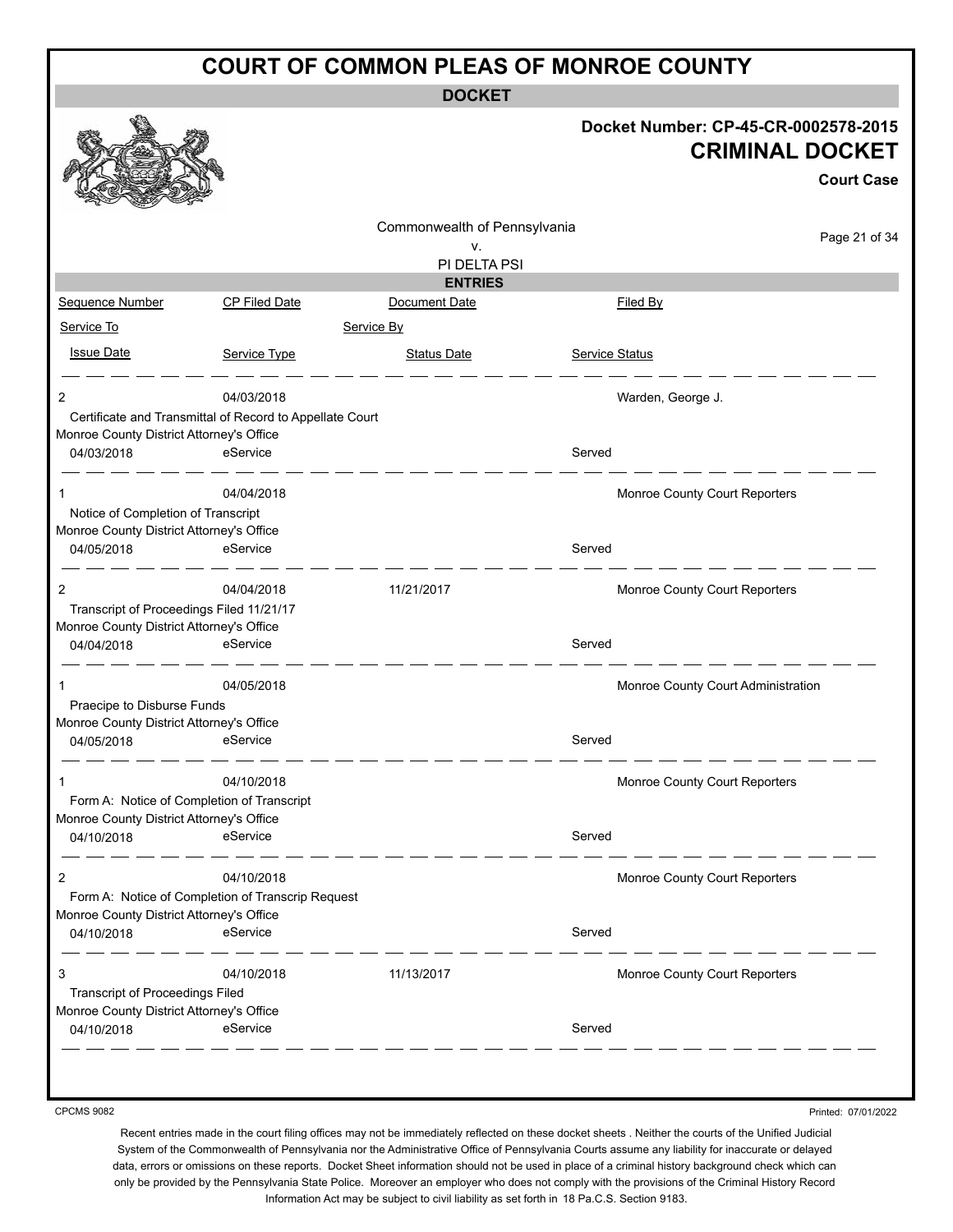**DOCKET**

#### **Docket Number: CP-45-CR-0002578-2015 CRIMINAL DOCKET**

**Court Case**

Commonwealth of Pennsylvania Page 22 of 34 v. PI DELTA PSI **ENTRIES** Sequence Number CP Filed Date Document Date **Document Date** Filed By Service To Service By **Issue Date Service Type** Service Type Status Date Service Status Date Service Status Service Status Date Service Status 4 04/10/2018 11/14/2017 Monroe County Court Reporters Transcript of Proceedings Filed Monroe County District Attorney's Office 04/10/2018 eService eservice served  $\overline{\phantom{a}}$ 5 04/10/2018 01/08/2018 Monroe County Court Reporters Transcript of Proceedings Filed Monroe County District Attorney's Office 04/10/2018 eService Served  $-$ 1 1 04/12/2018 04/12/2018 1 04/12/2018 05/12 12:00 06/12/2018 Praecipe to Disburse Funds Monroe County District Attorney's Office 04/13/2018 eService entertainment of the Served  $\overline{\phantom{a}}$   $\overline{\phantom{a}}$ 1 04/13/2018 11/15/2018 Monroe County Court Reporters Transcript of Proceedings Filed Monroe County District Attorney's Office 04/13/2018 eService entertainment of the Served 2 04/13/2018 **DESIGNATE:** 04/13/2018 Form A: Notice of Completion of Transcript Monroe County District Attorney's Office 04/13/2018 eService entertainment of the Served 3 04/13/2018 11/17/2017 Monroe County Court Reporters Transcript of Proceedings Filed Monroe County District Attorney's Office 04/13/2018 eService Served \_ \_\_ \_\_ \_\_ \_\_ 4 04/13/2018 11/20/2017 Monroe County Court Reporters Transcript of Proceedings Filed Monroe County District Attorney's Office 04/13/2018 eService Served 5 04/13/2018 Monroe County Court Reporters Form A: Notice of Completion of Transcript

CPCMS 9082

Printed: 07/01/2022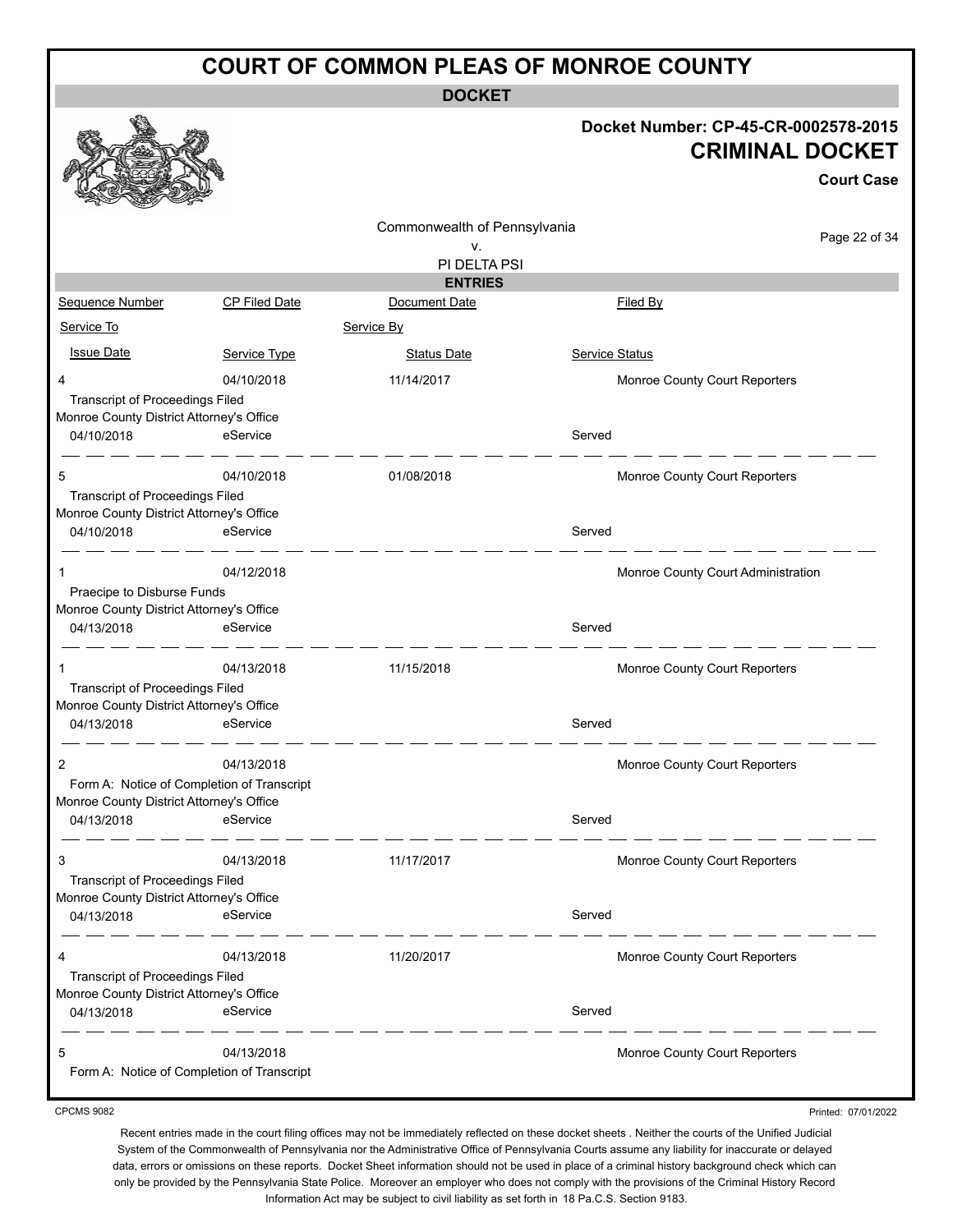**DOCKET**

|                                                                                                                 |                               | <b>UUNL</b>                                                                                  |                                                                                     |
|-----------------------------------------------------------------------------------------------------------------|-------------------------------|----------------------------------------------------------------------------------------------|-------------------------------------------------------------------------------------|
|                                                                                                                 |                               |                                                                                              | Docket Number: CP-45-CR-0002578-2015<br><b>CRIMINAL DOCKET</b><br><b>Court Case</b> |
|                                                                                                                 |                               |                                                                                              |                                                                                     |
|                                                                                                                 |                               | Commonwealth of Pennsylvania                                                                 | Page 23 of 34                                                                       |
|                                                                                                                 |                               | v.<br>PI DELTA PSI                                                                           |                                                                                     |
|                                                                                                                 |                               | <b>ENTRIES</b>                                                                               |                                                                                     |
| Sequence Number                                                                                                 | CP Filed Date                 | Document Date                                                                                | <b>Filed By</b>                                                                     |
| Service To                                                                                                      |                               | Service By                                                                                   |                                                                                     |
| <b>Issue Date</b>                                                                                               | Service Type                  | <b>Status Date</b>                                                                           | <b>Service Status</b>                                                               |
| Monroe County District Attorney's Office                                                                        |                               |                                                                                              |                                                                                     |
| 04/13/2018                                                                                                      | eService                      |                                                                                              | Served                                                                              |
| 6<br><b>Transcript of Proceedings Filed</b>                                                                     | 04/13/2018                    | 11/16/2017                                                                                   | Monroe County Court Reporters                                                       |
| Monroe County District Attorney's Office                                                                        |                               |                                                                                              |                                                                                     |
| 04/16/2018                                                                                                      | eService                      |                                                                                              | Served                                                                              |
| 1<br>Praecipe to Disburse Funds                                                                                 | 04/18/2018                    |                                                                                              | Monroe County Court Administration                                                  |
| Monroe County District Attorney's Office                                                                        |                               |                                                                                              |                                                                                     |
| 04/19/2018                                                                                                      | eService                      |                                                                                              | Served                                                                              |
| 2                                                                                                               | 04/18/2018                    |                                                                                              | Monroe County Court Administration                                                  |
| Praecipe to Disburse Funds                                                                                      |                               |                                                                                              |                                                                                     |
| Monroe County District Attorney's Office<br>04/19/2018                                                          | eService                      |                                                                                              | Served                                                                              |
|                                                                                                                 | 05/07/2018                    |                                                                                              | Warden, George J.                                                                   |
| Monroe County District Attorney's Office                                                                        |                               | Def's Mail Returned. No other address could be found. Left 2 voicemails for Def Atty. Filed. |                                                                                     |
| 05/14/2018                                                                                                      | eService                      |                                                                                              | Served                                                                              |
| 1                                                                                                               | 05/15/2018                    |                                                                                              | Worthington, Margherita P.                                                          |
| Supplemental Statement Pursuant to Pa. R.A.P. 1925(a)<br>Monroe County District Attorney's Office<br>05/16/2018 | <b>Clerk of Court's Boxes</b> |                                                                                              |                                                                                     |
| Monroe County District Attorney's Office<br>05/16/2018                                                          | eService                      |                                                                                              | Served                                                                              |
| PI DELTA PSI                                                                                                    |                               |                                                                                              |                                                                                     |
| 05/16/2018                                                                                                      | <b>First Class</b>            |                                                                                              |                                                                                     |
| Superior Court of Pennsylvania -<br>Eastern District                                                            |                               |                                                                                              |                                                                                     |
| 05/16/2018                                                                                                      | <b>First Class</b>            |                                                                                              |                                                                                     |
| Worthington, Margherita P.                                                                                      |                               |                                                                                              |                                                                                     |
| 05/16/2018<br>Niemoczynski, Wieslaw T.                                                                          | <b>Clerk of Court's Boxes</b> |                                                                                              |                                                                                     |
| 05/23/2018                                                                                                      | <b>First Class</b>            |                                                                                              |                                                                                     |

CPCMS 9082

Recent entries made in the court filing offices may not be immediately reflected on these docket sheets . Neither the courts of the Unified Judicial System of the Commonwealth of Pennsylvania nor the Administrative Office of Pennsylvania Courts assume any liability for inaccurate or delayed data, errors or omissions on these reports. Docket Sheet information should not be used in place of a criminal history background check which can only be provided by the Pennsylvania State Police. Moreover an employer who does not comply with the provisions of the Criminal History Record Information Act may be subject to civil liability as set forth in 18 Pa.C.S. Section 9183.

Printed: 07/01/2022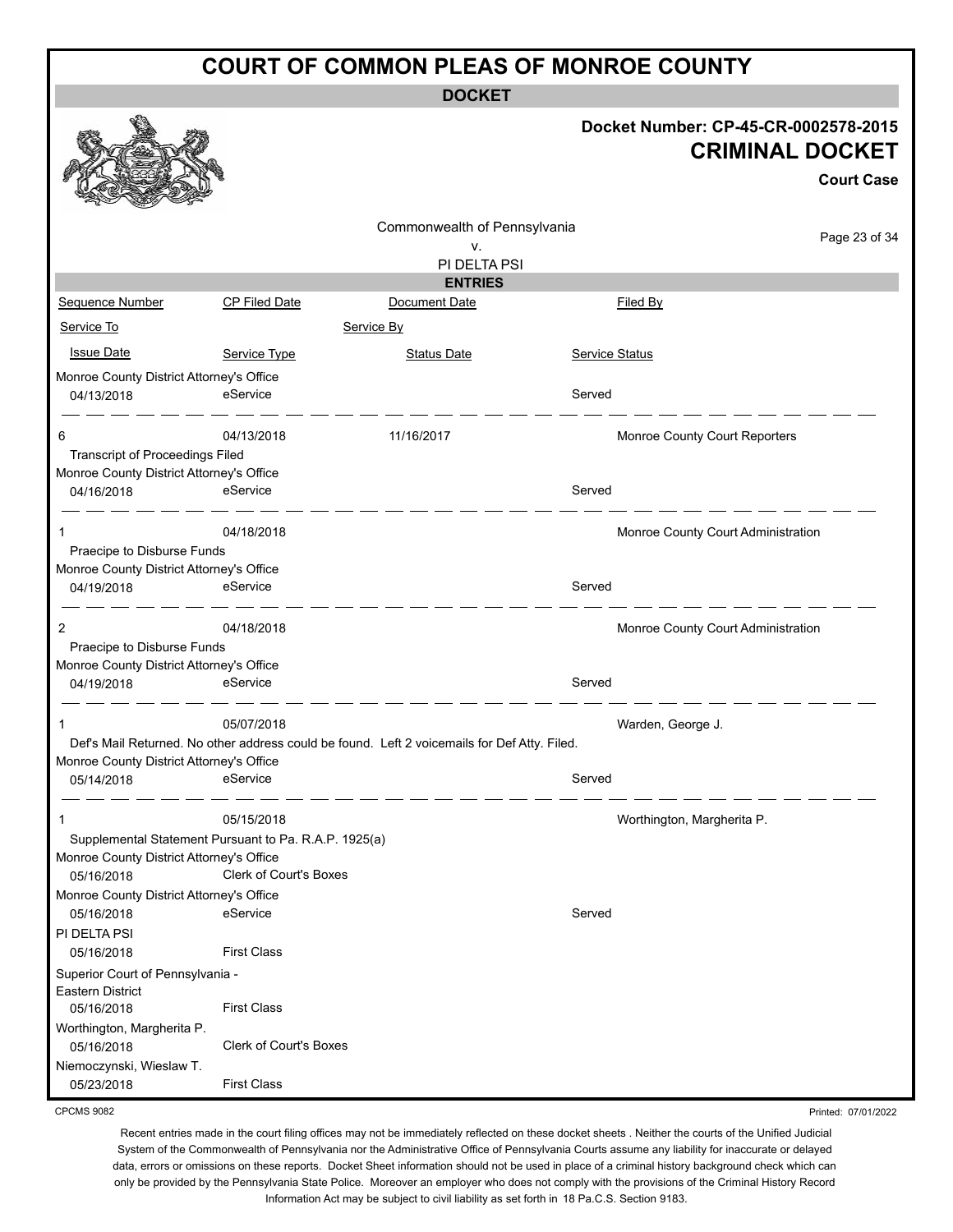**DOCKET**

|                                                        |                                                           | DUUNE I                         |                                      |                                             |
|--------------------------------------------------------|-----------------------------------------------------------|---------------------------------|--------------------------------------|---------------------------------------------|
|                                                        |                                                           |                                 | Docket Number: CP-45-CR-0002578-2015 | <b>CRIMINAL DOCKET</b><br><b>Court Case</b> |
|                                                        |                                                           | Commonwealth of Pennsylvania    |                                      |                                             |
|                                                        |                                                           | ۷.                              |                                      | Page 24 of 34                               |
|                                                        |                                                           | PI DELTA PSI                    |                                      |                                             |
| Sequence Number                                        | <b>CP Filed Date</b>                                      | <b>ENTRIES</b><br>Document Date | Filed By                             |                                             |
| Service To                                             |                                                           | Service By                      |                                      |                                             |
|                                                        |                                                           |                                 |                                      |                                             |
| <b>Issue Date</b>                                      | Service Type                                              | <b>Status Date</b>              | <b>Service Status</b>                |                                             |
| 1                                                      | 05/17/2018                                                |                                 | Warden, George J.                    |                                             |
|                                                        | Certificate and Transmittal of Record to Appellate Court  |                                 |                                      |                                             |
| Monroe County District Attorney's Office               |                                                           |                                 |                                      |                                             |
| 05/17/2018                                             | eService                                                  |                                 | Served                               |                                             |
| 1                                                      | 06/01/2018                                                |                                 | Warden, George J.                    |                                             |
|                                                        | Returned Mail from Defendant again. Filed.                |                                 |                                      |                                             |
| Monroe County District Attorney's Office               |                                                           |                                 |                                      |                                             |
| 07/25/2018<br>Niemoczynski, Wieslaw T.                 | eService                                                  |                                 | Served                               |                                             |
| 07/25/2018                                             | eService                                                  |                                 | Served                               |                                             |
| 1                                                      | 07/03/2018                                                |                                 | Bollinger, Andrew                    |                                             |
|                                                        | Case Correspondence / Copy Resqust / Copy Provided 7/3/18 |                                 |                                      |                                             |
| Monroe County District Attorney's Office               |                                                           |                                 |                                      |                                             |
| 07/03/2018                                             | eService                                                  |                                 | Served                               |                                             |
|                                                        | 07/18/2018                                                |                                 | Bollinger, Andrew Eugene             |                                             |
|                                                        | Motion For the Production of November 21, 2017 Transcript |                                 |                                      |                                             |
| Monroe County District Attorney's Office<br>07/18/2018 | eService                                                  |                                 | Served                               |                                             |
| Niemoczynski, Wieslaw T.                               |                                                           |                                 |                                      |                                             |
| 07/18/2018                                             | eService                                                  |                                 | Served                               |                                             |
| 1                                                      | 07/23/2018                                                | 07/20/2018                      | Worthington, Margherita P.           |                                             |
| Order Granting Motion for Transcripts                  |                                                           |                                 |                                      |                                             |
| Bollinger, Andrew                                      |                                                           |                                 |                                      |                                             |
| 07/24/2018                                             | <b>First Class</b>                                        |                                 |                                      |                                             |
| Monroe County Court Administration<br>07/24/2018       |                                                           |                                 |                                      |                                             |
| Monroe County District Attorney's Office<br>07/24/2018 |                                                           |                                 |                                      |                                             |
| Monroe County District Attorney's Office<br>07/24/2018 | eService                                                  |                                 | Served                               |                                             |
| Niemoczynski, Wieslaw T.                               |                                                           |                                 |                                      |                                             |
| 07/24/2018                                             | eService                                                  |                                 | Served                               |                                             |
|                                                        |                                                           |                                 |                                      |                                             |

CPCMS 9082

Printed: 07/01/2022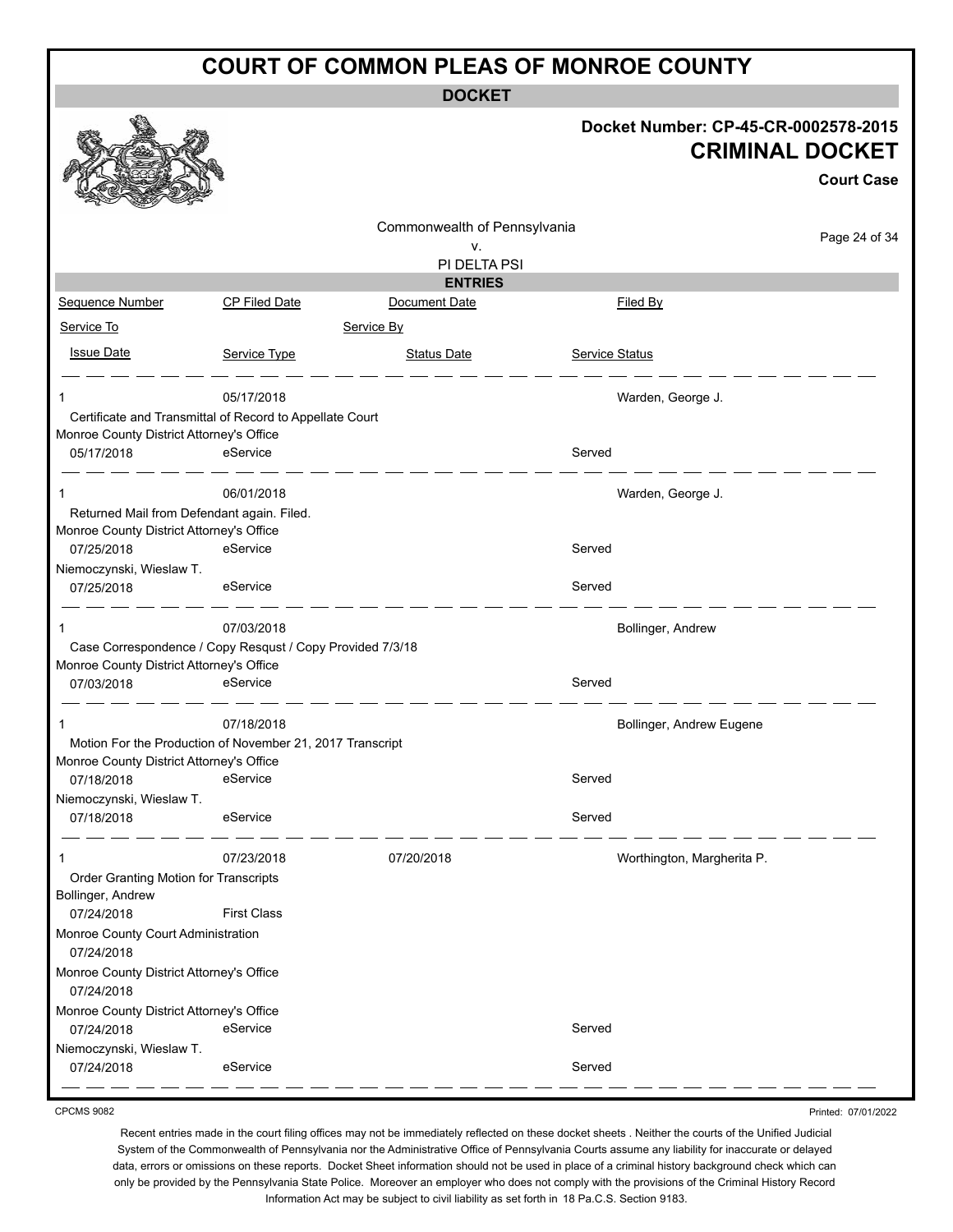**DOCKET**

| Docket Number: CP-45-CR-0002578-2015 |
|--------------------------------------|
| <b>CRIMINAL DOCKET</b>               |

**Court Case**

|                                                        |                                                        |                                    |                                             | <b>Court Case</b> |
|--------------------------------------------------------|--------------------------------------------------------|------------------------------------|---------------------------------------------|-------------------|
|                                                        |                                                        | Commonwealth of Pennsylvania<br>۷. |                                             | Page 25 of 34     |
|                                                        |                                                        | PI DELTA PSI                       |                                             |                   |
|                                                        |                                                        | <b>ENTRIES</b>                     |                                             |                   |
| Sequence Number                                        | <b>CP Filed Date</b>                                   | Document Date                      | Filed By                                    |                   |
| Service To                                             |                                                        | Service By                         |                                             |                   |
| <b>Issue Date</b>                                      | Service Type                                           | <b>Status Date</b>                 | Service Status                              |                   |
| 1                                                      | 03/15/2019                                             |                                    | Monroe County District Attorney's<br>Office |                   |
| Motion for Rule to Show Cause                          |                                                        |                                    |                                             |                   |
| Niemoczynski, Wieslaw T.                               |                                                        |                                    |                                             |                   |
| 03/15/2019                                             | eNotice                                                |                                    | Notified                                    |                   |
| 1                                                      | 03/19/2019                                             | 03/19/2019                         | Worthington, Margherita P.                  |                   |
|                                                        | Order Rule to Show Cause Hearing 5/21/19 @ 2:30pm CR#1 |                                    |                                             |                   |
| Monroe County District Attorney's Office               |                                                        |                                    |                                             |                   |
| 03/19/2019                                             | eService                                               |                                    | Served                                      |                   |
| Niemoczynski, Wieslaw T.                               |                                                        |                                    |                                             |                   |
| 03/19/2019                                             | eService                                               |                                    | Served                                      |                   |
| Monroe County Court Administration                     |                                                        |                                    |                                             |                   |
| 03/20/2019                                             | <b>Clerk of Court's Boxes</b>                          |                                    |                                             |                   |
| Monroe County District Attorney's Office<br>03/20/2019 | Clerk of Court's Boxes                                 |                                    |                                             |                   |
| Monroe County Probation Department                     |                                                        |                                    |                                             |                   |
| 03/20/2019                                             | Clerk of Court's Boxes                                 |                                    |                                             |                   |
| Monroe County Sheriff's Department                     |                                                        |                                    |                                             |                   |
| 03/20/2019                                             | Clerk of Court's Boxes                                 |                                    |                                             |                   |
| Niemoczynski, Wieslaw T.                               |                                                        |                                    |                                             |                   |
| 03/20/2019                                             | <b>First Class</b>                                     |                                    |                                             |                   |
| -1                                                     | 05/21/2019                                             |                                    | Niemoczynski, Wieslaw T.                    |                   |
| Answer to Motion for Rule to Show Cause                |                                                        |                                    |                                             |                   |
| Monroe County District Attorney's Office               |                                                        |                                    |                                             |                   |
| 05/31/2019 eService                                    |                                                        |                                    | Served                                      |                   |
| 1                                                      | 05/22/2019                                             |                                    | Worthington, Margherita P.                  |                   |
| Contempt Order of Court                                |                                                        |                                    |                                             |                   |
| Monroe County Court Administration<br>05/23/2019       | Clerk of Court's Boxes                                 |                                    |                                             |                   |
| Monroe County District Attorney's Office<br>05/23/2019 | <b>Clerk of Court's Boxes</b>                          |                                    |                                             |                   |
| Monroe County Probation Department                     |                                                        |                                    |                                             |                   |
| 05/23/2019                                             | Clerk of Court's Boxes                                 |                                    |                                             |                   |
| Monroe County Sheriff's Department                     |                                                        |                                    |                                             |                   |
|                                                        |                                                        |                                    |                                             |                   |

CPCMS 9082

Printed: 07/01/2022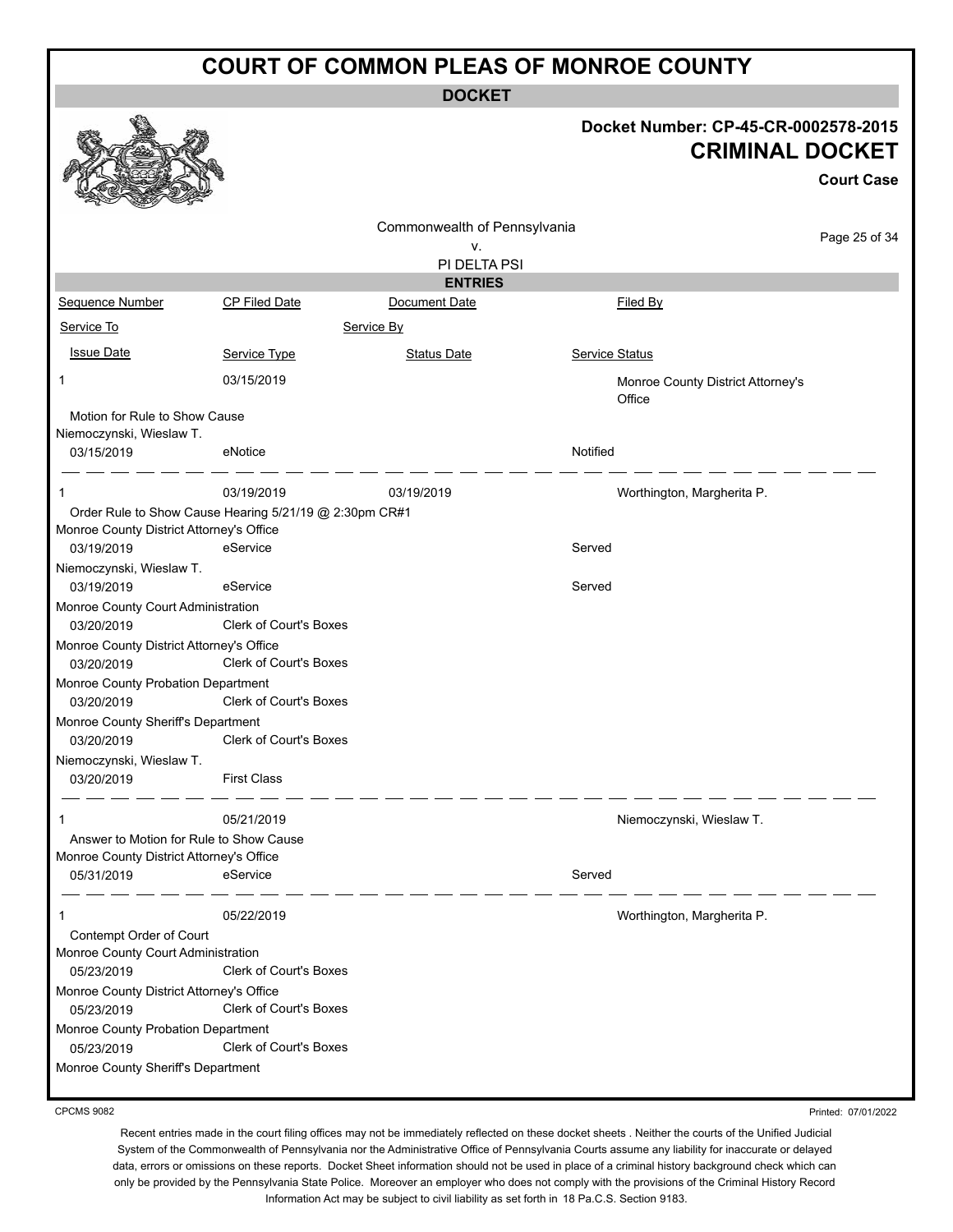**DOCKET**

|                                                        |                                                           |                                |                            | Docket Number: CP-45-CR-0002578-2015<br><b>CRIMINAL DOCKET</b><br><b>Court Case</b> |
|--------------------------------------------------------|-----------------------------------------------------------|--------------------------------|----------------------------|-------------------------------------------------------------------------------------|
|                                                        |                                                           | Commonwealth of Pennsylvania   |                            |                                                                                     |
|                                                        |                                                           | ۷.                             |                            | Page 26 of 34                                                                       |
|                                                        |                                                           | PI DELTA PSI<br><b>ENTRIES</b> |                            |                                                                                     |
| Sequence Number                                        | <b>CP Filed Date</b>                                      | Document Date                  | Filed By                   |                                                                                     |
| Service To                                             | Service By                                                |                                |                            |                                                                                     |
| <b>Issue Date</b>                                      | Service Type                                              | <b>Status Date</b>             | Service Status             |                                                                                     |
| 05/23/2019                                             | <b>Clerk of Court's Boxes</b>                             |                                |                            |                                                                                     |
| Niemoczynski, Wieslaw T.<br>05/23/2019                 | <b>First Class</b>                                        |                                |                            |                                                                                     |
| Monroe County District Attorney's Office               |                                                           |                                |                            |                                                                                     |
| 05/29/2019                                             | eService                                                  |                                | Served                     |                                                                                     |
| Niemoczynski, Wieslaw T.<br>05/29/2019                 | eService                                                  |                                | Served                     |                                                                                     |
|                                                        | 05/30/2019                                                |                                | Niemoczynski, Wieslaw T.   |                                                                                     |
|                                                        | Motion to Reschedule Sentencing/ To Vacate Contempt Order |                                |                            |                                                                                     |
| Monroe County District Attorney's Office               |                                                           |                                |                            |                                                                                     |
| 05/30/2019                                             | eService                                                  |                                | Served                     |                                                                                     |
|                                                        | 06/05/2019                                                | 06/05/2019                     | Worthington, Margherita P. |                                                                                     |
|                                                        | Order- Hearing Scheduled to 7/29/19 11:00AM CR#1          |                                |                            |                                                                                     |
| Monroe County Court Administration                     |                                                           |                                |                            |                                                                                     |
| 06/05/2019                                             | <b>Clerk of Court's Boxes</b>                             |                                |                            |                                                                                     |
| Monroe County District Attorney's Office<br>06/05/2019 | <b>Clerk of Court's Boxes</b>                             |                                |                            |                                                                                     |
| Monroe County District Attorney's Office               |                                                           |                                |                            |                                                                                     |
| 06/05/2019                                             | eService                                                  |                                | Served                     |                                                                                     |
| Monroe County Probation                                |                                                           |                                |                            |                                                                                     |
| 06/05/2019                                             | <b>Clerk of Court's Boxes</b>                             |                                |                            |                                                                                     |
| Monroe County Sheriff                                  |                                                           |                                |                            |                                                                                     |
| 06/05/2019                                             | <b>Clerk of Court's Boxes</b>                             |                                |                            |                                                                                     |
| Niemoczynski, Wieslaw T.<br>06/05/2019                 | <b>First Class</b>                                        |                                |                            |                                                                                     |
| Niemoczynski, Wieslaw T.                               |                                                           |                                |                            |                                                                                     |
| 06/05/2019                                             | eService                                                  |                                | Served                     |                                                                                     |
| 1                                                      | 06/28/2019                                                |                                | <b>Middle District</b>     | Supreme Court of Pennsylvania -                                                     |
|                                                        | Petition for Allowance of Appeal Filed - Supreme Court    |                                |                            |                                                                                     |
| Monroe County District Attorney's Office<br>07/01/2019 | eService                                                  |                                | Served                     |                                                                                     |
| Niemoczynski, Wieslaw T.                               |                                                           |                                |                            |                                                                                     |
| 07/01/2019                                             | eService                                                  |                                | Served                     |                                                                                     |
|                                                        |                                                           |                                |                            |                                                                                     |

CPCMS 9082

Printed: 07/01/2022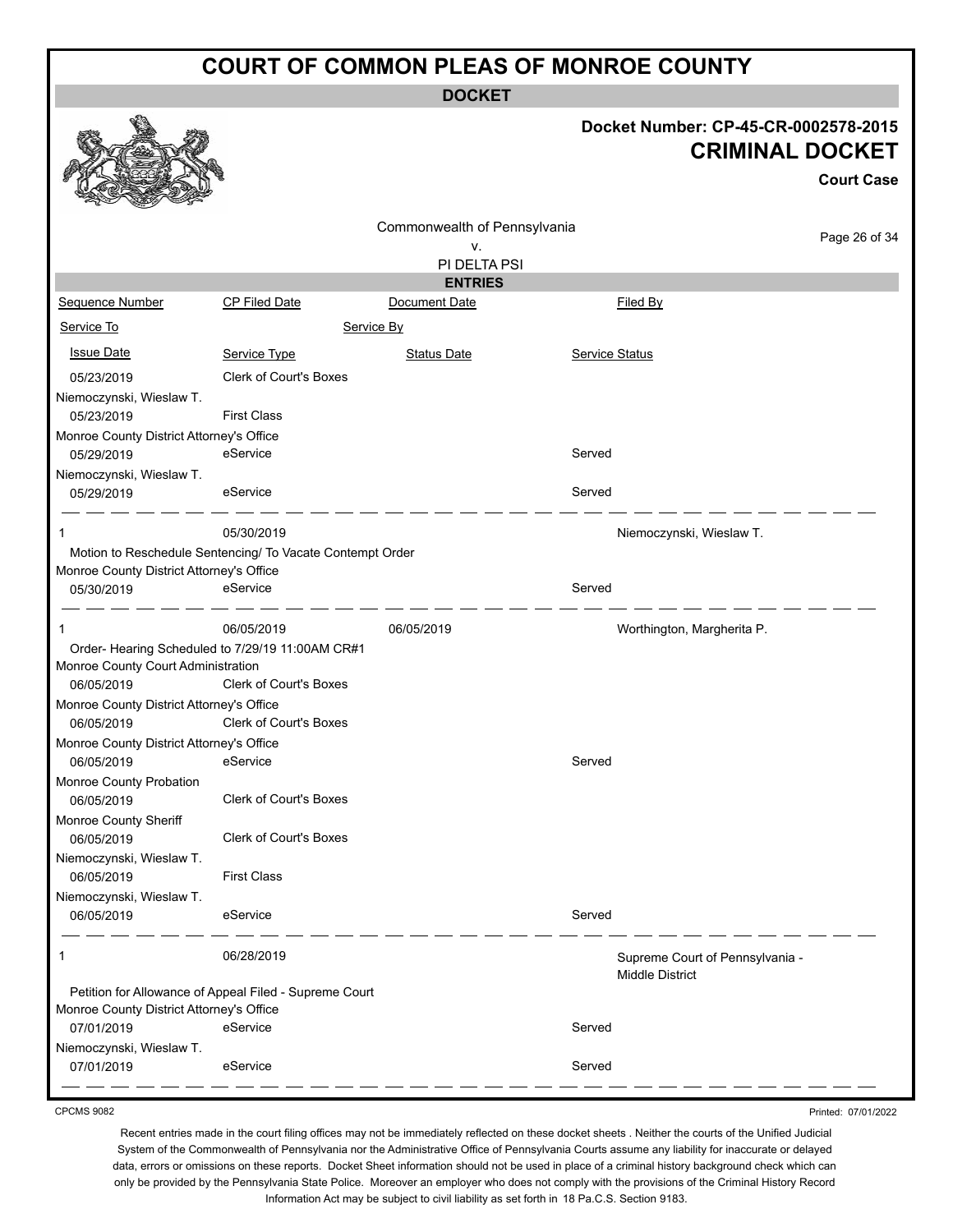**DOCKET**

#### **Docket Number: CP-45-CR-0002578-2015 CRIMINAL DOCKET**

**Court Case**

|                                          |                                                         |                                                                                 |                       |                                                             | ouurt case    |
|------------------------------------------|---------------------------------------------------------|---------------------------------------------------------------------------------|-----------------------|-------------------------------------------------------------|---------------|
|                                          |                                                         | Commonwealth of Pennsylvania<br>v.<br>PI DELTA PSI                              |                       |                                                             | Page 27 of 34 |
|                                          |                                                         | <b>ENTRIES</b>                                                                  |                       |                                                             |               |
| Sequence Number                          | <b>CP Filed Date</b>                                    | Document Date                                                                   |                       | Filed By                                                    |               |
| Service To                               |                                                         | Service By                                                                      |                       |                                                             |               |
| <b>Issue Date</b>                        | Service Type                                            | <b>Status Date</b>                                                              | <b>Service Status</b> |                                                             |               |
|                                          | 12/06/2019                                              | 12/06/2019                                                                      |                       | Worthington, Margherita P.                                  |               |
| Order Scheduling Hearing                 |                                                         |                                                                                 |                       |                                                             |               |
| Monroe County Court Administration       |                                                         |                                                                                 |                       |                                                             |               |
| 12/06/2019                               | <b>Clerk of Court's Boxes</b>                           |                                                                                 |                       |                                                             |               |
| Monroe County District Attorney's Office |                                                         |                                                                                 |                       |                                                             |               |
| 12/06/2019                               | eService                                                |                                                                                 | Served                |                                                             |               |
| Monroe County Probation<br>12/06/2019    | Clerk of Court's Boxes                                  |                                                                                 |                       |                                                             |               |
| Monroe County Sheriff<br>12/06/2019      | <b>Clerk of Court's Boxes</b>                           |                                                                                 |                       |                                                             |               |
| Niemoczynski, Wieslaw T.<br>12/06/2019   | eService                                                |                                                                                 | Served                |                                                             |               |
| 1                                        | 12/09/2019                                              |                                                                                 |                       | Superior Court of Pennsylvania -<br><b>Eastern District</b> |               |
|                                          |                                                         | Superior Court Decision - Judgment of Sentence vacated/remaned for resentencing |                       |                                                             |               |
| Monroe County District Attorney's Office |                                                         |                                                                                 |                       |                                                             |               |
| 12/09/2019                               | eService                                                |                                                                                 | Served                |                                                             |               |
| Niemoczynski, Wieslaw T.<br>12/09/2019   | eService                                                |                                                                                 | Served                |                                                             |               |
|                                          |                                                         |                                                                                 |                       |                                                             |               |
| 2                                        | 12/09/2019                                              |                                                                                 |                       | Superior Court of Pennsylvania -<br>Eastern District        |               |
| Dissenting Opinion from Superior Court   |                                                         |                                                                                 |                       |                                                             |               |
| Monroe County District Attorney's Office |                                                         |                                                                                 |                       |                                                             |               |
| 12/09/2019                               | eService                                                |                                                                                 | Served                |                                                             |               |
| Niemoczynski, Wieslaw T.                 |                                                         |                                                                                 |                       |                                                             |               |
| 12/09/2019                               | eService                                                |                                                                                 | Served                |                                                             |               |
| 1                                        | 12/30/2019                                              |                                                                                 |                       | Supreme Court of Pennsylvania -<br><b>Middle District</b>   |               |
|                                          | Petition for Allowance of Appeal Denied - Supreme Court |                                                                                 |                       |                                                             |               |
| Monroe County District Attorney's Office |                                                         |                                                                                 |                       |                                                             |               |
| 01/09/2020                               | eService                                                |                                                                                 | Served                |                                                             |               |
| Niemoczynski, Wieslaw T.                 |                                                         |                                                                                 |                       |                                                             |               |
| 01/09/2020                               | eService                                                |                                                                                 | Served                |                                                             |               |
|                                          |                                                         |                                                                                 |                       |                                                             |               |

CPCMS 9082

Printed: 07/01/2022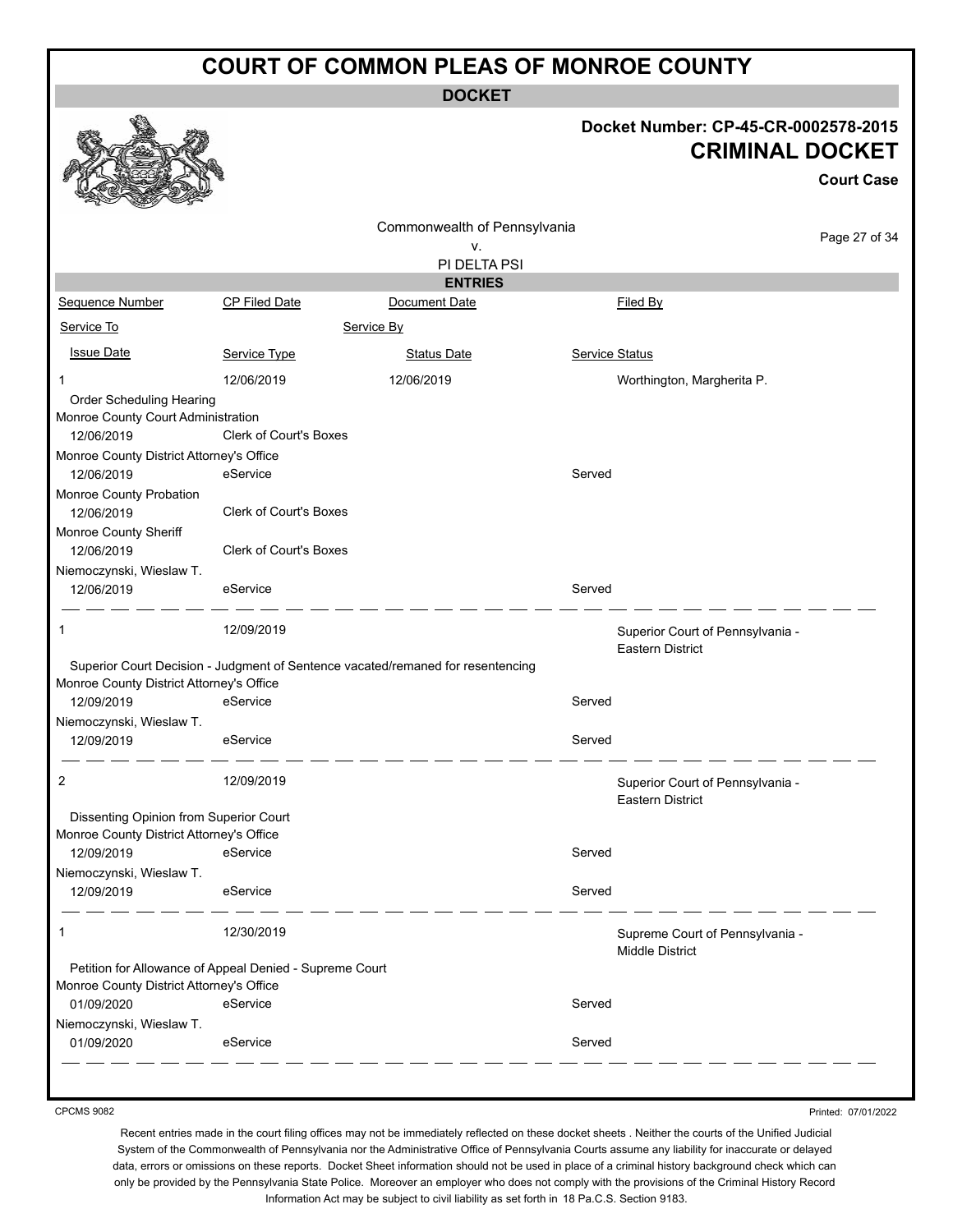**DOCKET**

|                                                                                               |                                                                  |                              | Docket Number: CP-45-CR-0002578-2015                      |                                             |
|-----------------------------------------------------------------------------------------------|------------------------------------------------------------------|------------------------------|-----------------------------------------------------------|---------------------------------------------|
|                                                                                               |                                                                  |                              |                                                           | <b>CRIMINAL DOCKET</b><br><b>Court Case</b> |
|                                                                                               |                                                                  |                              |                                                           |                                             |
|                                                                                               |                                                                  | Commonwealth of Pennsylvania |                                                           | Page 28 of 34                               |
|                                                                                               |                                                                  | ν.<br>PI DELTA PSI           |                                                           |                                             |
|                                                                                               |                                                                  | <b>ENTRIES</b>               |                                                           |                                             |
| Sequence Number                                                                               | CP Filed Date                                                    | Document Date                | Filed By                                                  |                                             |
|                                                                                               |                                                                  |                              |                                                           |                                             |
| Service To                                                                                    |                                                                  | Service By                   |                                                           |                                             |
| <b>Issue Date</b>                                                                             | Service Type                                                     | <b>Status Date</b>           | <b>Service Status</b>                                     |                                             |
| 1                                                                                             | 01/24/2020                                                       |                              | Niemoczynski, Wieslaw T.                                  |                                             |
| Written Appellate Rights (Conviction After Trial)<br>Monroe County District Attorney's Office |                                                                  |                              |                                                           |                                             |
| 01/24/2020                                                                                    | eService                                                         |                              | Served                                                    |                                             |
| 1                                                                                             | 01/27/2020                                                       | 01/24/2020                   | Worthington, Margherita P.                                |                                             |
| Order - Resentencing                                                                          |                                                                  |                              |                                                           |                                             |
| Monroe County Court Administration<br>01/28/2020                                              | <b>Clerk of Court's Boxes</b>                                    |                              |                                                           |                                             |
| Monroe County Court Reporters                                                                 |                                                                  |                              |                                                           |                                             |
| 01/28/2020                                                                                    | Clerk of Court's Boxes                                           |                              |                                                           |                                             |
| Monroe County District Attorney's Office                                                      |                                                                  |                              |                                                           |                                             |
| 01/28/2020                                                                                    | eService                                                         |                              | Served                                                    |                                             |
| Monroe County Probation Department                                                            |                                                                  |                              |                                                           |                                             |
| 01/28/2020                                                                                    | Clerk of Court's Boxes                                           |                              |                                                           |                                             |
| Monroe County Sheriff's Department                                                            |                                                                  |                              |                                                           |                                             |
| 01/28/2020                                                                                    | Clerk of Court's Boxes                                           |                              |                                                           |                                             |
| Niemoczynski, Wieslaw T.                                                                      |                                                                  |                              |                                                           |                                             |
| 01/28/2020                                                                                    | eService                                                         |                              | Served                                                    |                                             |
| 1                                                                                             | 02/10/2020                                                       |                              | Supreme Court of Pennsylvania -<br>Middle District        |                                             |
|                                                                                               | Supreme Court Order - Application for Reconsideration is denied  |                              |                                                           |                                             |
| Monroe County District Attorney's Office                                                      |                                                                  |                              |                                                           |                                             |
| 02/10/2020                                                                                    | eService                                                         |                              | Served                                                    |                                             |
| Niemoczynski, Wieslaw T.<br>02/10/2020                                                        | eService                                                         |                              | Served                                                    |                                             |
|                                                                                               | 02/10/2020                                                       |                              |                                                           |                                             |
| 2                                                                                             |                                                                  |                              | Supreme Court of Pennsylvania -<br><b>Middle District</b> |                                             |
|                                                                                               | Supreme Court Order - Petitoin for Allowance of Appeal is fenied |                              |                                                           |                                             |
| Monroe County District Attorney's Office                                                      |                                                                  |                              |                                                           |                                             |
| 02/10/2020                                                                                    | eService                                                         |                              | Served                                                    |                                             |
| Niemoczynski, Wieslaw T.                                                                      |                                                                  |                              |                                                           |                                             |
| 02/10/2020                                                                                    | eService                                                         |                              | Served                                                    |                                             |

CPCMS 9082

Printed: 07/01/2022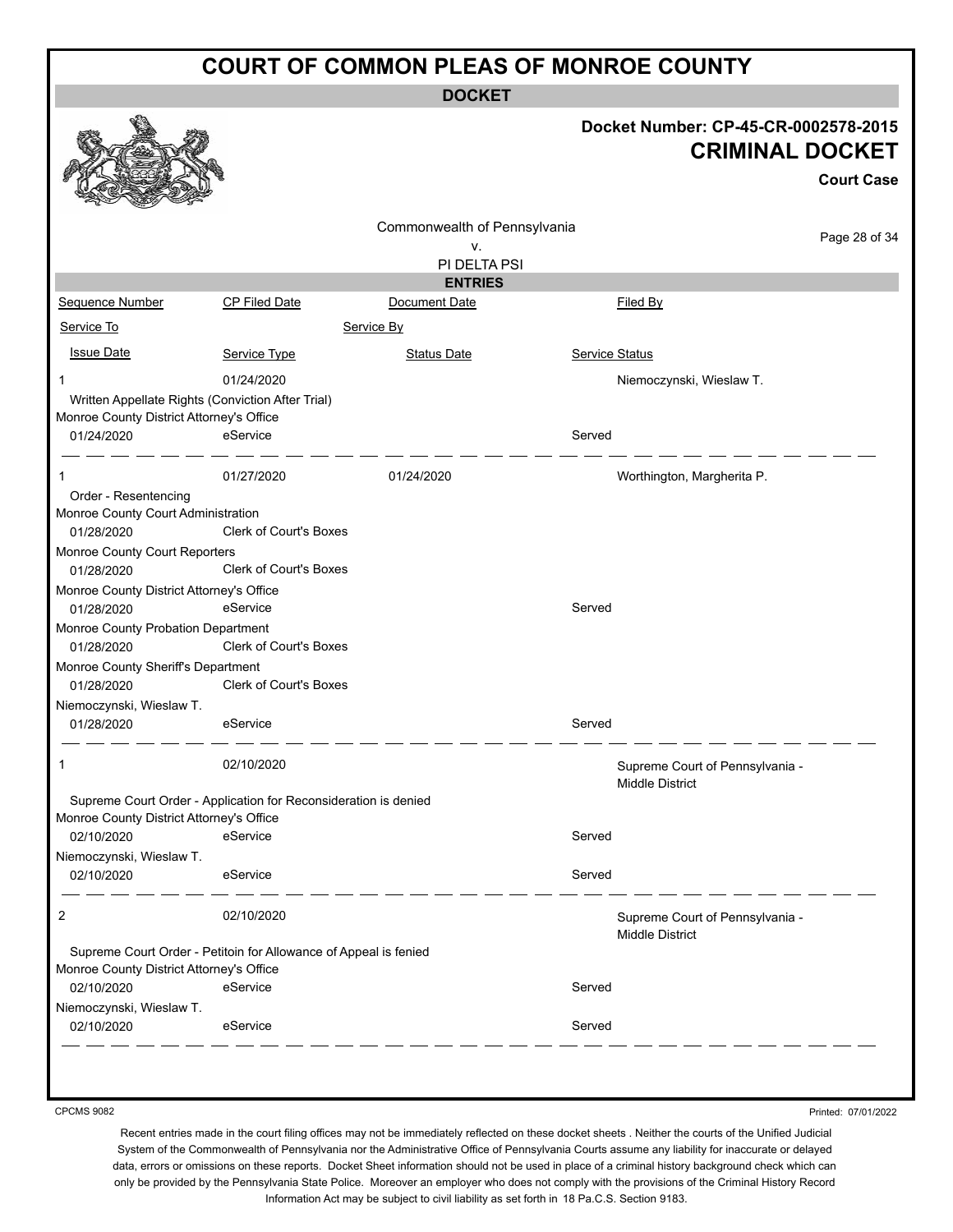**DOCKET**



# **Docket Number: CP-45-CR-0002578-2015 CRIMINAL DOCKET**

**Court Case**

| Commonwealth of Pennsylvania |         |                     |         |                           | Page 29 of 34           |                     |
|------------------------------|---------|---------------------|---------|---------------------------|-------------------------|---------------------|
|                              |         |                     |         | ۷.<br>PI DELTA PSI        |                         |                     |
|                              |         |                     |         | PAYMENT PLAN SUMMARY      |                         |                     |
| Payment Plan No              |         | Payment Plan Freq.  |         | <b>Next Due Date</b>      | <b>Active</b>           | Overdue Amt         |
| Responsible Participant      |         |                     |         |                           | Suspended               | <b>Next Due Amt</b> |
| 45-2018-P000000369           |         |                     |         | 06/29/2022                | Yes                     | \$474.00            |
| PI DELTA PSI                 | Monthly |                     |         | No                        |                         | \$474.00            |
|                              |         |                     |         |                           |                         |                     |
| Payment Plan History:        |         | <b>Receipt Date</b> |         | Payor Name                | <b>Participant Role</b> | <u>Amount</u>       |
|                              |         | 09/09/2016          | Payment | Leeth, Donald M.          | Payor                   | \$8.75              |
|                              |         | 10/25/2017          | Payment | Niemoczynski, Wieslaw T.  | Payor                   | \$25.00             |
|                              |         | 10/26/2017          | Payment | Niemoczynski, Wieslaw T.  | Payor                   | \$25.00             |
|                              |         | 11/09/2017          | Payment | Niemoczynski, Wieslaw T.  | Payor                   | \$15.00             |
|                              |         | 11/15/2017          | Payment | Niemoczynski, Wieslaw T.  | Payor                   | \$5.00              |
|                              |         | 11/16/2017          | Payment | Niemoczynski, Wieslaw T.  | Payor                   | \$5.00              |
|                              |         | 11/16/2017          | Payment | Westervelt, George W. Jr. | Payor                   | \$3.00              |
|                              |         | 01/03/2018          | Payment | Rojas, Rick               | Payor                   | \$3.00              |
|                              |         | 01/08/2018          | Payment | PI DELTA PSI              | Defendant               | \$11.75             |
|                              |         | 02/06/2018          | Payment | Niemoczynski, Wieslaw T.  | Payor                   | \$30.00             |
|                              |         | 05/23/2018          | Payment | Bollinger, Andrew Eugene  | Payor                   | \$414.00            |
|                              |         | 07/03/2018          | Payment | Bollinger, Andrew         | Payor                   | \$7.00              |
|                              |         | 07/06/2018          | Payment | Bollinger, Andrew Eugene  | Payor                   | \$2.00              |
|                              |         | 07/18/2018          | Payment | PI DELTA PSI              | Defendant               | \$49.25             |
|                              |         | 06/03/2019          | Payment | Niemoczynski, Wieslaw T.  | Payor                   | \$390.00            |
|                              |         | 02/28/2020          | Payment | PI DELTA PSI              | Defendant               | \$2,204.25          |
|                              |         | 03/16/2020          | Payment | PI DELTA PSI              | Defendant               | \$2,237.00          |
|                              |         | 05/11/2020          | Payment | Lin, You Lin              | Payor                   | \$1,000.00          |
|                              |         | 05/11/2020          | Payment | Lin, You Lin              | Payor                   | \$1,000.00          |
|                              |         | 05/11/2020          | Payment | Lin, You-Lin              | Payor                   | \$1,000.00          |
|                              |         | 05/11/2020          | Payment | Lin, You-Lin              | Payor                   | \$1,000.00          |
|                              |         | 05/11/2020          | Payment | Lin, You-Lin              | Payor                   | \$474.00            |
|                              |         | 06/22/2020          | Payment | Lin, You-Lin              | Payor                   | \$237.00            |
|                              |         | 06/22/2020          | Payment | Lin, You-Lin              | Payor                   | \$1,000.00          |
|                              |         | 06/22/2020          | Payment | Lin, You-Lin              | Payor                   | \$1,000.00          |
|                              |         | 06/22/2020          | Payment | Lin, You-Lin              | Payor                   | \$237.00            |
|                              |         | 06/22/2020          | Payment | Lin, You-Lin              | Payor                   | \$32.75             |
|                              |         | 07/15/2020          | Payment | Lin, You Lin              | Payor                   | \$1,000.00          |
|                              |         | 07/15/2020          | Payment | Lin, Youlin               | Payor                   | \$1,000.00          |
|                              |         | 08/24/2020          | Payment | Lin, You-Lin              | Payor                   | \$474.00            |
|                              |         | 08/24/2020          | Payment | Lin, You-Lin              | Payor                   | \$1,000.00          |
|                              |         | 08/24/2020          | Payment | Lin, You-Lin              | Payor                   | \$1,000.00          |
|                              |         | 08/24/2020          | Payment | Lin, You-Lin              | Payor                   | \$474.00            |
|                              |         | 09/22/2020          | Payment | Lin, You Lin              | Payor                   | \$1,000.00          |
|                              |         | 09/22/2020          | Payment | Lin, You Lin              | Payor                   | \$1,000.00          |
|                              |         | 10/21/2020          | Payment | Lin, You Lin              | Payor                   | \$1,000.00          |
|                              |         | 10/27/2020          | Payment | Lin, You Lin              | Payor                   | \$1,000.00          |

CPCMS 9082

Printed: 07/01/2022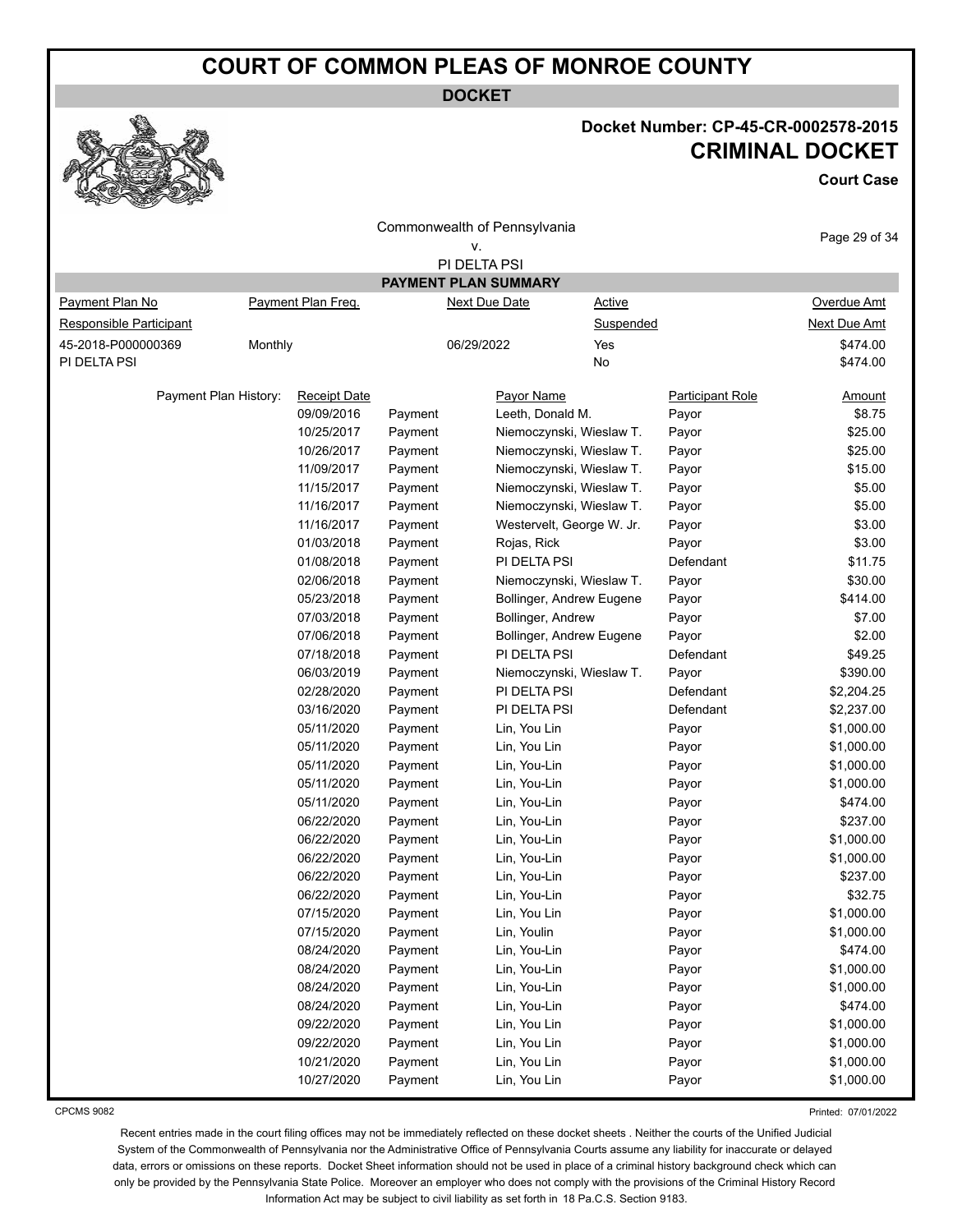**DOCKET**



# **Docket Number: CP-45-CR-0002578-2015 CRIMINAL DOCKET**

**Court Case**

|                         |                       |                     |         | Commonwealth of Pennsylvania<br>۷. |                         | Page 30 of 34       |
|-------------------------|-----------------------|---------------------|---------|------------------------------------|-------------------------|---------------------|
|                         |                       |                     |         | PI DELTA PSI                       |                         |                     |
|                         |                       |                     |         | PAYMENT PLAN SUMMARY               |                         |                     |
| Payment Plan No         |                       | Payment Plan Freq.  |         | <b>Next Due Date</b>               | <b>Active</b>           | Overdue Amt         |
| Responsible Participant |                       |                     |         |                                    | Suspended               | <b>Next Due Amt</b> |
| 45-2018-P000000369      | Monthly               |                     |         | 06/29/2022                         | Yes                     | \$474.00            |
| PI DELTA PSI            |                       |                     |         |                                    | No                      | \$474.00            |
|                         |                       |                     |         |                                    |                         |                     |
|                         | Payment Plan History: | <b>Receipt Date</b> |         | Payor Name                         | <b>Participant Role</b> | <b>Amount</b>       |
|                         |                       | 11/27/2020          | Payment | Lin, You Lin                       | Payor                   | \$1,000.00          |
|                         |                       | 11/27/2020          | Payment | Lin, You Lin                       | Payor                   | \$1,000.00          |
|                         |                       | 12/21/2020          | Payment | Lin, You-Lin                       | Payor                   | \$33.00             |
|                         |                       | 12/21/2020          | Payment | Lin, You-Lin                       | Payor                   | \$1,000.00          |
|                         |                       | 12/21/2020          | Payment | Lin, You-Lin                       | Payor                   | \$1,000.00          |
|                         |                       | 12/21/2020          | Payment | Lin, You-Lin                       | Payor                   | \$948.00            |
|                         |                       | 01/28/2021          | Payment | Lin, You-Lin                       | Payor                   | \$1,000.00          |
|                         |                       | 01/28/2021          | Payment | Lin, You-Lin                       | Payor                   | \$1,000.00          |
|                         |                       | 03/02/2021          | Payment | Lin, You-Lin                       | Payor                   | \$1,000.00          |
|                         |                       | 03/02/2021          | Payment | Lin, You-Lin                       | Payor                   | \$1,000.00          |
|                         |                       | 03/29/2021          | Payment | Lin, You-Lin                       | Payor                   | \$1,000.00          |
|                         |                       | 03/29/2021          | Payment | Lin, You-Lin                       | Payor                   | \$1,000.00          |
|                         |                       | 04/28/2021          | Payment | Lin, You-Lin                       | Payor                   | \$1,000.00          |
|                         |                       | 04/28/2021          | Payment | Lin, You-Lin                       | Payor                   | \$1,000.00          |
|                         |                       | 04/28/2021          | Payment | Lin, You-Lin                       | Payor                   | \$948.00            |
|                         |                       | 06/02/2021          | Payment | Lin, You-Lin                       | Payor                   | \$1,000.00          |
|                         |                       | 06/22/2021          | Payment | Lin, You-Lin                       | Payor                   | \$1,000.00          |
|                         |                       | 06/22/2021          | Payment | Lin, You-Lin                       | Payor                   | \$1,000.00          |
|                         |                       | 07/26/2021          | Payment | Lin, You-Lin                       | Payor                   | \$1,000.00          |
|                         |                       | 07/26/2021          | Payment | Lin, You-Lin                       | Payor                   | \$1,000.00          |
|                         |                       | 08/23/2021          | Payment | Lin, You-Lin                       | Payor                   | \$1,000.00          |
|                         |                       | 08/23/2021          | Payment | Lin, You-Lin                       | Payor                   | \$1,000.00          |
|                         |                       | 09/21/2021          | Payment | Lin, You-Lin                       | Payor                   | \$1,000.00          |
|                         |                       | 09/21/2021          |         |                                    |                         |                     |
|                         |                       |                     | Payment | Lin, You-Lin                       | Payor                   | \$1,000.00          |
|                         |                       | 10/22/2021          | Payment | Lin, You-Lin                       | Payor                   | \$1,000.00          |
|                         |                       | 10/22/2021          | Payment | Lin, You-Lin                       | Payor                   | \$1,000.00          |
|                         |                       | 12/03/2021          | Payment | Lin, You-Lin                       | Payor                   | \$1,000.00          |
|                         |                       | 12/03/2021          | Payment | Lin, You-Lin                       | Payor                   | \$1,000.00          |
|                         |                       | 12/21/2021          | Payment | Lin, You-Lin                       | Payor                   | \$1,000.00          |
|                         |                       | 12/21/2021          | Payment | Lin, You-Lin                       | Payor                   | \$1,000.00          |
|                         |                       | 01/24/2022          | Payment | Lin, You-Lin                       | Payor                   | \$1,000.00          |
|                         |                       | 01/24/2022          | Payment | Lin, You-Lin                       | Payor                   | \$1,000.00          |
|                         |                       | 01/24/2022          | Payment | Lin, You-Lin                       | Payor                   | \$896.00            |
|                         |                       | 02/24/2022          | Payment | Lin, You-Lin                       | Payor                   | \$1,000.00          |
|                         |                       | 02/24/2022          | Payment | Lin, You-Lin                       | Payor                   | \$1,000.00          |
|                         |                       | 03/22/2022          | Payment | Lin, You-Lin                       | Payor                   | \$1,000.00          |
|                         |                       | 03/22/2022          | Payment | Lin, You-Lin                       | Payor                   | \$1,000.00          |

CPCMS 9082

Printed: 07/01/2022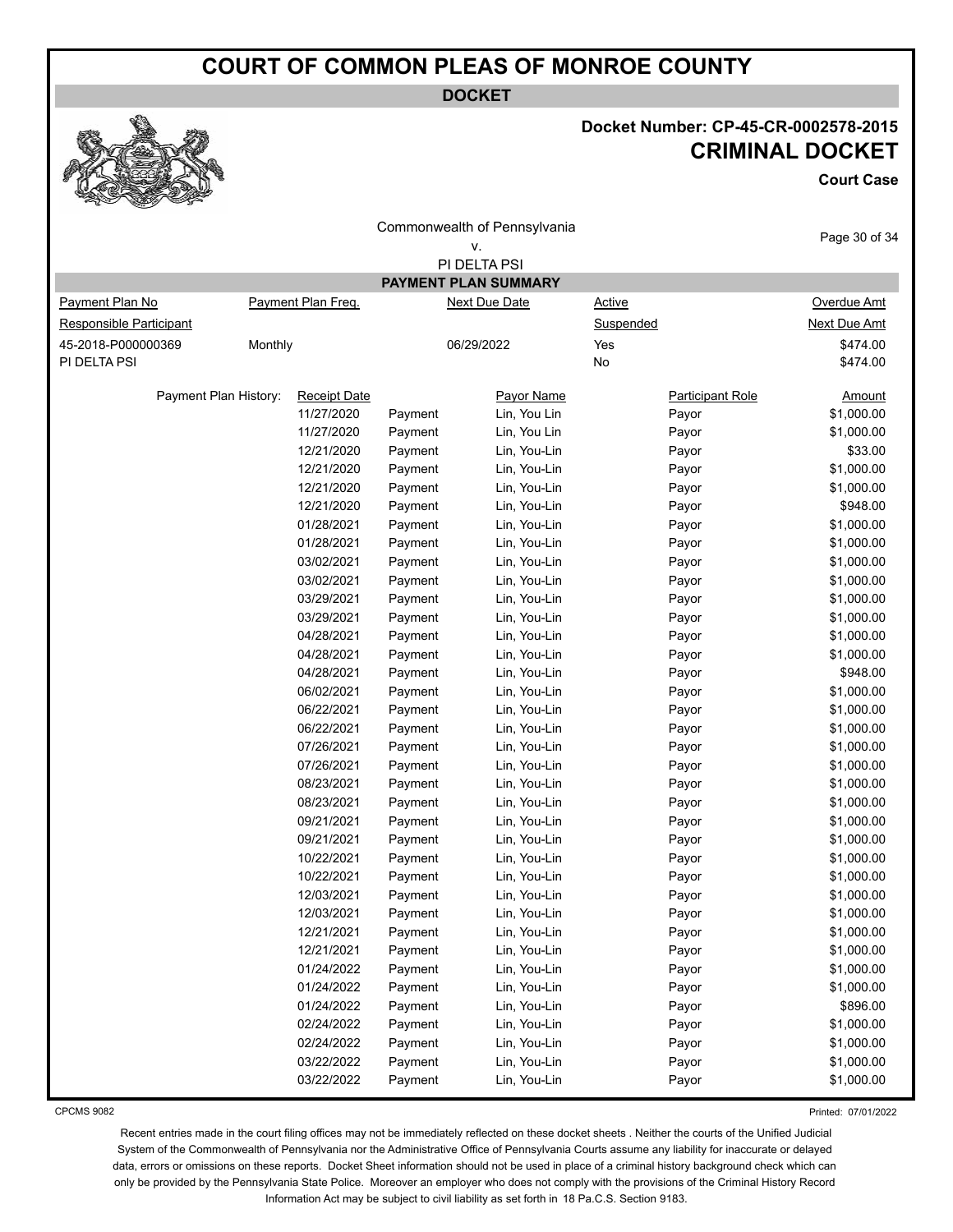**DOCKET**

# **Docket Number: CP-45-CR-0002578-2015 CRIMINAL DOCKET**

**Court Case**

|                         |         |                     |         | Commonwealth of Pennsylvania |               |                         | Page 31 of 34 |
|-------------------------|---------|---------------------|---------|------------------------------|---------------|-------------------------|---------------|
|                         |         |                     |         | v.                           |               |                         |               |
|                         |         |                     |         | PI DELTA PSI                 |               |                         |               |
|                         |         |                     |         | <b>PAYMENT PLAN SUMMARY</b>  |               |                         |               |
| Payment Plan No         |         | Payment Plan Freq.  |         | Next Due Date                | <b>Active</b> |                         | Overdue Amt   |
| Responsible Participant |         |                     |         |                              | Suspended     |                         | Next Due Amt  |
| 45-2018-P000000369      | Monthly |                     |         | 06/29/2022                   | Yes           |                         | \$474.00      |
| PI DELTA PSI            |         |                     |         |                              | No            |                         | \$474.00      |
| Payment Plan History:   |         | <b>Receipt Date</b> |         | Payor Name                   |               | <b>Participant Role</b> | Amount        |
|                         |         | 03/22/2022          | Payment | Lin, You-Lin                 |               | Payor                   | \$948.00      |
|                         |         | 04/22/2022          | Payment | Lin, You-Lin                 |               | Payor                   | \$1,000.00    |
|                         |         | 04/22/2022          | Payment | Lin, You-Lin                 |               | Payor                   | \$1,000.00    |
|                         |         | 05/31/2022          | Payment | Lin, You-Lin                 |               | Payor                   | \$1,000.00    |
|                         |         | 05/31/2022          | Payment | Lin, You-Lin                 |               | Payor                   | \$1,000.00    |
|                         |         | 05/31/2022          | Payment | Lin, You-Lin                 |               | Payor                   | \$1,000.00    |
|                         |         | 05/31/2022          | Payment | Lin, You-Lin                 |               | Payor                   | \$1,000.00    |
|                         |         | 06/22/2022          | Payment | Lin, You-Lin                 |               | Payor                   | \$1,000.00    |
|                         |         | 06/22/2022          | Payment | Lin, You-Lin                 |               | Payor                   | \$1,000.00    |
|                         |         |                     |         |                              |               |                         |               |

CPCMS 9082

Printed: 07/01/2022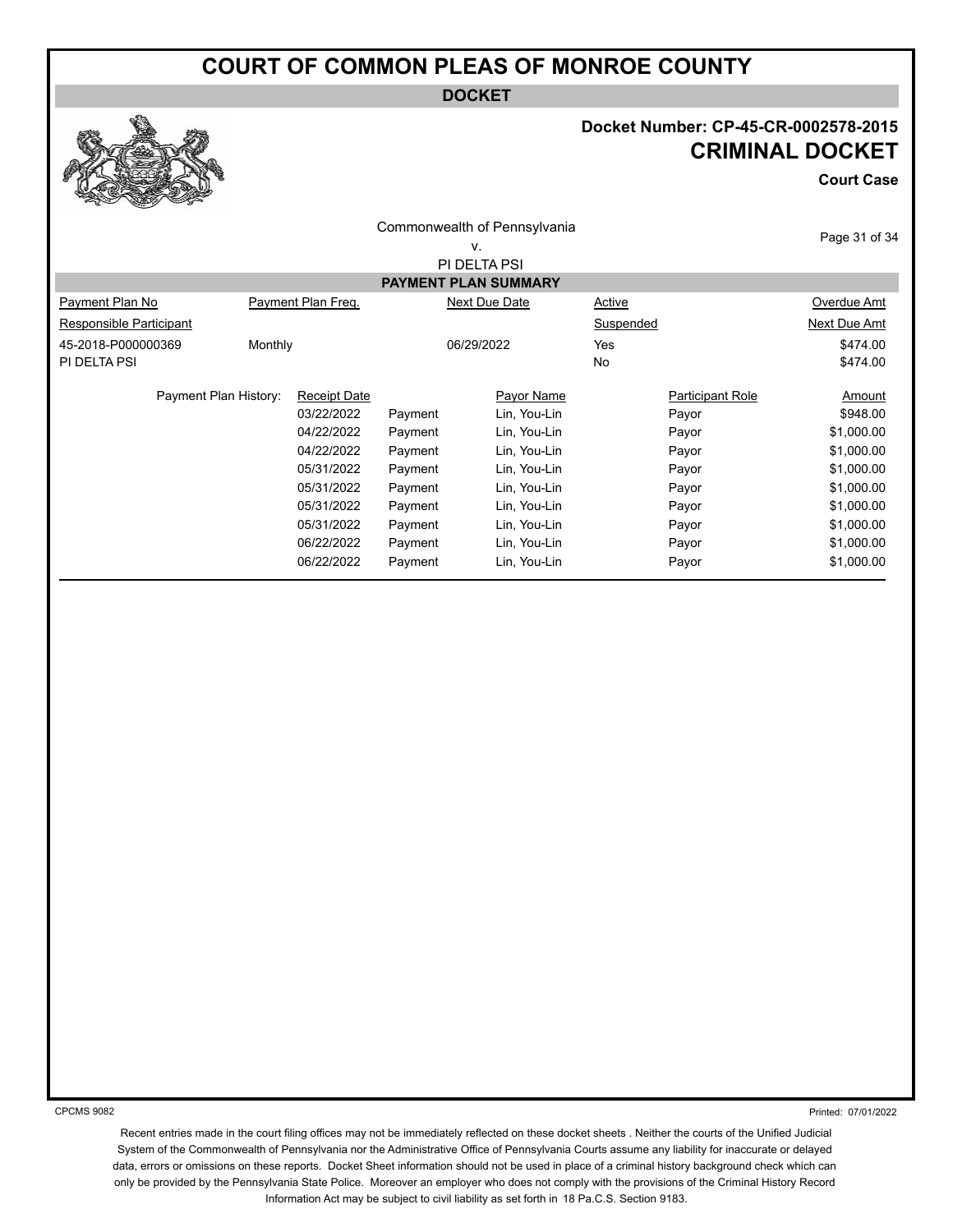**DOCKET**

### **Docket Number: CP-45-CR-0002578-2015 CRIMINAL DOCKET**

**Court Case**

|                                                |            | Commonwealth of Pennsylvania      |             |                                     |               |
|------------------------------------------------|------------|-----------------------------------|-------------|-------------------------------------|---------------|
|                                                |            | v.                                |             |                                     | Page 32 of 34 |
|                                                |            | PI DELTA PSI                      |             |                                     |               |
|                                                |            | <b>CASE FINANCIAL INFORMATION</b> |             |                                     |               |
| 06/23/2022<br>Last Payment Date:               |            |                                   |             | Total of Last Payment: - \$1,000.00 |               |
| Niemoczynski, Wieslaw T.<br>Payor              | Assessment | Payments                          | Adjustments | Non Monetary<br>Payments            | <b>Total</b>  |
| <b>Costs/Fees</b>                              |            |                                   |             |                                     |               |
| Appellate Court Appeal (Monroe)                | \$30.00    | \$0.00                            | \$0.00      | \$0.00                              | \$30.00       |
| Costs/Fees Totals:                             | \$30.00    | \$0.00                            | \$0.00      | \$0.00                              | \$30.00       |
| PI DELTA PSI<br>Defendant                      | Assessment | Payments                          | Adjustments | Non Monetary<br>Payments            | Total         |
| <b>Costs/Fees</b>                              |            |                                   |             |                                     |               |
| Subpoena Fee (Monroe)                          | \$5.00     | (\$5.00)                          | \$0.00      | \$0.00                              | \$0.00        |
| Copy Costs (Monroe)                            | \$8.75     | (\$8.75)                          | \$0.00      | \$0.00                              | \$0.00        |
| Subpoena Fee (Monroe)                          | \$80.00    | (\$80.00)                         | \$0.00      | \$0.00                              | \$0.00        |
| Subpoena Fee (Monroe)                          | \$5.00     | (\$5.00)                          | \$0.00      | \$0.00                              | \$0.00        |
| Subpoena Fee (Monroe)                          | \$5.00     | \$0.00                            | (\$5.00)    | \$0.00                              | \$0.00        |
| Subpoena Fee (Monroe)                          | \$75.00    | (\$75.00)                         | \$0.00      | \$0.00                              | \$0.00        |
| Subpoena Fee (Monroe)                          | \$5.00     | (\$5.00)                          | \$0.00      | \$0.00                              | \$0.00        |
| Subpoena Fee (Monroe)                          | \$5.00     | (\$5.00)                          | \$0.00      | \$0.00                              | \$0.00        |
| Subpoena Fee (Monroe)                          | \$25.00    | (\$25.00)                         | \$0.00      | \$0.00                              | \$0.00        |
| Subpoena Fee (Monroe)                          | \$25.00    | (\$25.00)                         | \$0.00      | \$0.00                              | \$0.00        |
| Subpoena Fee (Monroe)                          | \$10.00    | (\$10.00)                         | \$0.00      | \$0.00                              | \$0.00        |
| Subpoena Fee (Monroe)                          | \$5.00     | (\$5.00)                          | \$0.00      | \$0.00                              | \$0.00        |
| Subpoena Fee (Monroe)                          | \$5.00     | (\$5.00)                          | \$0.00      | \$0.00                              | \$0.00        |
| Subpoena Fee (Monroe)                          | \$15.00    | (\$15.00)                         | \$0.00      | \$0.00                              | \$0.00        |
| Subpoena Fee (Monroe)                          | \$5.00     | (\$5.00)                          | \$0.00      | \$0.00                              | \$0.00        |
| Subpoena Fee (Monroe)                          | \$5.00     | (\$5.00)                          | \$0.00      | \$0.00                              | \$0.00        |
| Copy Costs (Monroe)                            | \$3.00     | (\$3.00)                          | \$0.00      | \$0.00                              | \$0.00        |
| Copy Costs (Monroe)                            | \$3.00     | (\$3.00)                          | \$0.00      | \$0.00                              | \$0.00        |
| Copy Costs (Monroe)                            | \$11.75    | (\$11.75)                         | \$0.00      | \$0.00                              | \$0.00        |
| AIJ                                            | \$4.00     | (\$4.00)                          | \$0.00      | \$0.00                              | \$0.00        |
| Automation Fee (Monroe)                        | \$5.00     | (\$5.00)                          | \$0.00      | \$0.00                              | \$0.00        |
| Booking Center Fee (Monroe)                    | \$300.00   | (\$300.00)                        | \$0.00      | \$0.00                              | \$0.00        |
| <b>CJES</b>                                    | \$2.25     | (\$2.25)                          | \$0.00      | \$0.00                              | \$0.00        |
| Commonwealth Cost - HB627 (Act 167<br>of 1992) | \$20.30    | (\$8.45)                          | \$0.00      | \$0.00                              | \$11.85       |
| Costs of Prosecution - CJEA                    | \$50.00    | (\$20.20)                         | \$0.00      | \$0.00                              | \$29.80       |
| County Court Cost (Act 204 of 1976)            | \$29.65    | (\$12.19)                         | \$0.00      | \$0.00                              | \$17.46       |
| Court Costs (Monroe)                           | \$75.00    | (\$75.00)                         | \$0.00      | \$0.00                              | \$0.00        |

CPCMS 9082

Printed: 07/01/2022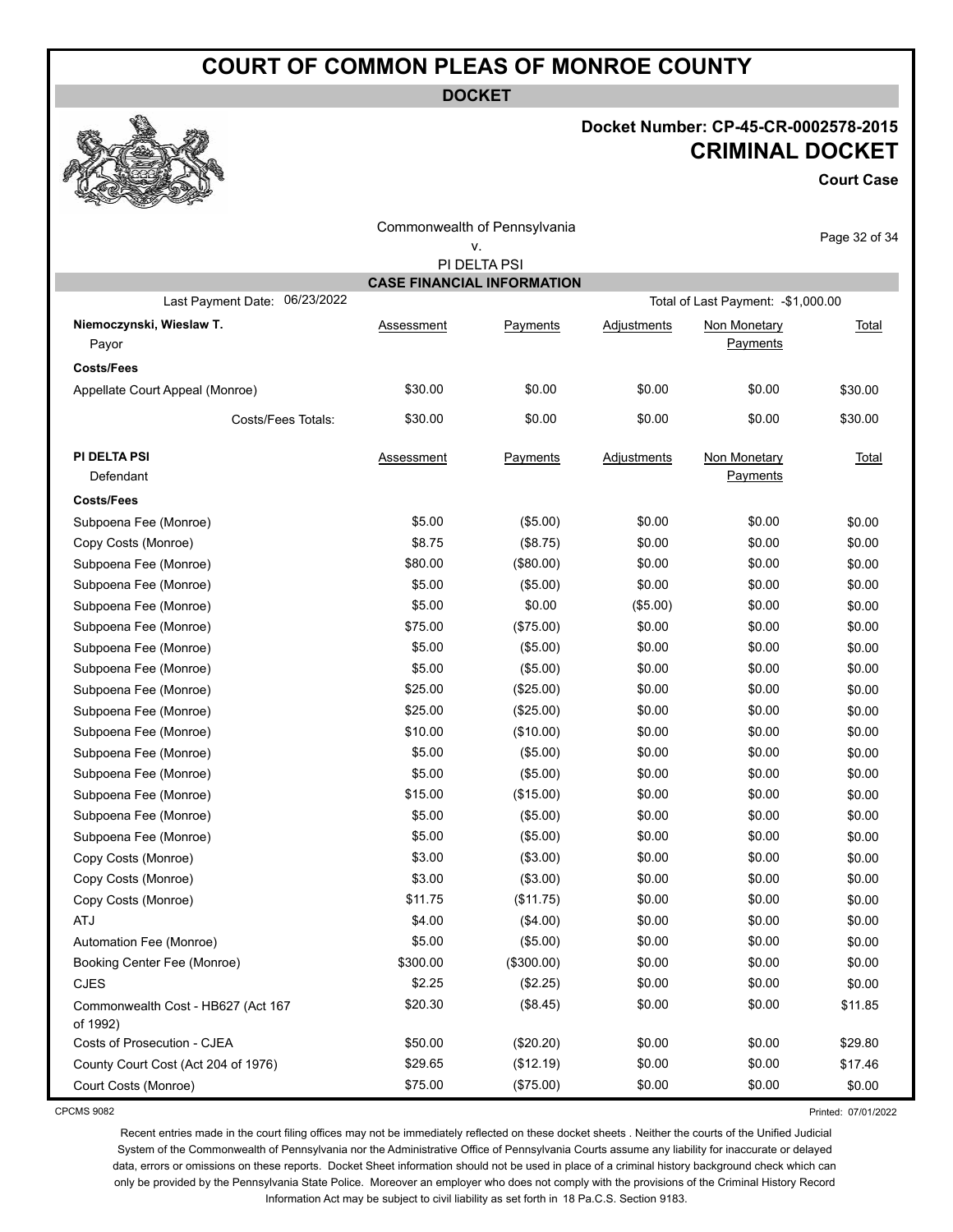**DOCKET**



## **Docket Number: CP-45-CR-0002578-2015 CRIMINAL DOCKET**

**Court Case**

|                                                     |             | Commonwealth of Pennsylvania      |                    |                          | Page 33 of 34 |
|-----------------------------------------------------|-------------|-----------------------------------|--------------------|--------------------------|---------------|
|                                                     |             | ۷.<br>PI DELTA PSI                |                    |                          |               |
|                                                     |             | <b>CASE FINANCIAL INFORMATION</b> |                    |                          |               |
| <b>PI DELTA PSI</b><br>Defendant                    | Assessment  | Payments                          | <b>Adjustments</b> | Non Monetary<br>Payments | Total         |
| Crime Lab User Fee - State Police                   | \$3,784.00  | (\$1,521.86)                      | \$0.00             | \$0.00                   | \$2,262.14    |
| Crime Victims Compensation (Act 96 of<br>1984)      | \$35.00     | (\$35.00)                         | \$0.00             | \$0.00                   | \$0.00        |
| DNA Detection Fund (Act 185-2004)                   | \$250.00    | (\$100.74)                        | \$0.00             | \$0.00                   | \$149.26      |
| Domestic Violence Compensation (Act<br>44 of 1988)  | \$10.00     | (\$4.23)                          | \$0.00             | \$0.00                   | \$5.77        |
| Firearm Education and Training Fund                 | \$5.00      | (\$2.22)                          | \$0.00             | \$0.00                   | \$2.78        |
| <b>JCPS</b>                                         | \$21.25     | (\$21.25)                         | \$0.00             | \$0.00                   | \$0.00        |
| Judicial Computer Project                           | \$8.00      | (\$8.00)                          | \$0.00             | \$0.00                   | \$0.00        |
| State Court Costs (Act 204 of 1976)                 | \$13.55     | (\$5.63)                          | \$0.00             | \$0.00                   | \$7.92        |
| Victim Witness Service (Act 111 of 1998)            | \$25.00     | (\$25.00)                         | \$0.00             | \$0.00                   | \$0.00        |
| Judgment Fee (Monroe)                               | \$75.25     | \$0.00                            | \$0.00             | \$0.00                   | \$75.25       |
| Certified Copy Fee (Monroe)                         | \$5.00      | (\$5.00)                          | \$0.00             | \$0.00                   | \$0.00        |
| OSP (Monroe/State) (Act 35 of 1991)                 | \$2,100.00  | (\$2,520.00)                      | \$420.00           | \$0.00                   | \$0.00        |
| OSP (Monroe/State) (Act 35 of 1991)                 | \$2,100.00  | (\$2,520.00)                      | \$420.00           | \$0.00                   | \$0.00        |
| Request for Transcripts (Monroe)                    | \$760.75    | (\$760.75)                        | \$0.00             | \$0.00                   | \$0.00        |
| Request for Transcripts (Monroe)                    | \$2,186.75  | (\$2,186.75)                      | \$0.00             | \$0.00                   | \$0.00        |
| Request for Transcripts (Monroe)                    | \$2,656.25  | (\$2,656.25)                      | \$0.00             | \$0.00                   | \$0.00        |
| Request for Transcripts (Monroe)                    | \$2,584.00  | (\$2,584.00)                      | \$0.00             | \$0.00                   | \$0.00        |
| Copy Costs (Monroe)                                 | \$414.00    | (\$414.00)                        | \$0.00             | \$0.00                   | \$0.00        |
| Copy Costs (Monroe)                                 | \$7.00      | (\$7.00)                          | \$0.00             | \$0.00                   | \$0.00        |
| Copy Costs (Monroe)                                 | \$2.00      | $(\$2.00)$                        | \$0.00             | \$0.00                   | \$0.00        |
| Copy Costs (Monroe)                                 | \$49.25     | (\$49.25)                         | \$0.00             | \$0.00                   | \$0.00        |
| Certified Copy Fee (Monroe)                         | \$5.00      | (\$5.00)                          | \$0.00             | \$0.00                   | \$0.00        |
| Certified Copy Fee (Monroe)                         | \$10.00     | (\$10.00)                         | \$0.00             | \$0.00                   | \$0.00        |
| District Attorney Digital Forensics Fee<br>(Monroe) | \$3,100.72  | (\$3,100.72)                      | \$0.00             | \$0.00                   | \$0.00        |
| Costs/Fees Totals:                                  | \$20,995.47 | (\$19,268.24)                     | \$835.00           | \$0.00                   | \$2,562.23    |
| <b>Fines</b>                                        |             |                                   |                    |                          |               |
| Crimes Code, etc.                                   | \$25,000.00 | (\$10,053.41)                     | \$0.00             | \$0.00                   | \$14,946.59   |
| Crimes Code, etc.                                   | \$15,000.00 | (\$6,032.09)                      | \$0.00             | \$0.00                   | \$8,967.91    |
| Crimes Code, etc.                                   | \$15,000.00 | (\$6,032.09)                      | \$0.00             | \$0.00                   | \$8,967.91    |
| Crimes Code, etc.                                   | \$15,000.00 | (\$6,032.09)                      | \$0.00             | \$0.00                   | \$8,967.91    |
| Crimes Code, etc.                                   | \$15,000.00 | (\$6,032.09)                      | \$0.00             | \$0.00                   | \$8,967.91    |
| Crimes Code, etc.                                   | \$2,500.00  | (\$1,005.39)                      | \$0.00             | \$0.00                   | \$1,494.61    |

CPCMS 9082

Printed: 07/01/2022